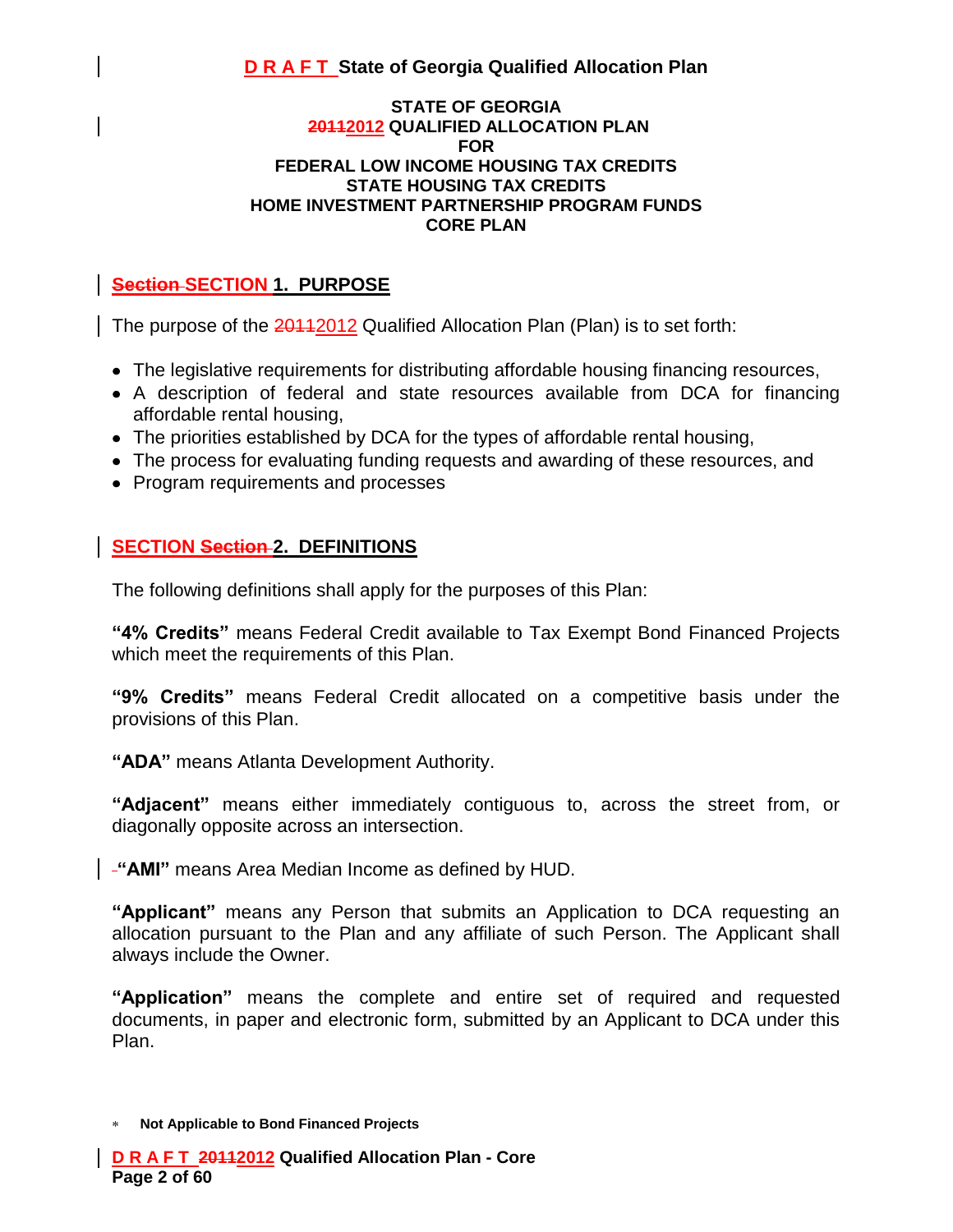**"Application Submission"** means the date and time, as stipulated in the Core Plan, by which the Application must be submitted to DCA in order to be eligible for funding under this Plan.

**"ARRA"** means the American Recovery and Reinvestment Act of 200920102009.

**"Bond Financed Projects"** means affordable housing developments financed with taxexempt bonds and therefore eligible for 4% Federal Credit.

**"Capital Improvements"** mean substantial improvements to the real estate, for items such as re-roofing, structural repairs, or major projects to replace or upgrade existing furnishings, but not including replacement of individual appliances or minor repairs.

**"CHDO"** means a Community Housing Development Organization, as defined in the HOME regulations at 24 CFR Part 92.

**"CHDO Predevelopment Loan Program"** means the DCA program designed to make loans exclusively to CHDOs for predevelopment activities involving the preparation of Applications for loans through the HOME Rental Housing Loan Program.

**"Code"** means Internal Revenue Code, primarily Section 42.

**"Competitive Scoring"** means the process described in this Plan by which DCA ranks the Applications received. The ranked outcome of the Competitive Scoring process will be a significant factor in DCA's determination of Applications selected for funding. DCA may choose not to score Applications that fail to meet any applicable Threshold requirement(s) or Applications that are deemed substantially incomplete by DCA.

**"Compliance Period"** means the fifteen (15) year period during which a project must operate in accordance with the Credit requirements to avoid Federal Credit recapture. The Compliance Period commences with the first taxable year of the Federal Credit period.

**"Consultant"** means a third party entity that provides consulting services to pProject pParticipants. An entity acting in the capacity of Owner, Developer or General Contractor or which provides technical assistance to the Owner, Developer or General Contractor is considered a Consultant. Consultants include, but are not limited to, construction management consultants, interior design consultants, relocation specialists, tax credit application consultants, tenant certification consultants, and HOPE VI Cconsultants, etc. All consulting fees are considered part of the calculation of the maximum allowable Developer fee for each project. DCA will allow a limited exception and not include Consultants retained for the purpose of obtaining green building certifications provided the fee is no more than \$20,000.

**"Conversion"** means the cConversion of a Loan from a construction loan to a permanent loan.

**Not Applicable to Bond Financed Projects**

**D R A F T 20112012 Qualified Allocation Plan - Core Page 3 of 60**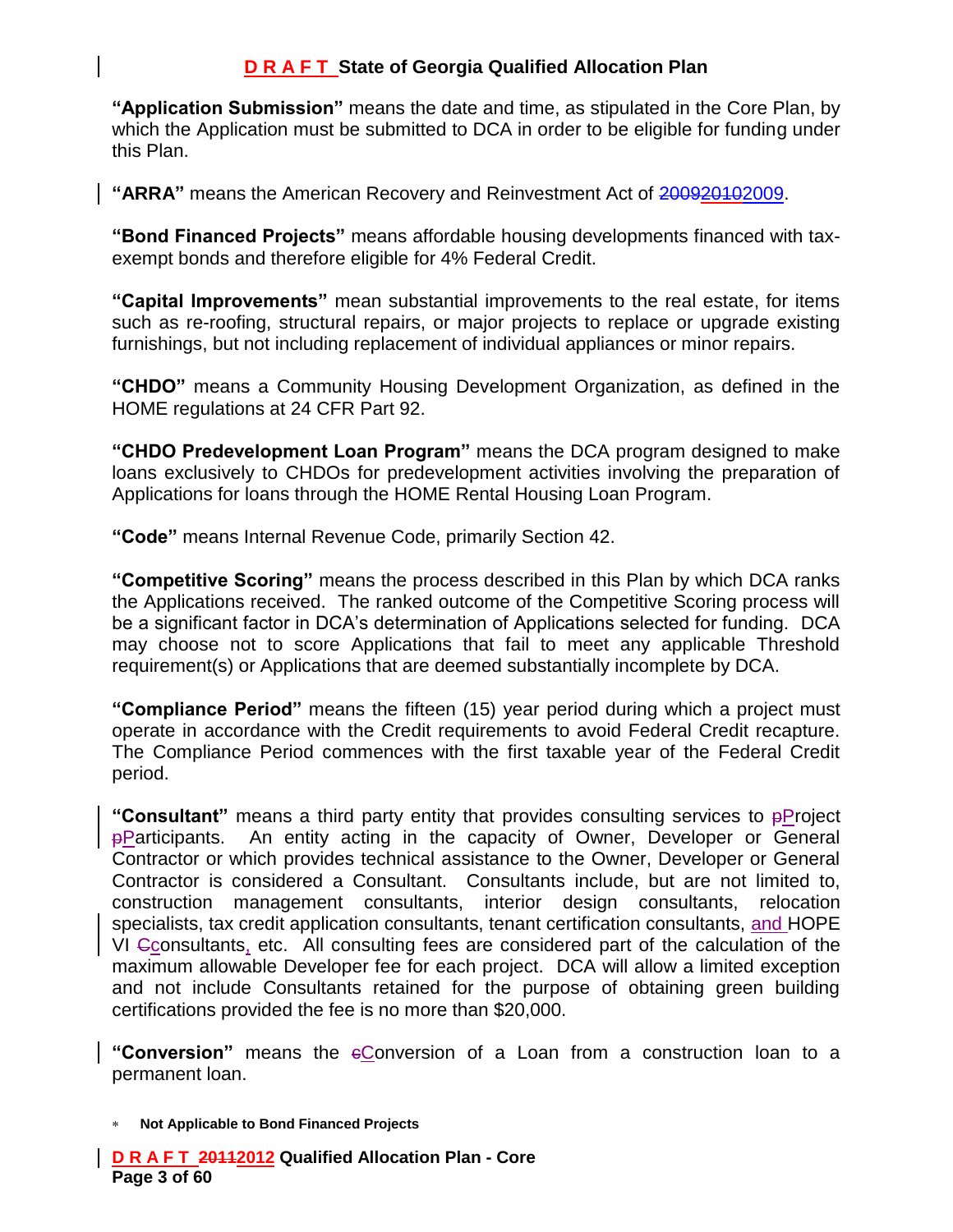**"Credits"** means the State Credit and the Federal Credit together.

**"DCA"** means the Georgia Department of Community Affairs, an executive government agency in the State of Georgia. By state law, DCA administers the programs of the Georgia Housing Finance Authority.

**"Developer"** means the legal entity designated as the Developer in the Application as well as all persons, affiliates of such persons, corporations, partnerships, joint ventures, associations, or other entities that have a direct or indirect ownership interest in the Developer entity. Any entity or individual that receives all or part of the dDeveloper fFee must be designated as a ddeveloper. Material Participation is required for all ddevelopers and for all entities that receive any portion of the dDeveloper fFee.

**"Elderly"** means a person at least 62 years of age.

**"Elderly Housing"** means housing intended for and only occupied by Elderly persons including a family in which all members are Elderly. All household members must be Elderly (no children, and no disabled persons under the age of 62).

**"Exchange"** means the Tax Credit Exchange Provisions of American Recovery and Reinvestment Act.

**"Extended Use Period"** means the period commencing with the first day in the Compliance Period and ending on the date which is fifteen years after the close of the Compliance Period.

**"Federal Credit"** means the Low Income Housing Tax Credit established by the federal government for the purpose of encouraging the development of affordable housing and governed by the Code.

**"Federal Deposit Insurance Corporation (FDIC) / Affordable Housing Disposition Program (AHDP)**" means the program that the Financial Institutions Reform, Recovery and Enforcement Act of 1989 (FIRREA) required the Resolution Trust Corporation (FDIC) to develop for selling residential properties to provide affordable housing opportunities. In response to this provision, FDIC established the AHDP, or herein referred to as the Affordable Housing Program (AHP).

**"Federal Financial Institutions Examination Council (FFIEC)"** means the interagency body established pursuant to Title X of the Financial Institutions Regulatory and Interest Rate Control Act of 1978 (FIRA) empowered to prescribe uniform principles, standards, and report forms for the federal examination of financial institutions by the Board of Governors of the Federal Reserve System (FRB), the Federal Deposit Insurance Corporation (FDIC), the National Credit Union Administration (NCUA), the Office of the Comptroller of the Currency (OCC), and the Office of Thrift Supervision (OTS) and to make recommendations to promote uniformity in the supervision of financial institutions. The FFIEC website can be found at [www.ffiec.gov.](http://www.ffiec.gov/)

**Not Applicable to Bond Financed Projects**

**D R A F T 20112012 Qualified Allocation Plan - Core Page 4 of 60**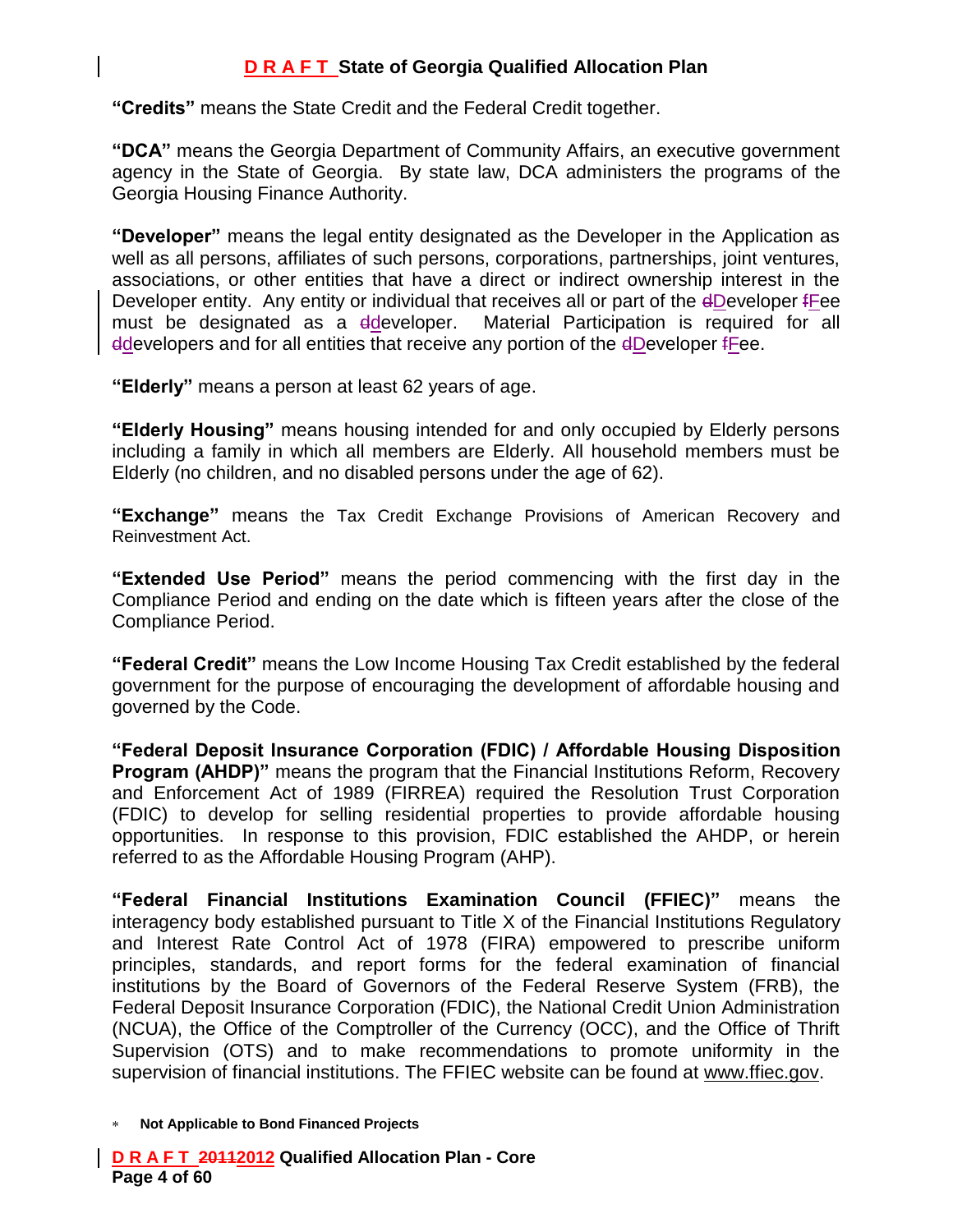**"FMR"** means the Fair Market Rents issued by HUD.

**"General Partner"** means the Partner or collective of partners, which has general liability for the partnership during construction, lease up, and operation of the project. In addition, unless the context shall clearly indicate to the contrary, if the entity in question is a limited liability company, the term "General Partner" shall also mean the managing member or other party with management responsibility for the limited liability company.

**"GHFA"** means the Georgia Housing and Finance Authority, a public corporation created by the Georgia General Assembly and designated by the Governor as the State Allocating Agency for Federal and State Low Income Housing Tax Credits and the state-level grantee for federal HOME funds.

**"Guarantor Fee"** means a fee paid by an Owner/Developer to an entity or individual that will provide construction completion guarantees to the project equity investor for an agreed upon price.

**"HOME"** means the HOME Investment Partnership Program.

**"HOME Loans"** means the HOME Rental Housing Loan Program loans.

**"HOME Regulations"** means the regulations at 24 CFR Part 92 governing the HOME Rental Housing Loan Program, promulgated by HUD, including any subsequent amendments to such regulations.

**"HOME Rental Housing Loan Program"** means the program that is designed to provide below market, favorable term financing for affordable rental housing. In Georgia, this program is intended to serve those individuals who have incomes up toat or below 60% AMI.

**"Housing and Economic Recovery Act of 200820092008 (HERA)"** means the Act signed into law by President Bush on July 30, 200820092008 that covers a range of housing issues.

**"Housing for Older Persons"** means housing intended and operated for occupancy by persons 55 years of age or older ("Older Persons"). According to Georgia law, such housing must also have significant facilities and service serving the Older Persons population even though the requirement has been eliminated from the federal definition of an elderly project. At least 80% of the total occupied units in such a housing project must be occupied by at least one Older Person.

Up to 20% of the units may be occupied by others, including the landlord's employees, the surviving spouses or children of residents who were Older Persons when they died, and caregivers. Owner must adhere to policies and procedures which demonstrate an intent by an owner to provide housing for individuals who are 55 years of age or older. DCA will monitor the required facilities and services during the applicable Compliance Period or the Period of Affordability whichever is longer.

**Not Applicable to Bond Financed Projects**

**D R A F T 20112012 Qualified Allocation Plan - Core Page 5 of 60**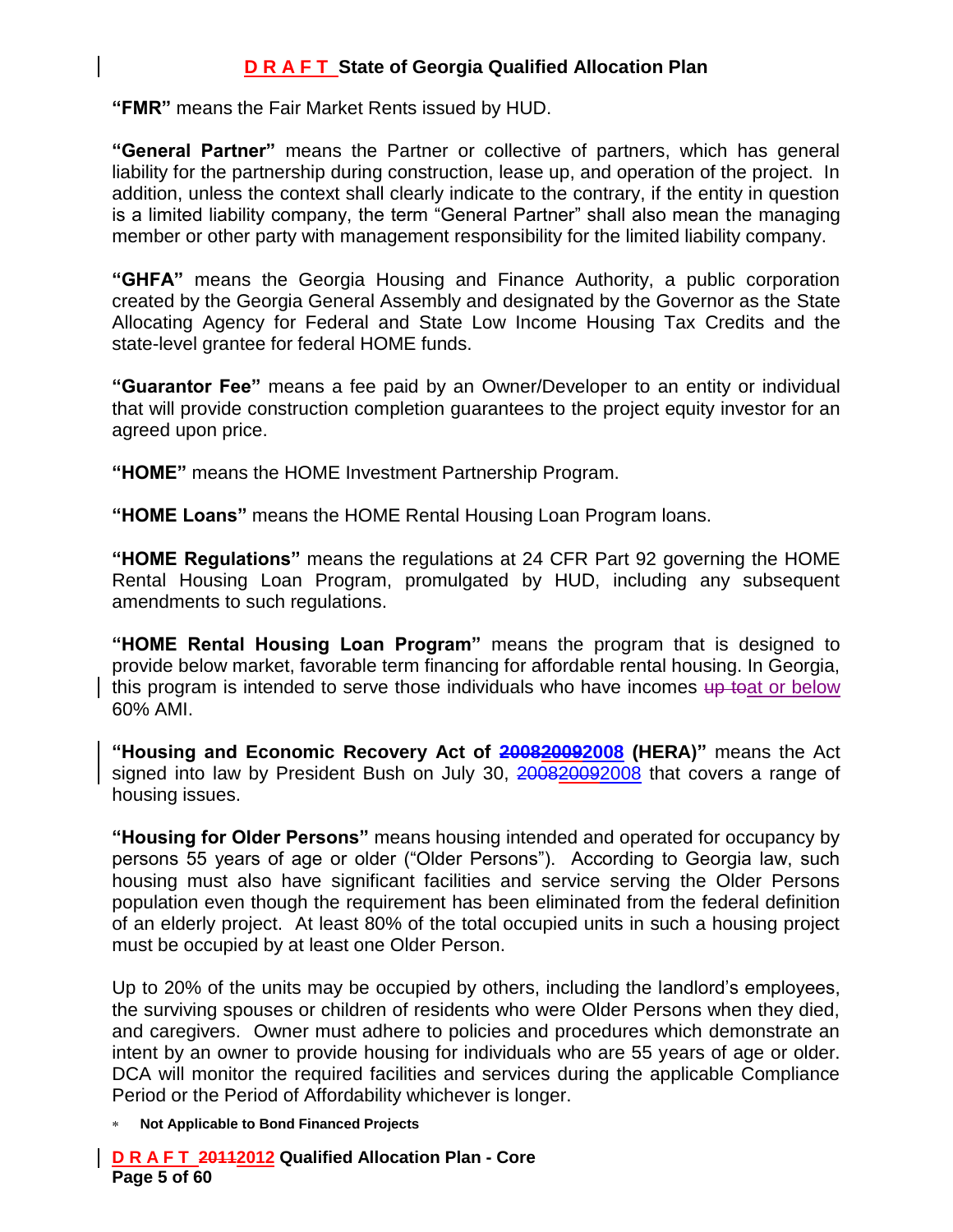**"HTF"** means the Housing Trust Fund for the Homeless established by O.C.G.A. § 8-3- 300.

**"HUD"** means the U.S. Department of Housing and Urban Development.

**"Identity of Interest"** means a situation in which a Project Participant has a direct or indirect interest in the ownership of an entity which contracts with a Project Participant to provide land, goods or services for the project.

**"IRS"** means the Internal Revenue Service, a division of the U.S. Department of Treasury.

**"Letter of Determination"** means a notice issued by GHFA to the issuer of tax exempt bonds for a specific project, which states that the project is eligible for 4% low income housing tax credits without receiving an allocation of credits from the State Housing Credit Ceiling because the project satisfies the requirements of this Plan; and sets forth conditions which must be met by the development before GHFA will issue the IRS Form(s) 8609 to the Owner.

**"Local Government"** means the controlling elected governing body of the local jurisdiction (as defined in its Charter) in which the property is located at the time of Application (e.g., city council if within the city limits, or county commission if in an unincorporated area).

**"LURA"** means the Land Use Restriction Agreement that is a recorded agreement between GHFA and the Owner for a HOME funded project. The LURA is binding upon the Owner and its successors in interest, and that encumbers the project with respect to this Plan and the requirements of the HOME program.

**"LURC"** means the Declaration of Land Use Restrictive Covenant for Low-Income Housing Tax Credits that is a recorded agreement between GHFA and the Owner. The LURC is binding upon the Owner and its successors in interest, and that encumbers the project with respect to this Plan and the requirements of Section 42 of the Code.

**"Manual"** means the Application Manual published by DCA for Applications submitted under the 201122012 Qualified Allocation Plan.

**"Material Participation**" means involvement in the development and operation of the project on a basis which is regular, continuous and substantial as defined in Code Section 42 and 469(h) of the regulations promulgated hereunder.

**"Municipality"** means any incorporated city or town in the state.

**"Neighborhood Stabilization Program" or "(NSP)"** means HUD's Neighborhood Stabilization Program enacted to provide emergency assistance to state and local governments to acquire and redevelop foreclosed properties that might otherwise

**Not Applicable to Bond Financed Projects**

**D R A F T 20112012 Qualified Allocation Plan - Core Page 6 of 60**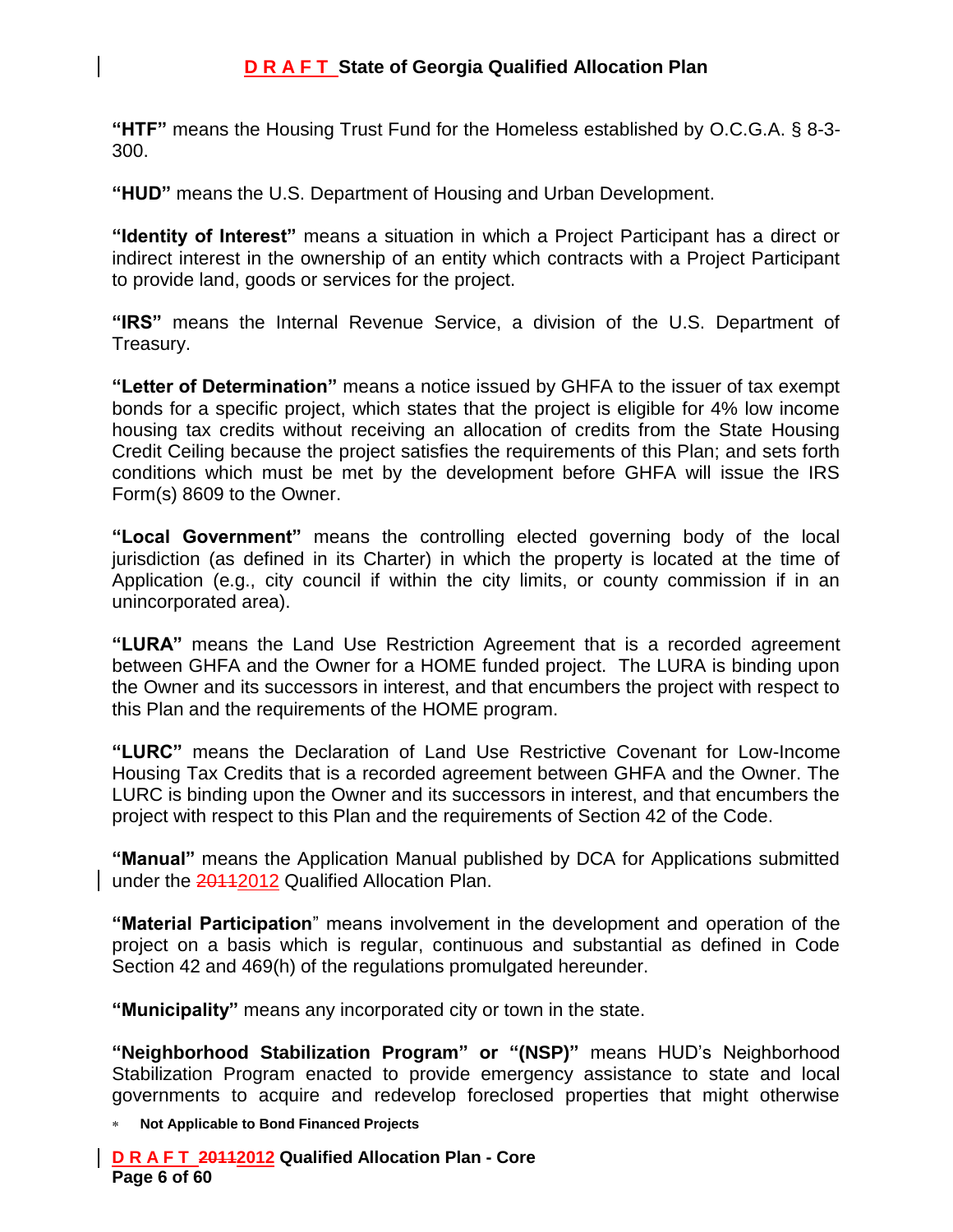become sources of abandonment and blight within their communities. NSP provides grants to every state and certain local communities to purchase foreclosed or abandoned residential properties and to rehabilitate, resell, or redevelop these properties in order to stabilize neighborhoods and stem the decline of neighborhood values.

**"Non-Metro Median Income Limits"** means the applicant can use the higher of the non-metro median income of  $$51,600$  (as defined in section 530 of the Housing Act of 1949) or the area median income to calculate incomes and rents of projects located in rural areas, as defined by Department of Agriculture and as outlined in HERA. At this time, HUD has not authorized the use of these non-metro income limits for HOME properties. These limits will also apply to HOME properties if HUD issues guidance allowing that change.

**"O.C.G.A."** means the Official Code of Georgia Annotated.

**"Operating Cost"** means the costs associated with operating a multifamily development once the project is placed in service.

**"Owner"** means the single purpose legal entity holding title to the project as well as all persons, affiliates of such persons, corporations, partnerships, joint ventures, associations, or other entities that have a direct or indirect Ownership interest in the Ownership entity. The Owner is also the Applicant.

**"Period of Affordability"** means the time during which HOME Loan financed units must remain affordable to eligible households, as defined by HOME program regulations and this Plan. The Period of Affordability shall commence upon completion of the project and shall run for the period required under HOME regulations or the term of the HOME Loan, whichever is greater. Completion shall be defined as set forth in the HUD regulations for the HOME program.

**"Person"** means an individual, corporation, partnership, joint venture, Limited Liability Company, association, trust or any other business entity.

**"Phased Development"** means one Tax Credit project that will be developed in several adjacent phases with different allocations of Credits under common planning documents. The common planning document(s) may include parks, green space and shared amenities between the different phases. Each phase of the property should have common ownership entities. In order to be considered a "Phased Development", there must be some form of site control in place at the time the initial phase was commenced.

**"PJ"** means a Participating Jurisdiction, which is an agency of State or Local Government that administers the HOME Program in its jurisdiction. GHFA is the PJ for the non-entitlement areas of the State of Georgia**.** The local PJs include the cities of Albany, Atlanta, Macon, and Savannah; Clayton, DeKalb, and Gwinnett Counties; the consolidated governmental units of Athens-Clarke County, Augusta-Richmond County,

**Not Applicable to Bond Financed Projects**

**D R A F T 20112012 Qualified Allocation Plan - Core Page 7 of 60**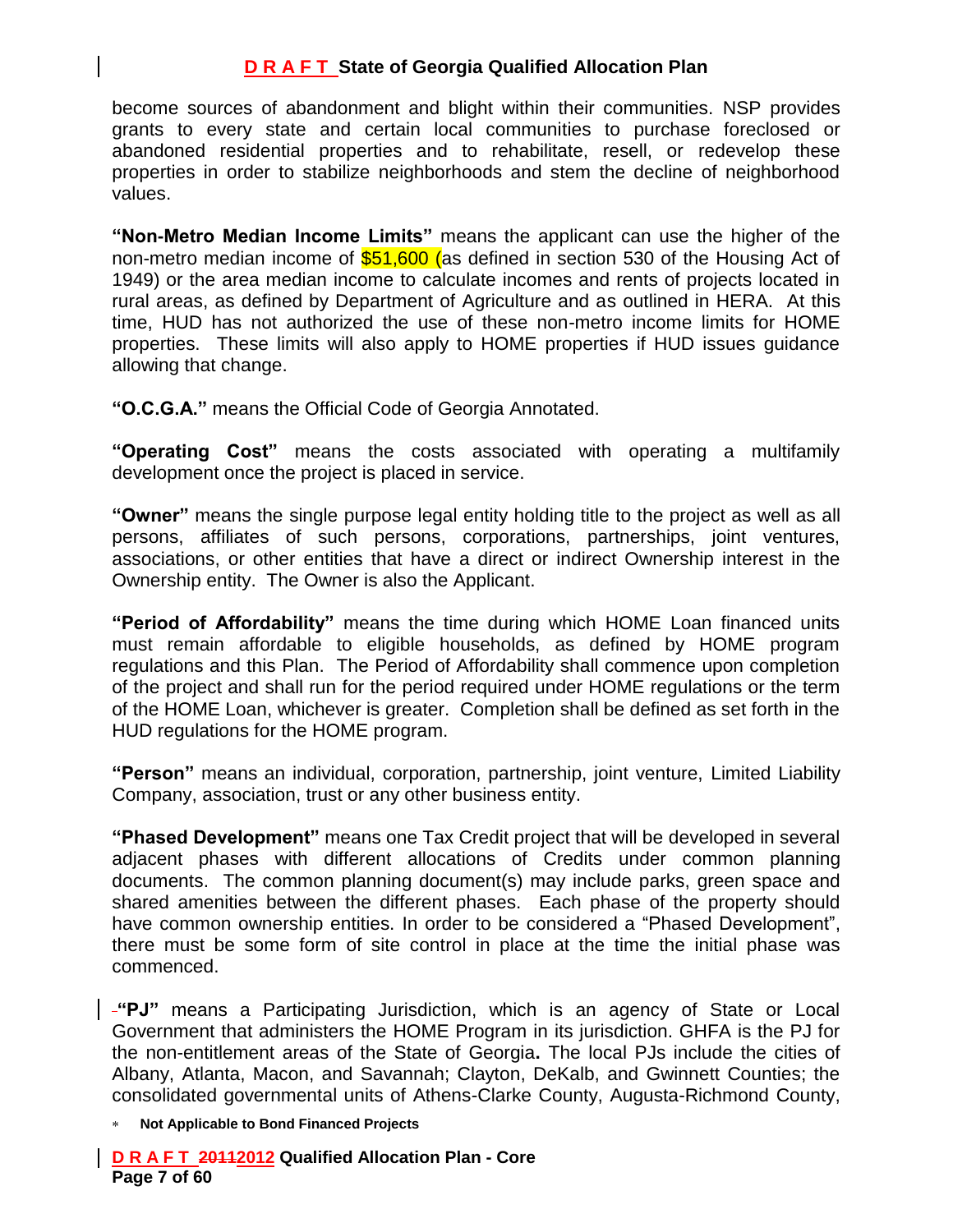and Columbus-Muscogee County; the counties and cities comprising the Georgia Urban County Consortium (Cobb, Marietta, Cherokee, Canton) and the Fulton County Consortium (Fulton, Roswell).

**"Plan"** means this 20112012 Qualified Allocation Plan.

**"Project Participants"** mean the Owner, Developer, Management Company, Consultants and Syndicator for a project for which an Application is submitted.

"**Project Team**" means the Owner and Developer for a proposed tax credit project.

**"PHA"** means a local public housing authority.

**"Related Parties"** means a relative (including but not limited to grandfather, grandmother, father, mother, son, daughter, brother, sister, uncle, aunt, first cousin, nephew, niece, husband, wife, father-in-law, mother-in-law, brother-in-law, sister-in-law, stepfather, stepmother, stepson, stepdaughter, stepbrother, stepsister, half brother, or half sister) of any principal or any entity that shares common principals, executive directors, board members or officers.

**"Rent Standards"** means the most recent AMI FMR as issued by HUD and UA as described in the Plan.

**"Reservation of Funds"** means the securing of funding for a particular project proposal based on the understanding that the project will fully satisfy program and Plan requirements.

**"Rural"** For scoring purposes and determination of the minimum operating cost per the QAP, means those areas designated by USDA as being Rural or those counties that appear on Exhibit B of Appendix II. A list of USDA Rural areas can be accessed on the USDA website at [**[http://eligibility.sc.egov.usda.gov/\]](http://eligibility.sc.egov.usda.gov/) .**

**"Rural Income and Rent Limits"** means the U. S. Dept of Housing and Urban Development FY 20112012 Income Limits Area Definitions and Fair Market Rent tables. These lists can be accessed on the HUD website http://www.huduser.org/datasets/pdrdatas.html.

**"Scoring Criteria"** means the criteria detailed in Appendix II by which points are assigned for the purpose of Competitive Scoring.

**"State"** means the State of Georgia.

**"State Credit"** means the Housing Tax Credit established by the Georgia General Assembly, as set forth in O.C.G.A. §48-7-29 and §33-1-18.

**Not Applicable to Bond Financed Projects**

**D R A F T 20112012 Qualified Allocation Plan - Core Page 8 of 60**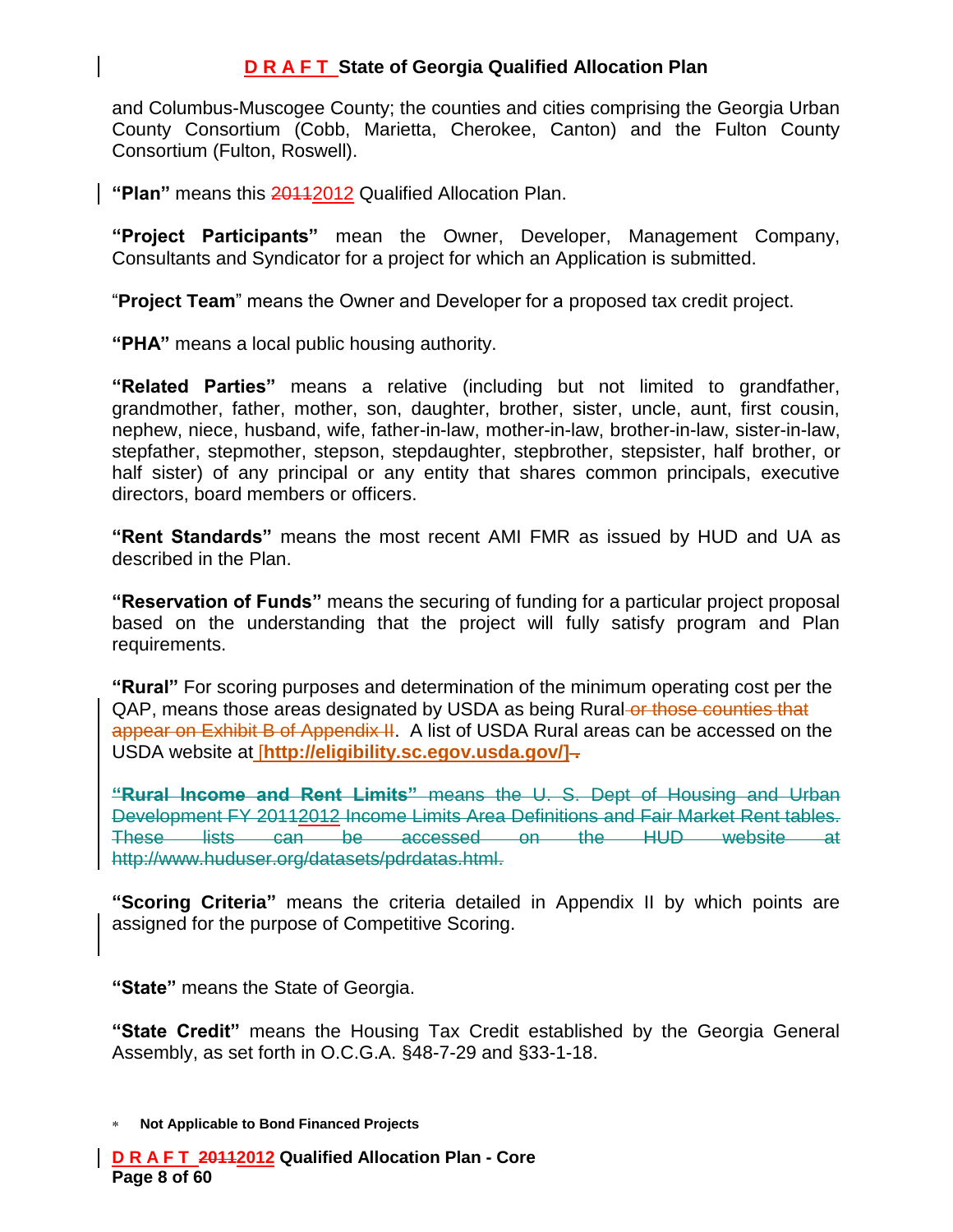**"Subsidy Layering Review"** means the DCA evaluation of projects using DCA program funds in combination with other governmental assistance to ensure that no more than the necessary amount of DCA program funds is invested in any one project to provide affordable housing. For HOME funds, the subsidy layering review will be conducted in accordance with the requirements set forth in the US Department of Housing and Urban Development CPD Notice 98-01 guidelines required by 24 CFR §92.250(b).

**"TCAP"** means the Tax Credit Assistance Program under  $\mp$ the American Recovery and Reinvestment Act of 200920102009.

**"Total Development Cost"** means the sum of all anticipated or actual allowable development costs that are necessary to complete the proposed project.

**"UA"** means the utility allowances used during the compliance period and during the period of affordability as described in the Plan.

**"URFA"** means the Urban Residential Finance Authority.

**"USDA"** means the United States Department of Agriculture.

# **SECTION Section 3. LEGISLATIVE REQUIREMENTS**

**Federal Credit.** O.C.G.A. Sec. 50-26-8(a) gives GHFA certain powers and authority. As the agency administering the programs of GHFA, DCA is authorized to:

"… allocate and issue low income housing credit under Section 42 of the Internal Revenue Code of 1986, as amended, and to take all other actions and impose all other conditions which are required by federal law or which in the opinion of the agency are necessary or convenient to ensure the complete, effective, efficient and lawful allocation of and utilization of the low income housing credit program. Such conditions may include barring Applicants from participation in the tax credit program due to abuses of the tax credit program and imposing more stringent conditions for receipt of the credit than are required by Section 42 of the Internal Revenue Code…"

### **A.** *Section 42 of the Code mandates that*:

- 1. Each state adopt an annual plan for Federal Credit allocation;
- 2. The Plan applies to projects awarded Federal Credit from the state's annual allocation, and projects financed by tax-exempt bonds and eligible for Federal Credit outside of the annual Federal Credit allocations;
- 3. Draft versions of the Plan are made available for public comment;
- After consideration of those comments, amendments are made to the Plan; and 4.
- **Not Applicable to Bond Financed Projects**

**D R A F T 20112012 Qualified Allocation Plan - Core Page 9 of 60**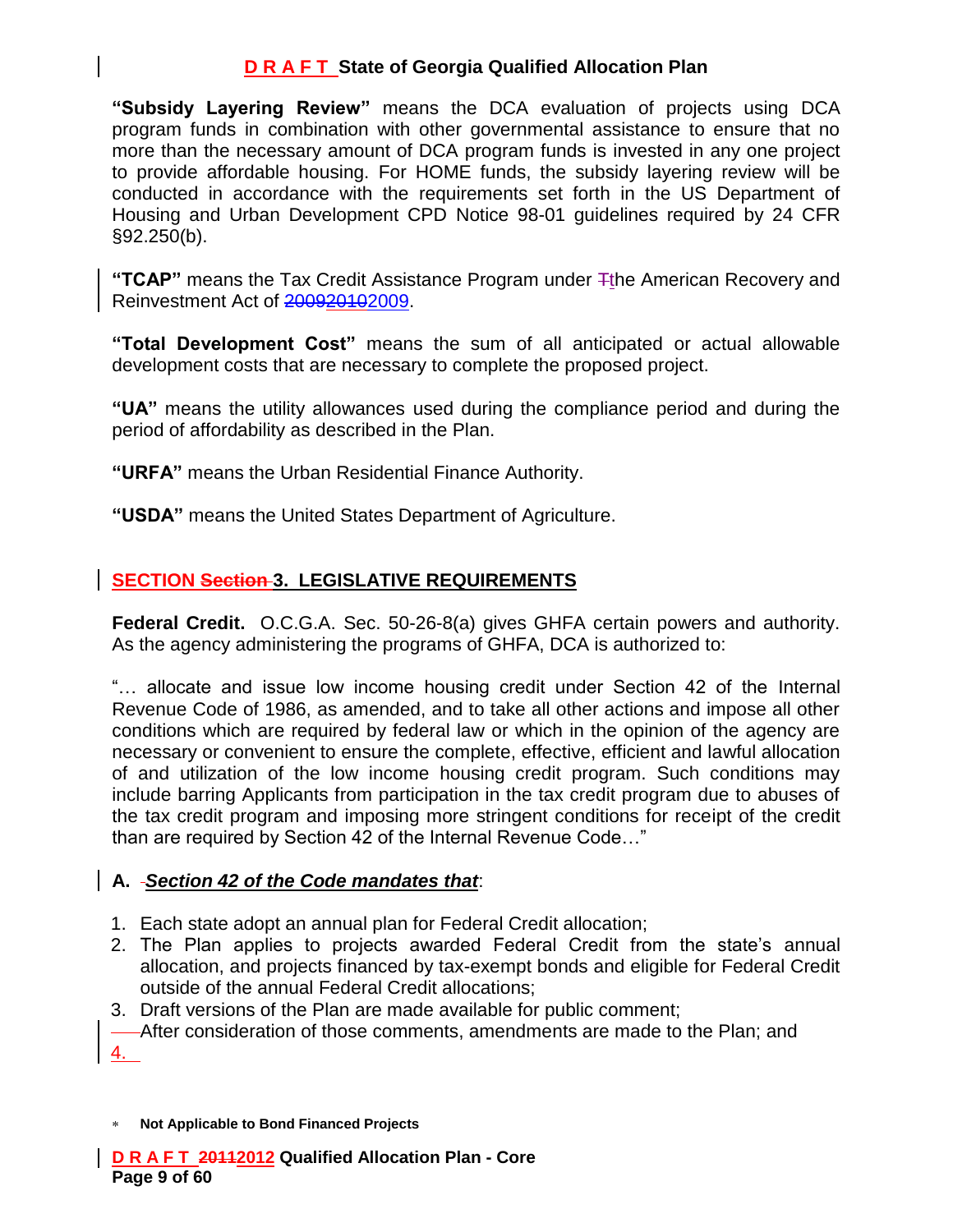5. 5. The final Plan be approved by the GHFA Board and transmitted to the Governor for final review and approval.

### **B.** *Allocation Plan Requirements*

Each state Allocation Plan must meet certain minimal requirements. The selection criteria must include:

- **project-Project** location
- housing Housing needs characteristics
- **project** Project characteristics, including whether the project involves the use of existing housing as part of a community revitalization plan
- **PProjects intentedintendedionsded for eventual tenant ownership**
- tenant-Tenant populations with special housing needs
- **sponsor-Sponsor characteristics**
- tenant Tenant populations of individuals with children
- **public-Public** housing waiting lists
- energy Energy efficiency
- historic Historic characteristics

States must give preference among selected projects to those:

- Sthose serving the lowest income tenants,
- Sthose serving qualified tenants for the longest period
- **Projects-L-Iocated in Qualified Census Tracts, the development of which contributes to** a concerted community revitalization plan

States may include such other criteria as they deem appropriate, and except for the specified preference items, there are no requirements as to the relative weight of the various factors. Additional LIHTC responsibilities of the Authority include:

- Assurance that the amount of tax credits allocated does not exceed the amount "necessary for the financial feasibility of the project and its viability as a qualified low income housing project throughout the credit period."
- Evaluation of all projects for consistency with the Allocation Plan and for credit need, including projects using tax exempt bond financing.
- Execution of an agreement for "an extended low income housing commitment" for every project. This agreement must be recorded as a restrictive covenant binding on all successor owners, and must allow low income individuals the right to enforce the commitment in state court.
- Monitoring of compliance with the provisions of Section 42 and notifying the Internal Revenue Service of any noncompliance.

**Not Applicable to Bond Financed Projects**

**D R A F T 20112012 Qualified Allocation Plan - Core Page 10 of 60**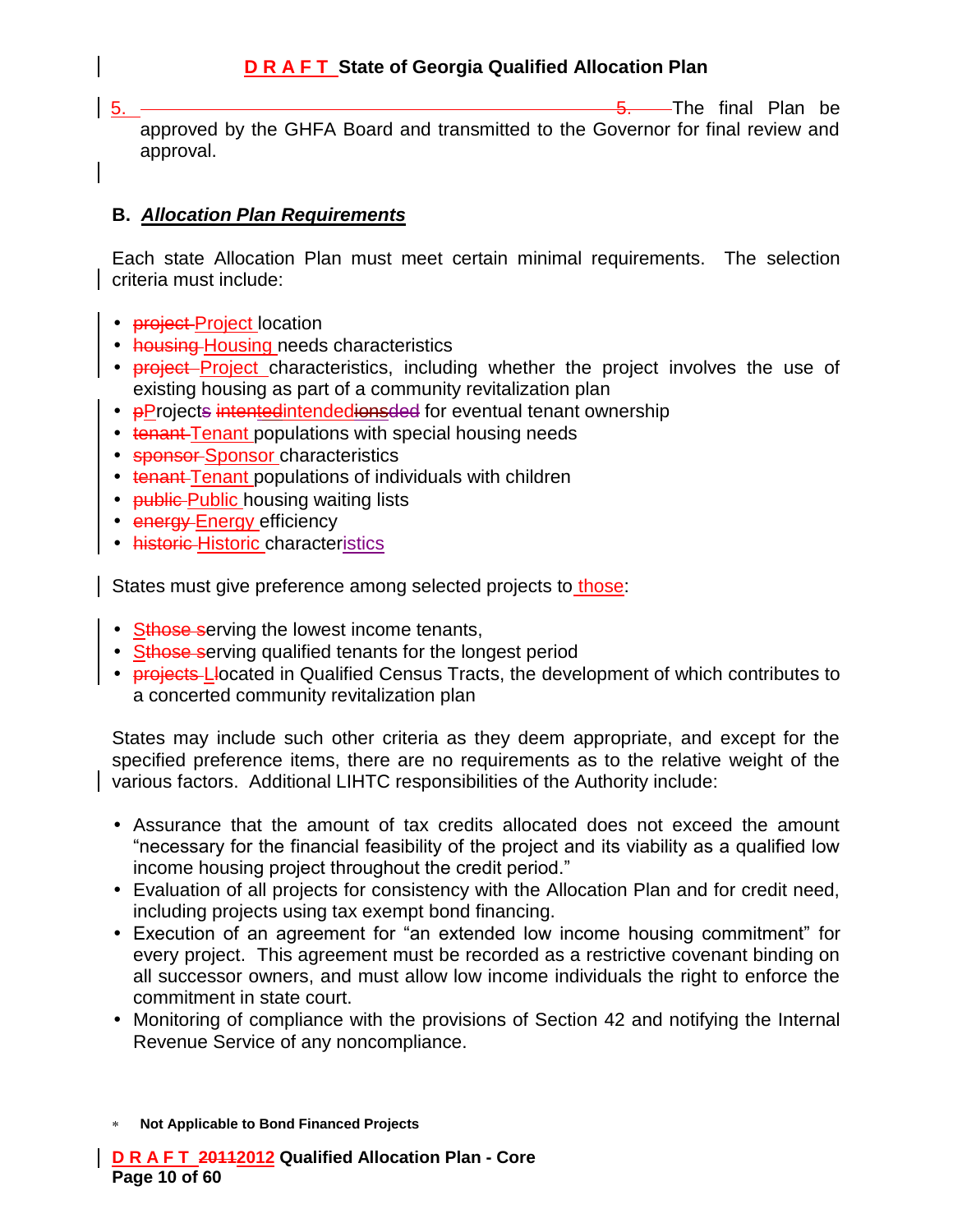**C.** *State Credit***.** DCA also administers Georgia's housing tax credit. The State Credit is applied in conjunction with the Federal Credit on a dollar-for-dollar matching basis. For each dollar of Federal Credit allocated, an equal amount of State Credit will be automatically allocated by DCA. This State Credit will be administered under the same rules and regulations prescribed for the Federal Credit supplemented by any rules, policies, or regulations established by the Georgia Department of Revenue and/or the Office of Insurance and Safety Fire Commissioner. DCA will underwrite the combined Credit allocations to ensure that no development proposal is over-subsidized.

### **SECTION Section 4. AFFORDABLE RENTAL HOUSING NEEDS**

The State's Annual Action Plan for FFY201122 Consolidated Funds identifies the proposed distribution method, geographic allocation, and guidelines for meeting federal requirements for all HOME funded programs of the State. The HOME Program regulations require that each PJ distribute its HOME resources in accordance with the priorities and objectives outlined in its most current approved Annual Action Plan for Consolidated Funds prepared in accordance with established HUD regulations (24 CFR Part 91). The Annual Action Plan incorporates the Plan as the established policy and procedures for the State's review and evaluation of Applications for the HOME Rental Housing Loan Program.

# **SECTION Section 5. FINANCING RESOURCES – CREDITS**

**A.** *9% Federal Credit***.** The annual Federal Credit dollar amount allocated to the State of Georgia is determined by the Internal Revenue Service and based on Georgia's population and indexed for cost-of living adjustments. The amount of Federal Credit available for the 20112012 funding cycle will be comprised of the State's 20112012 Federal Credit ceiling (per capita credit, unused credit, returned credit, and any national pool credit) available to the State less any Federal Credits forward committed. DCA reserves the right to forward commit 20122013 credits to 20112012 Applications if it deems it necessary and appropriate to meet policy objectives.

Allocation of Credits will be made through the Pprocess as defined in the Qualified Allocation Plan - Core, Appendix I and Appendix II. All Applications for Credits must be submitted to DCA in accordance with the policies and timelines set forth in the Plan.

**B.** *Set-AsideSet Asides.*\* The\* The estimated amount of Federal Credit available includes the following set asides (Selected projects may count for more than one set aside):

*1. NonprofitNon-profit Set-asideSet Aside* - 10% of the available 9% Credits are setasideset aside for nonprofitnon-profit-sponsored Applications pursuant to the Code. Qualified nonprofithon-profit organizations must mMaterially pParticipate in the project within the meaning of Section 469(h) of the Code and meet all requirements set forth in Code Section 42(h)(5).

**Not Applicable to Bond Financed Projects**

**D R A F T 20112012 Qualified Allocation Plan - Core Page 11 of 60**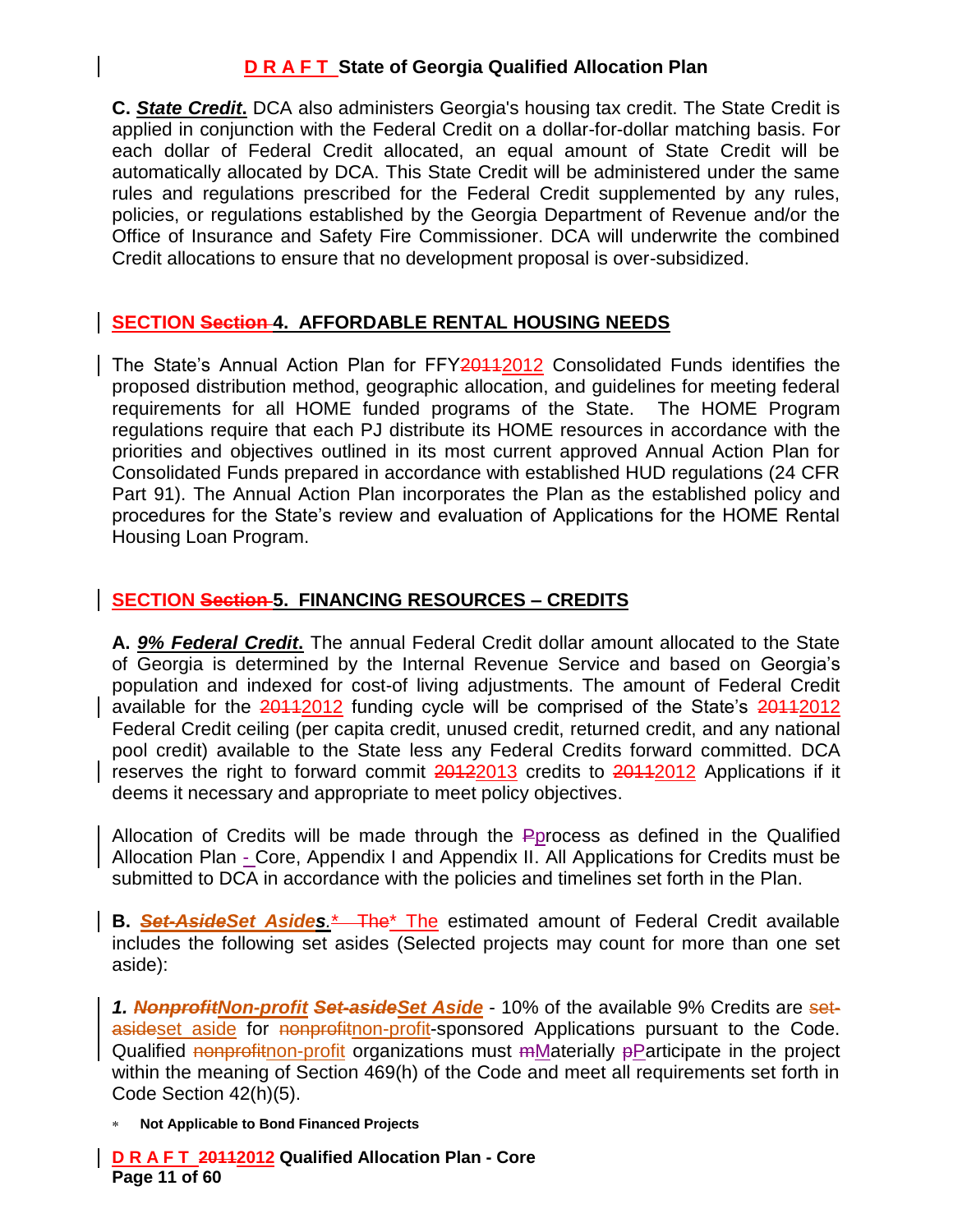*2. Rural Set-asideSet Aside* - 30% of the available 9% Credits are set-asideset aside for Applications proposing affordable housing developments in Rural areas.

**3. Preservation Set Aside** - \$1.8 million30% of the available 9% eCredits will beare set-asideset aside for the preservation of affordable housing projectsa Applications which propose to preserve existing affordable housingA. Only those preservation projects which are selected for funding under this set aside are eligible for an award of 9% cCredits. While it is DCA's intention to fully fund this set aside, DCA may, at its discretion, determine that low scoring projects do not sufficiently meet DCA's overall goals to be selected for an allocation. The following existing affordable housing projects are eligible for inclusion in this set aside:

**An existing tax credit property which is has met or will meet the 15 year compliance period by December 31 of the year of allocation.** 

**Proje cts under development by a local public housing authority using replacement housing factor (RHF) funds or a loan secured by the assets and or capital funds of the PHA as the primary source of financing.**

Existi ng U.S. Department of Agriculture, Rural Development (RD) projects with Section 515 financing and project based rental assistance for at least fifty percent (50%) of the units.

Proje cts that have a Project Based Section 8 contract but are eligible to opt out of that contract with a one year notice to tenants. To be eligible to opt out, the Contract must be out of its original term and in a renewal period of five years or less.

Existi ng HUD Section 236 projects. The Interest Reduction Payment (IRP) must be decoupled from the Section 236 agreement if housing credits are awarded (exceptions may be permitted on a case-by-case basis). The affordability requirements indicated in the Section 236 agreement must also be maintained for the property.

Any other affordable non public housing project that has existing funding from HUD is severely deteriorated and has been designated by HUD as a preservation project that is in danger of losing its affordability.

**If this set aside is not met through the selection of the highest scoring projects, DCA may select a lower scoring project to satisfy the set aside. The following factors will be used to select projects that will be considered for the set aside.**

**Not Applicable to Bond Financed Projects**

**D R A F T 20112012 Qualified Allocation Plan - Core Page 12 of 60**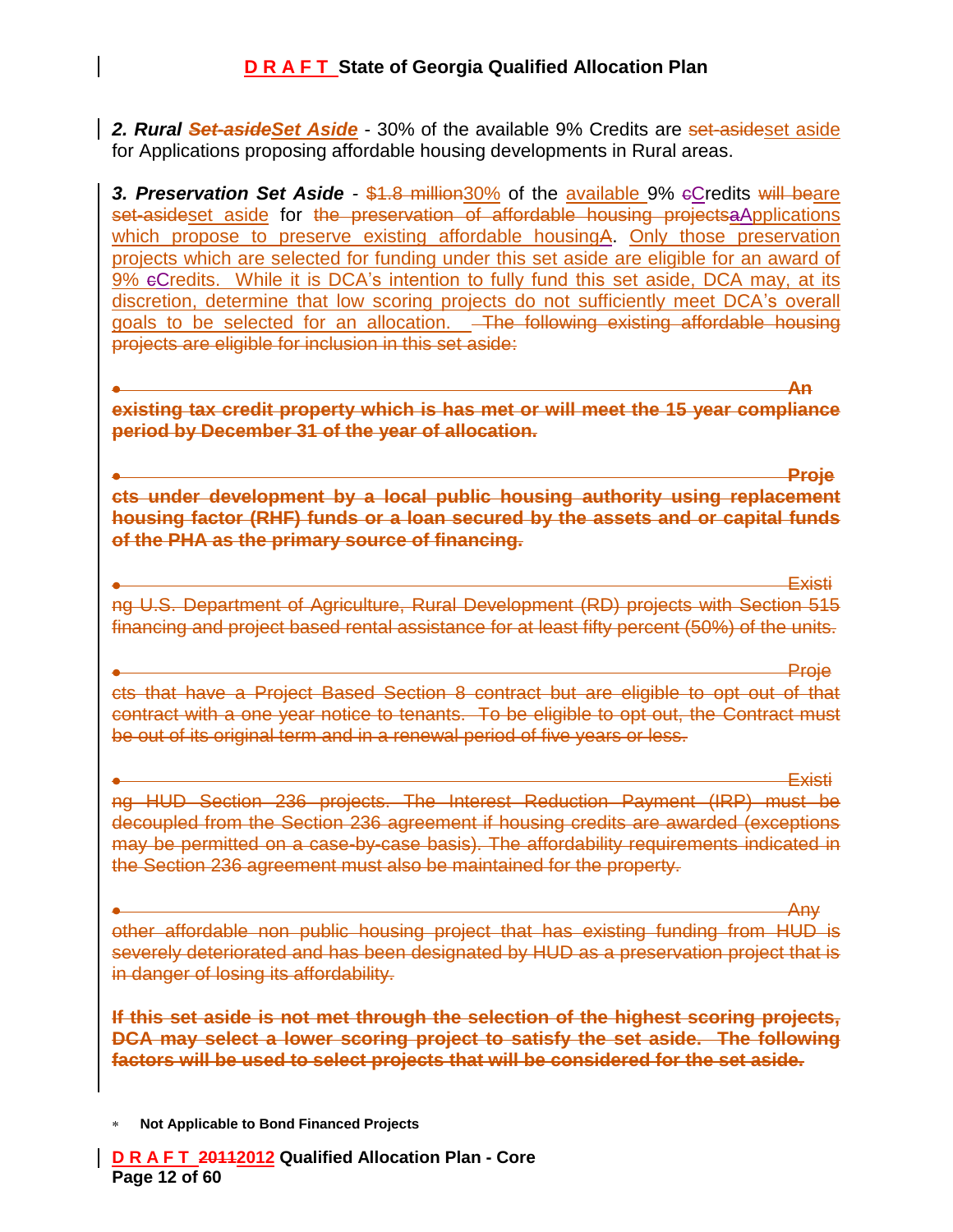|                                                                                                                                                  | <u>Proje</u> |
|--------------------------------------------------------------------------------------------------------------------------------------------------|--------------|
| cts that do not have significant outstanding or uncured major noncompliance<br><i><b>issues.</b></i>                                             |              |
| Proje                                                                                                                                            |              |
| ets not functionally obsolete.                                                                                                                   |              |
| Proje                                                                                                                                            |              |
| cts that have an average physical occupancy<br>least 80% for the six month<br>$\Theta$ f<br>period prior to Application submission.              |              |
| Proje                                                                                                                                            |              |
| ets that have a letter from the local government identifying the preservation of the<br>project as a priority.                                   |              |
| Proje                                                                                                                                            |              |
| cts where rehabilitation will not cause a significant increase in rents (10% or more<br>increase).                                               |              |
| Proje                                                                                                                                            |              |
| cts that serve the lowest income tenants will be given priority.                                                                                 |              |
| DCA may determine, in its sole discretion, that a project meeting one or more of the<br>following conditions are not eligible for the set aside: |              |
| Proje                                                                                                                                            |              |

substantially good condition and do not need immediate recapitalization. Proje

cts where the physical condition of the property is the result of the willful deferral of maintenance by the Owner

Further, while it is DCA's intention to fully fund this set aside, DCA may at its discretion, determine that low scoring projects do not sufficiently meet DCA's overall goals to be selected for an allocation.

*4. Special Needs* **-** Up to \$950,000 will be set -aside for DCA Permanent Supportive Housing Program ("Supportive Housing") projects. In order to be considered for this set aside, the applicant will need to provide a commitment from the Permanent Supportive Housing Program which includes a determination that the project meets the QAP Appendix I requirements. This commitment and a full tax credit application must be submitted on or before September 1, 2011–2012 in order to be considered for the set aside. DCA's Permanent Supportive Housing Program will provide its own deadlines for submission of applications for a commitment.

*5. Supplemental Set-AsideSet Aside* **-** \$1 million of available credits will be set aside to assist DCA projects funded prior to 2001 which have a DCA HOME Loan, State Housing Trust Fund loan or <sub>r</sub>otherloan, other DCA resourcesresources or which DCA has determined have a significant detrimental effect on the program or the community if they failed. These projects that must projects must have physical issues which cannot be remedied through normal workout processes and which pose a threat to the continued affordability of the project.

**Not Applicable to Bond Financed Projects**

**D R A F T 20112012 Qualified Allocation Plan - Core Page 13 of 60**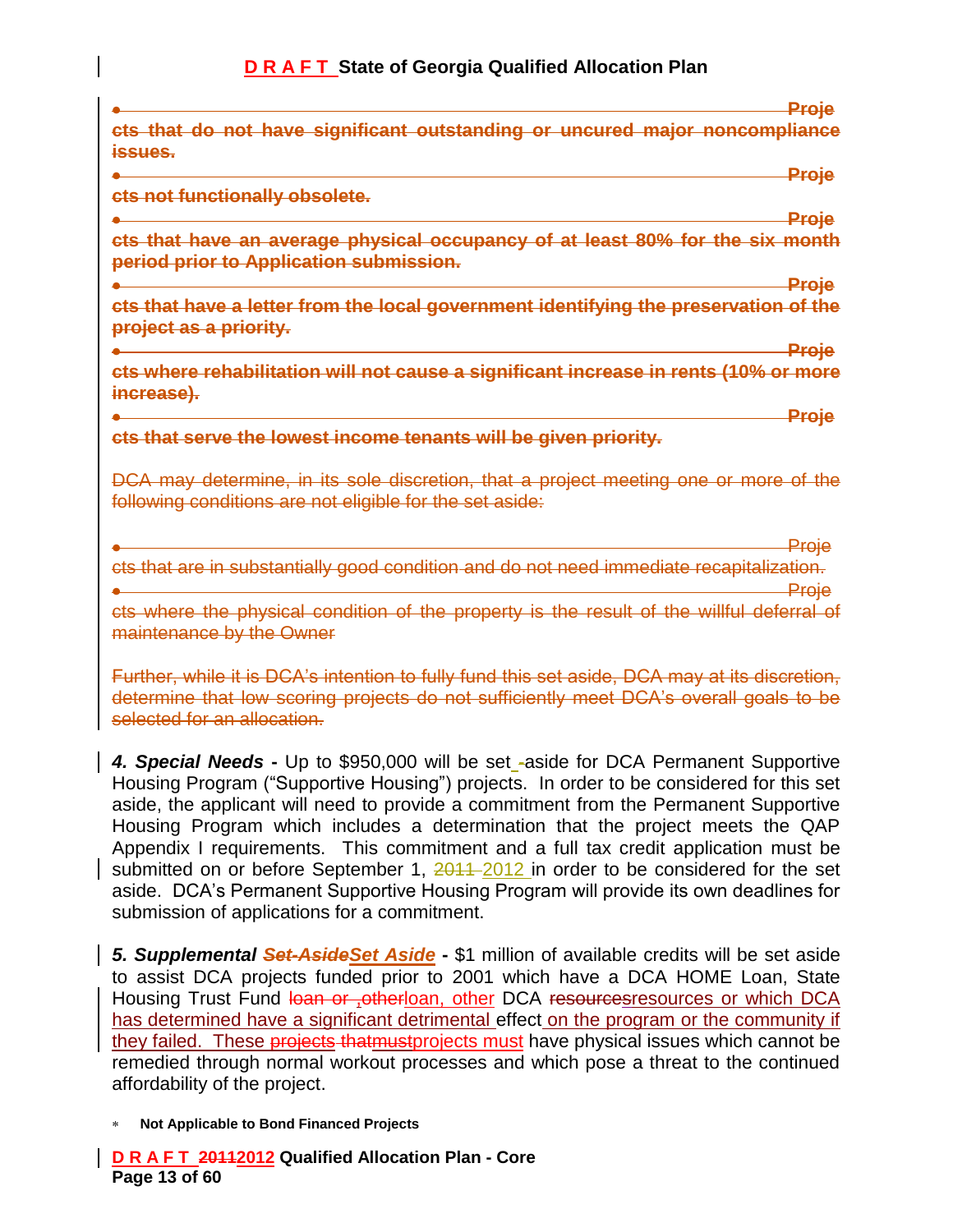In order to be eligible for the Set-AsideSet Aside, DCA must designate the property as a "troubled" property which has significant physical issues which cannot be remedied through normal workout processes and which has priority to apply for this set aside.

DCA will use the following factors to determine whether a property should receive priority for this set aside:

- There is a strong public policy reason for intervening in the closure of a property. The State will rely heavily on local government's recommendations in making this determination.
- Whether the current tenants can be relocated into safe, decent affordable housing in that area.
- Whether the property represents affordable housing that is difficult to replace and is in a neighborhood with a strong need for the property.
- Whether the closure of the property will destabilize the local neighborhood.
- Whether there is a risk of loss of funds or program reputation if the property closes.
- Whether there are other resources available to leverage an allocation of eCredits.
- Whether the risk to the portfolio or investment of either the State or local government is significant
- Whether an initial review determines that the property is not functionally obsolete.
- Whether the property can be operated as safe and decent affordable housing.
- Housing that is deteriorated or poses a threat to the safety of the neighborhood may not be appropriate to be preserved.

In order to be considered for an allocation of  $e$ Credits under this Set-Asideset aside, the applicant must submit a complete Ccore Application including all documentation sufficient to meet core requirements and Appendix I criteria of the 20112012 QAP.

Additional requirements for the set aside:

- No eDeveloper fFee may be earned by the Owner of a troubled property that is seeking relief under this set aside. DCA may allow ddeveloper overhead to be included in the budget. The project will be subject to typical developer fee caps if the previous owner is not part of the new ownership or developer entity.
- $\bullet$  The existing DCA HOME ILoan cannot be forgiven, but DCA may modify its repayment or forbear on payments during the rehabilitation.
	- If the property is to be renovated, the sales price of the property cannot be greater than the current "as is" market value of the property as supported by an appraisal report dated not more than 90 days from the date of Application submission.
	- If the property is to be demolished and rebuilt, the sales price of the property cannot be greater than the current "as vacant" market value of the land as supported by an appraisal report dated not more than 90 days from the date of Application sSubmission.

**Not Applicable to Bond Financed Projects**

**D R A F T 20112012 Qualified Allocation Plan - Core Page 14 of 60**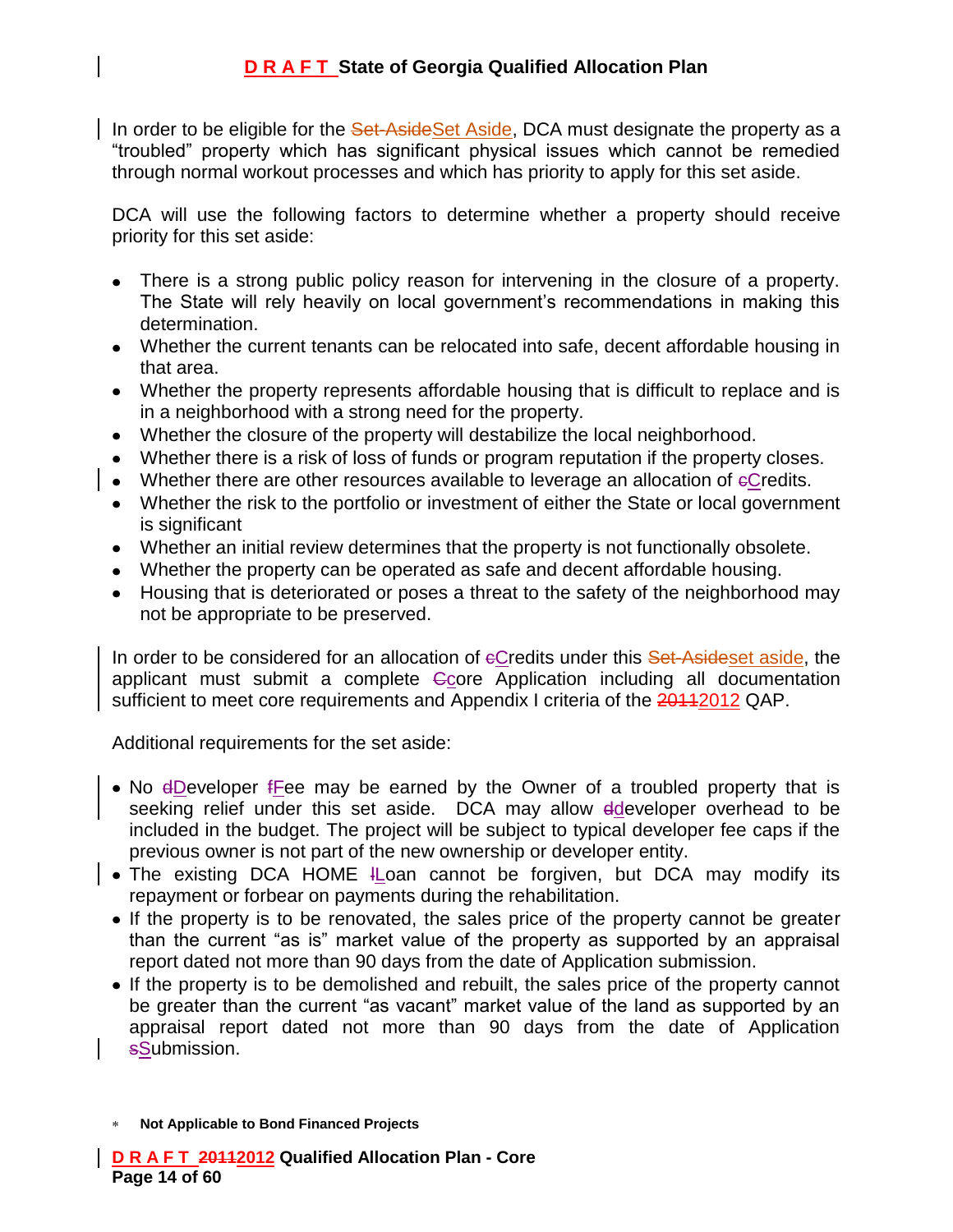- Please note that aAll DCA Rrelocation policies are applicable to thise Application. Therefore, while federal relocation may not be applicable, the relocation of the tenants must be part of the Application - Submission.
- Any recapture costs associated with property must be paid outside the development budget.
- Unused reserve accounts may be transferred to the development budget.
- If the rehabilitation requires demolition prior to the expiration of the extended use period, the aApplicant will also need to provide a legal opinion regarding the effect that demolition has on the existing LURC. Please note that the new development must have at least the same number of low income units built on the same project site as what is included in the existing LURC.

DCA reserves the right to deny any request for allocations under this set aside as not meeting DCA policy objectives.

The allocation of eCredits under this set aside will not be made in the competitive round. Projects that will receive funding will be selected by DCA as part of its asset management of DCA resources or as part of its post selection underwriting review. Only projects identified by DCA as "troubled" and a DCA priority will be requested to submit an  $a$ Application for  $e$ Credits. DCA will determine Application requirements as part of its asset management review.

Any amounts remaining in this set aside at the announcement of 20112012 awards will be utilized in the general pool for **2011/2012** projects.

*6. CHOICE Neighborhoods/HOPE VI set aside* - Up to \$1.7 million of federal credits will be set-asideset aside for HOPE VI initiatives that meet one or more of the following criteria:

The proposed project is a phase or component of a PHA-sponsored Community Building Initiative which is part of a PHA-sponsored HOPE VI revitalization initiative. The Initiative must:

- **•** Provide affordable units for an extended period of 30 years or more;
- Be part of a mixed income phased community with a significant market component;
- **Eacilitate the deconcentration of poverty; and**
- Provide for community improvements or amenities, which may include but are not limited to new or improved public infrastructure, sustainability, green-space, improved transportation, quality of life enhancements, or other improvements benefiting the community

**Documentation:**

**Not Applicable to Bond Financed Projects**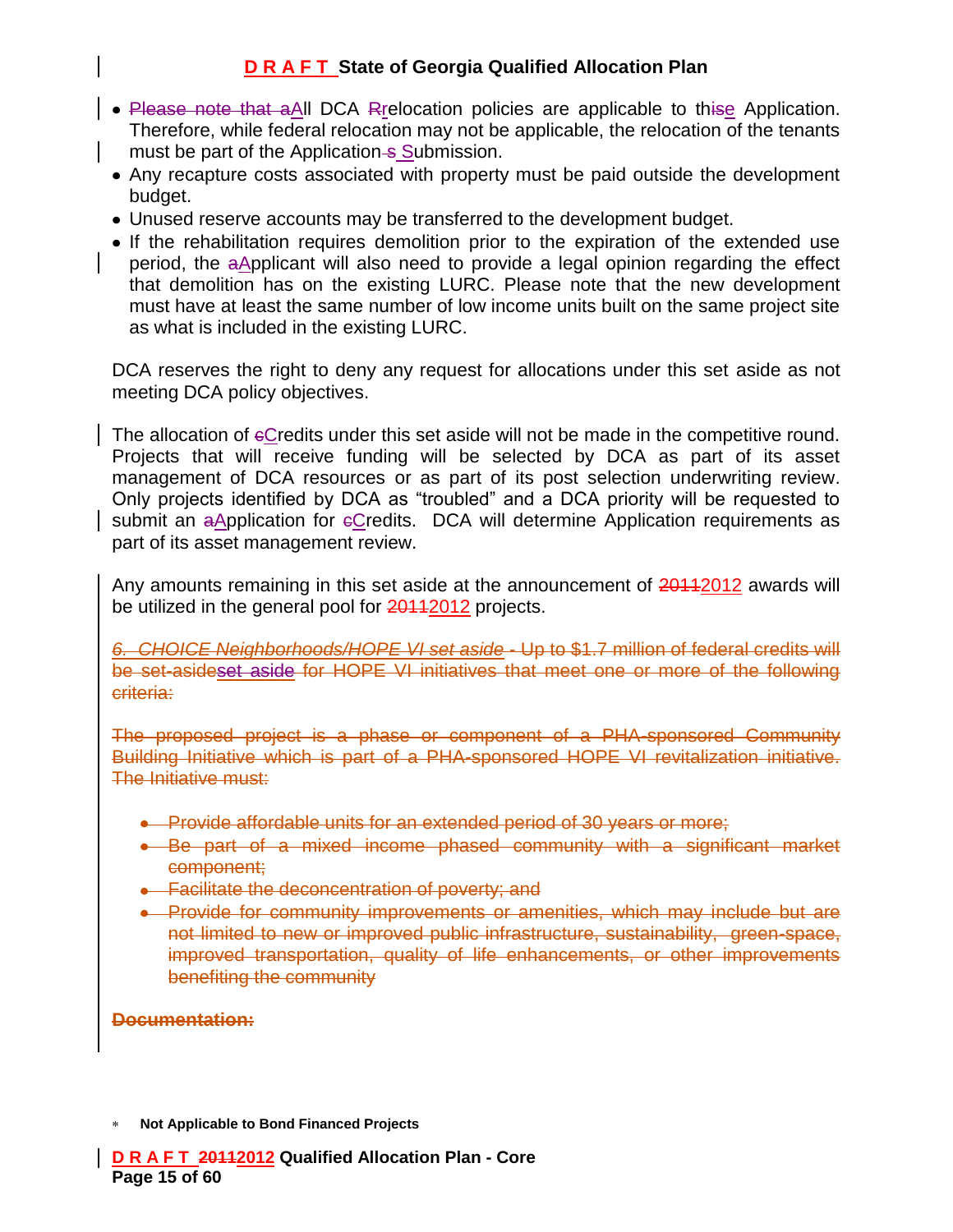(A) A copy of the Grant Assistance Award (form HUD-1044) which identifies the PHA receiving the grant and the amount of the grant, and additional documentation reflecting the time limits for use of the HOPE VI funds.;

(B) A letter from the Executive Director of the identified PHA certifying that:

- the development proposed in the Initial Application is identified in the PHA's HUD approved HOPE VI application or Revitalization Plan;
- the housing units are an essential element of that Plan; and
- the Tax Credits for the development proposed in the Initial Application are an essential component of the financing plan for the PHA's HOPE VI Program

(C) A copy of the HUD approved Revitalization Plan.

Projects that have not previously had a phase funded are advised to meet with DCA prior to Application Submission and obtain the requisite letter of support for the HOPE VI Application at the time the project submits its HOPE VI application for funding.

DCA reserves the right to initiate additional selection criteria if it receives more than one request for an initial letter of support.

**C.** *Carryover Allocations***.** To qualify for 9% Credits, a building generally must be placed in service during the year in which it receives an allocation. An exception is provided in the case where the Owner has expended more than ten percent (10%) of the reasonably expected basis in the building (the "Ten Percent Test") no later than twelve (12) months after the Carryover Allocation. No project can receive more than one Carryover Allocation of 20112012 Credits.

**D.** *State Designated Basis Boost\****.** HERA authorizes state allocating agencies to designate certain areas not located in a QCT or DDA for up to a 30% basis boost. Projects may receive an allocation of credit based upon 130% of the eligible basis for new construction or substantial rehabilitation.

Projects in the following categories are eligible for the  $s$ State  $d$ Designated  $b$ Basis bBoost:

- Preservation projects that will pay off an existing DCA HOME ILoan; Rural projects without DCA HOME as a source (Projects located in HUD MSAs will be closely scrutinized to determine if the boost is needed);
- Historic Rehab projects qualifying for historic rehab credits with an equity commitment for such credits; Projects eligible for the Special Needs set-aside
- Projects with high land costs in areas that qualifyies for the maximum points (4-tbd points) under Stable Communities (projects with an identity of interest between the buyer and seller of the property or projects which appear in DCA's determination to have a primary purpose of subsidizing an ownership transfer do not qualify);
- Extraordinary financial circumstances which require the boost to ensure the continued feasibility of a project previously approved by DCA and not yet placed in service.
- **Not Applicable to Bond Financed Projects**

**D R A F T 20112012 Qualified Allocation Plan - Core Page 16 of 60**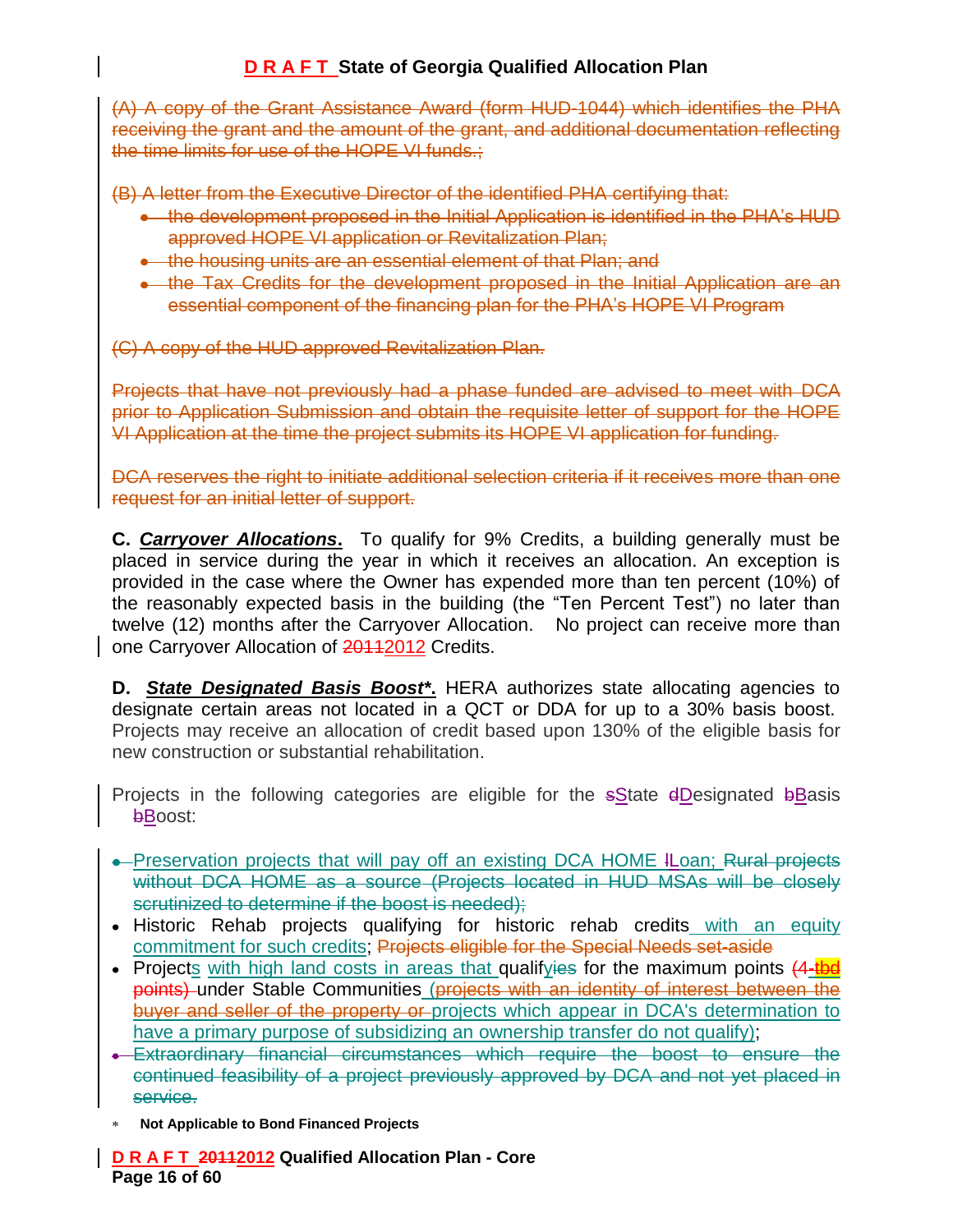$\bullet$  Other eExtraordinary circumstances which further the policies of this QAP as determined by DCA

All projects will need to show that the boost is needed and that the project meets all of DCA's underwriting and other criteria. DCA will generally require that any project receiving a sState dDesignated bBasis bBoost defer 1.5% of the total dDeveloper fFee for every 1% in Ststate dDesignated bBasis bBoost granted to the project. This deferred ddeveloper ffee requirement does not apply if the project receives a new loandebt or grant from an independent non-related party in the amount of at least 3015% of the total dDeveloper fFee – any assumption of an existing loan is not considered a new loan for this purpose. Any requests for sState dDesignated bBasis bBoost must indicate which category (or categories) of eligibility that the aApplication falls under and any support documentation must be included in the Application. The minimum request for the sState dDesignated bBasis bBoost is 10% and any state basis boost request should be made on a full percentage point. DCA will evaluate the need for any sState dDesignated bBasis bBoost at the time of the application/underwriting and final project allocation application.

Please note that a project located in a QCT or DDA is eligible to receive a 30% basis boost for new construction and/or rehabilitation and it is not subject to the State Designated Basis Boost provision.

**E.** *Economic Uncertainty***.** The current economic volatility has resulted in significant legislative and policy changes in the administration of the Tax Credit Program. DCA expects this volatility to continue through the  $20112012$  competitive round. It is impossible to foresee or estimate the impact that economic and legislative changes may have in meeting the challenges of developing, owning and managing affordable tax credit housing program projects. DCA reserves the right to make changes necessitated by economic volatility, HUD Program policy modifications and legislative changes that have a negative impact on eurits program and projects. These changes include but are not limited to forward commitment of funds, increasing projects caps to ensure continued viability, release of DCA restrictions, awarding of additional credits and modifications to underwriting criteria.

**F.** *Land Use Restrictive Covenant***.** The Owner must execute and record GHFA's prescribed form of the LURC prior to final allocation as required under Section 42(h)(6) of the Code. The LURC shall reflect all representations made in the original Application and any changes made to the original Application that have been approved in writing by GHFA. The LURC will be drafted after GHFA's receipt of the certification of the 10% test, and must be recorded upon its execution. All construction and/or permanent financing for the project must be subordinated to that portion of the recorded LURC that sets forth the requirements of Section 42 (h)(6)(E)(ii) of the Code**.** The LURC will be for the term of the compliance period and, as applicable, the extended use period**.** 

IRS Revenue Ruling 2004-83 provides that Section 42(h)(6)(B)(i) requires that an extended low income housing commitment must include a prohibition during the

**Not Applicable to Bond Financed Projects**

**D R A F T 20112012 Qualified Allocation Plan - Core Page 17 of 60**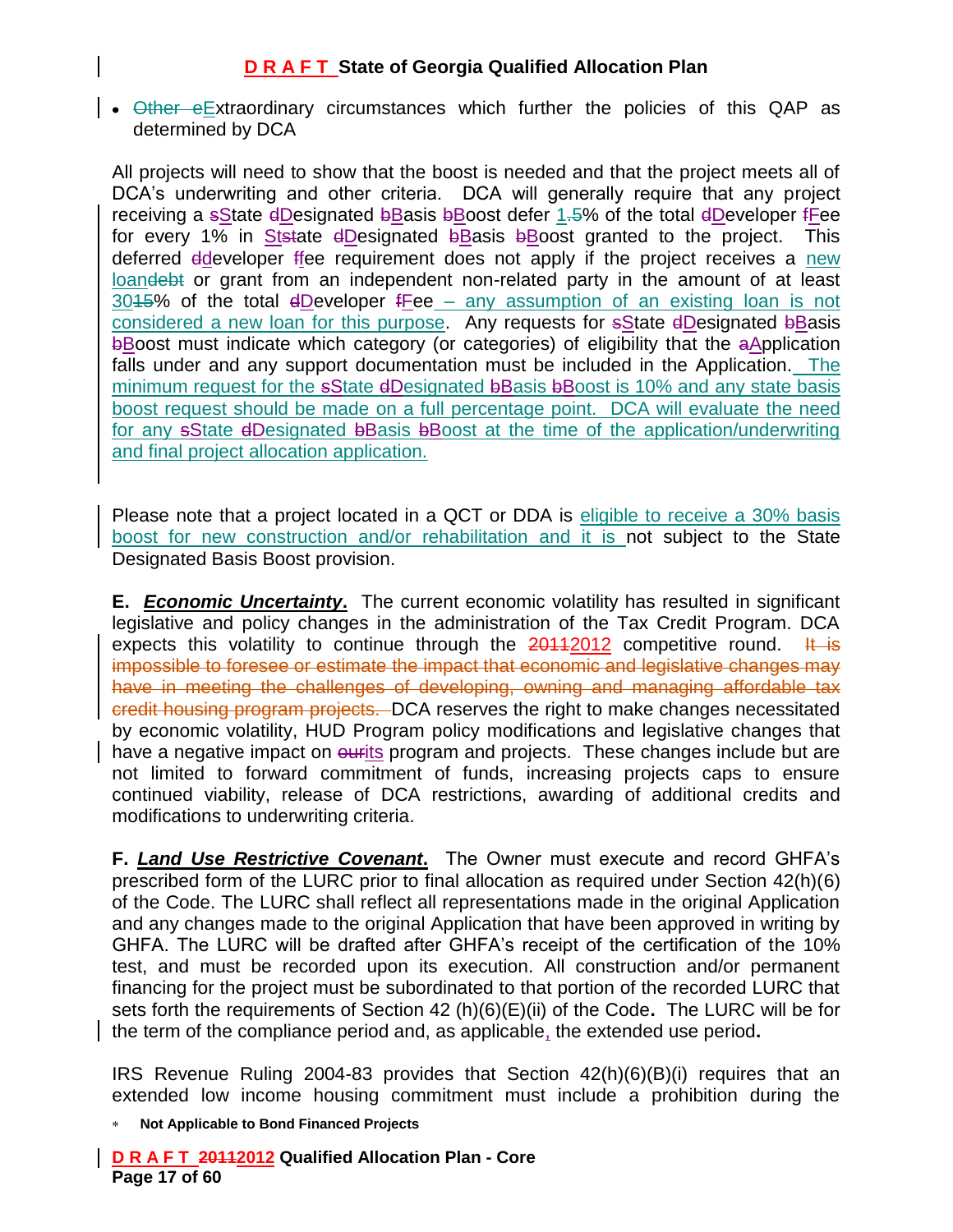extended use period against (1) the eviction or the termination of tenancy (other than for good cause) of an existing tenant of any low income unit (no cause-eviction protection) and (2) any increase in the gross rent with respect to the unit not otherwise permitted under Section 42.

**G.** *4% Federal Credit – Bond Financed Projects***.** Tax Exempt bond financed projects may also be eligible for 4% tax credits that are not subject to the state volume cap as described in Section 42 of the Code.

An Application for Credits for Bond Financed Projects must satisfy all applicable requirements set forth in Appendix I, Threshold Criteria, of the Plan and all applicable requirements set forth in the Plan. Incomplete aApplications (as determined solely by DCA) will not be accepted and will be returned in their entirety to the aApplicant.

An Application for Credits for Bond Financed Projects must contain an appraisal commissioned by the Lender or by a DCA approved appraiser, regardless of whether there is an identifty of interest between the buyer and the seller.

DCA shall be the sole entity responsible for making such a determination and must issue its opinion as to the project's 4% Credit eligibility prior to Bbond closing**.** The project must comply with the Plan in effect at the time of Application sSubmission.

In making Application to DCA for a Letter of Determination, an Owner must complete the standard Application, as well as provide all supporting documentation necessary to meet all applicable requirements and pay the appropriate Aapplication fee and other applicable fees.

After issuance of the Letter of Determination, significant changes in the financing structure, syndicator or scope of work must be approved in writing by DCA.

DCA reserves the right to determine whether an Applicant or development entity has sufficient capacity to successfully complete the proposed project.

DCA requires that all bond applicants to submit those documents set out in the capacity determination in determining whether capacity exists. DCA will terminate its review of the proposed aapplication if it determines that insufficient capacity exists.

Incomplete Bond applications will be returned to the proposed aapplicants. DCA will not hold bond applications that are being restructured or modified. A new application fee will be required to resubmit such a project.

The Application must be submitted at least 75 days before bond closing. DCA will provide its Letter of Determination opinion within 75 days of the receipt of a *complete* Application.

All waiver requests must be submitted 30 days prior to Application sSubmission.

#### **Not Applicable to Bond Financed Projects**

**D R A F T 20112012 Qualified Allocation Plan - Core Page 18 of 60**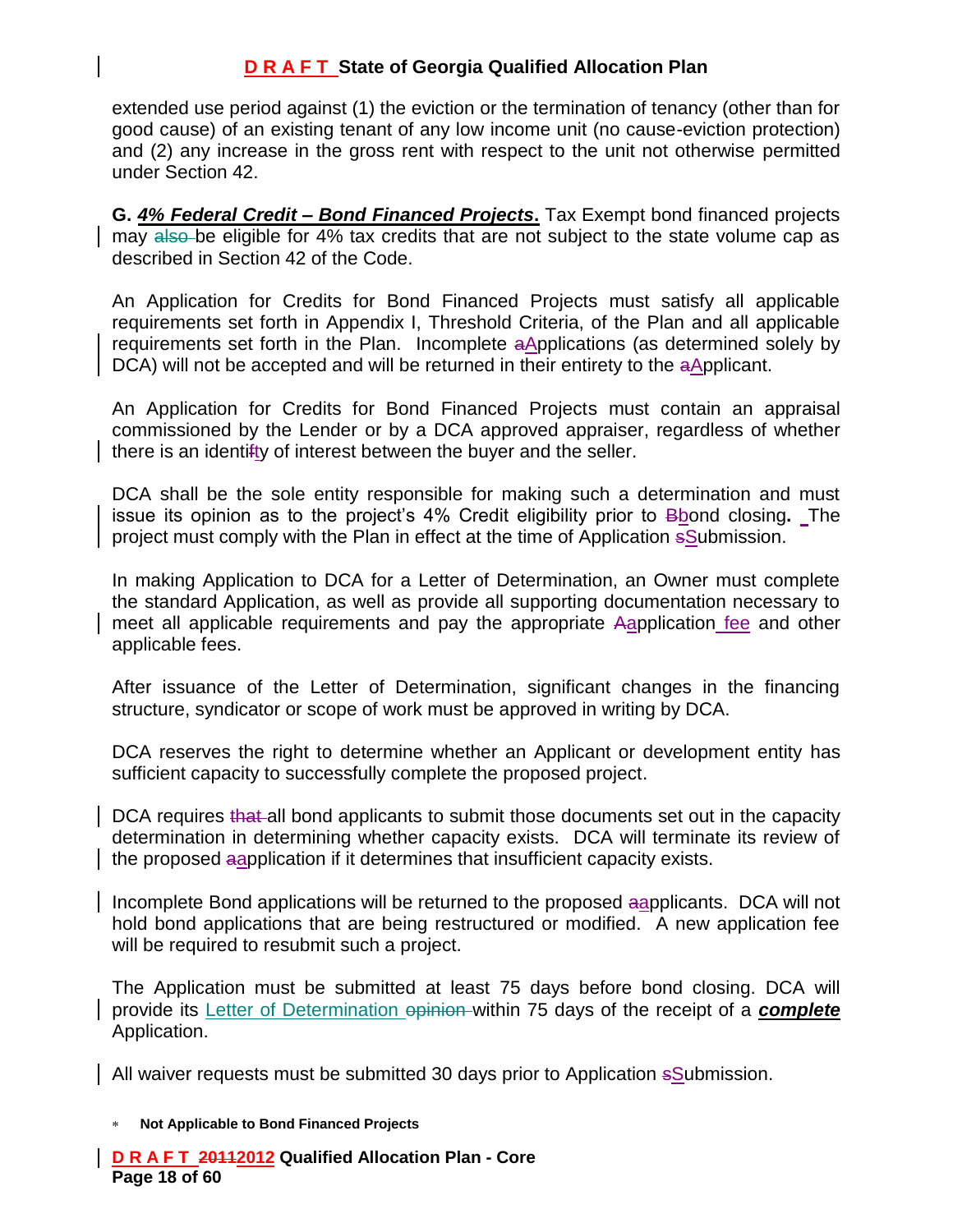Owners of projects receiving a Letter of Determination for Bond Financed Projects in 20112 must:

- Close the bond financing within 180 days of the issuance of the ILetter of dDetermination;
- Have Aany significant change in the financing structure or scope of work set out in the aApplication must be approved by DCA before the start of construction.
- Complete all construction activity by December 31, 20132014,
- Complete and submit the "DCA Placed in Service" form at the time the first building is placed in service, and
- Apply for Final Allocation and request for issuance of IRS form(s) 8609 by September 15, 20142015.

IRS form(s) 8609 for a project will be issued only once for the entire project as proposed in the Application. Form(s) 8609 will not be issued as buildings are placed in service. DCA will provide its opinion within 75 days of the receipt of a *complete* Application.

DCA will not issue a favorable Letter of Determination opinion or Form(s) IRS-8609 when an Applicant exhibits a continual pattern of noncompliance, or when the Applicant demonstrates an inability or an unwillingness to resolve noncompliance matters in a timely manner as determined by DCA.

The Owner must execute and record GHFA's prescribed form of the LURC at or prior to Bbond closing. The LURC shall reflect all representations made in the original Application and any changes made to the original Application that has been approved in writing by GHFA. The LURC must be recorded upon its execution. All construction and/or permanent financing for the project must be subordinated to that portion of the recorded LURC that sets forth the requirements of Section 42(h)(6)(E)(ii) of the Code.

Owners of projects receiving a Letter of Determination from DCA must notify DCA Compliance in writing within 30 days after the first building placed-in-service date by completing the "DCA Placed In Service Form." Failure to do so will be considered noncompliance and also may delay the issuance of IRS Form 8609.

**H.** *State Credit***.** The annual State Credit dollar amount will equal that of the Federal Credit. The State Credit will be automatically allocated on a dollar-for-dollar basis with the Federal Credit (for both 9% and 4% Federal Credit) and will be available for the same time period discussed above. The Federal and State Credit may be bifurcated and sold to separate investors.

### **I.** *Neighborhood Stabilization*.

As the ongoing housing crisis continues to have devastating effects on Georgia communities, DCA reserves the right to take special actions in response to this epidemic. These actions may include, but are not limited to, making a reservation of resources, releasing certain DCA restrictions on scattered site development, increasing project caps, and modifying underwriting criteria for an application that seeks to address

**Not Applicable to Bond Financed Projects**

**D R A F T 20112012 Qualified Allocation Plan - Core Page 19 of 60**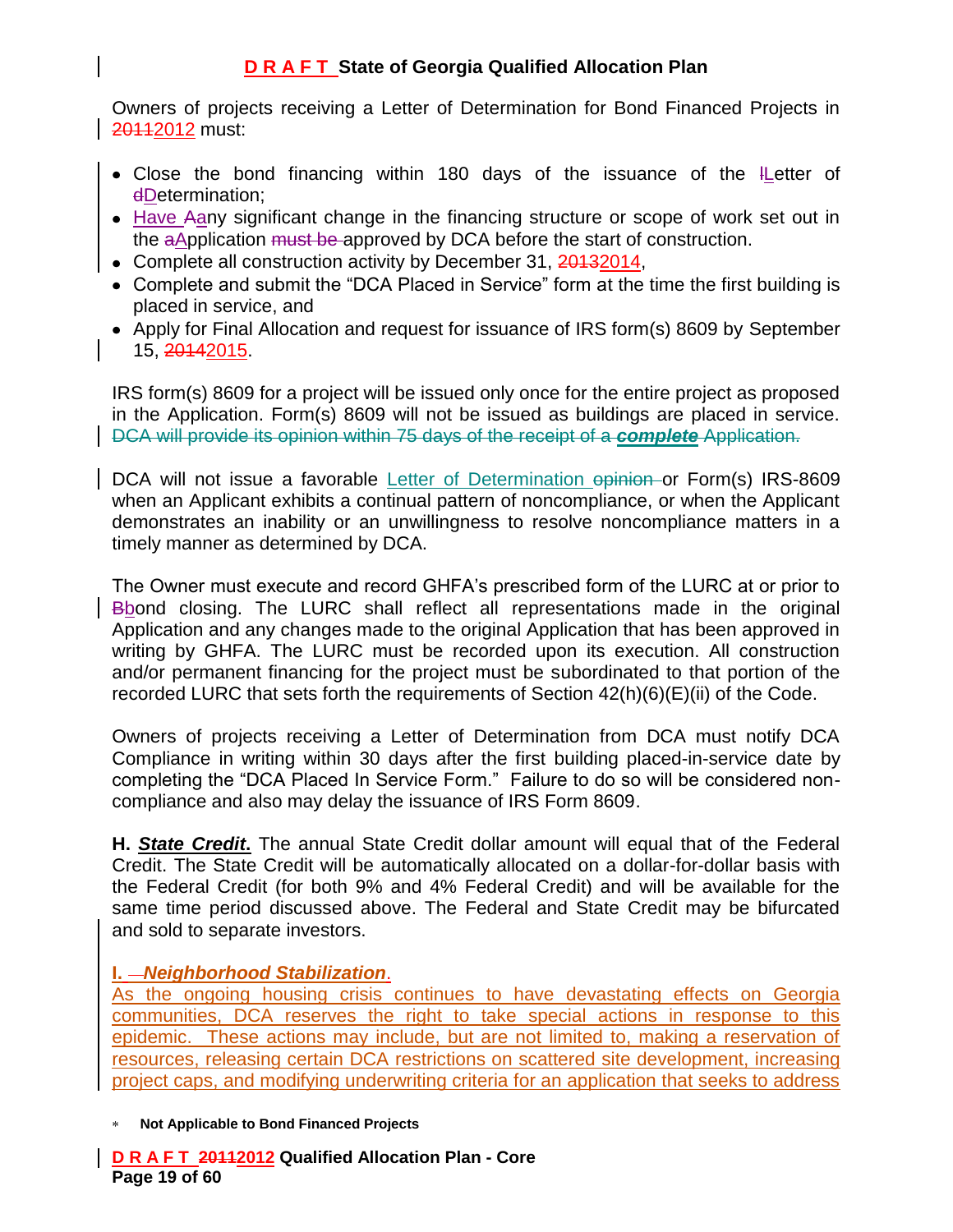the crisis by acquiring and rehabilitating properties in the state's most impacted neighborhoods.

To receive consideration, an aApplication proposing the rehabilitation of single-family homes must target a defined neighborhood where at least 30% of the single-family housing stock is currently vacant. The project concept must propose to rehabilitate at least 20 single-family homes where no more than 50% of the homes are contiguous. Applicants must submit a request to receive consideration along with project information to DCA in the following order by the date provided in Exhibit A, DCA Pre-application Deadlines and Fee Schedule:

- Project Narrative that includes, at minimum, a description of the project team's mission, a definition of the neighborhood boundary, explanation of neighborhood's high need for stabilization, and aerial photograph which clearly identifies all vacant home sites and neighborhood institutions.
- Evidence that the targeted neighborhood is part of a larger community revitalization plan, along with evidence of local government financial support and/or financial support from private institutions or foundations.
- Proposed project team members with description of capacity for completing and operating a scattered site project
- Plan for acquiring site control for 100% of proposed sites by the date of application (Applicant may have 50% of sites under site control where the remaining 50% of sites are under the control of a local land bank)
- Detailed property management plan
- Detailed marketing plan
- Rehabilitation plan that includes general work scope, type and condition of property to be targeted, and identification of project-specific issues (ex. Historic Neighborhood designation)
- Tenant ownership plan or property disposition plan
- Preliminary CORE application
- Other documentation and/or commitments as DCA deems necessary

### **DCA at its sole discretion will determine whether the proposed project meets the state's goals for addressing the housing crisis.**

# **SECTION 6. FINANCING RESOURCES – HOME LOANS\***

Applicants that will utilize DCA HOME funds as a funding source in a competitive tax credit Application must obtain DCA's consent during the pre-application process. Any application that is submitted in the 20112012 competitive funding round with DCA HOME funds as a funding source that did not obtain the required consent will be deemed to have failed Threshold under the project feasibility criteria.

**Not Applicable to Bond Financed Projects**

**D R A F T 20112012 Qualified Allocation Plan - Core Page 20 of 60**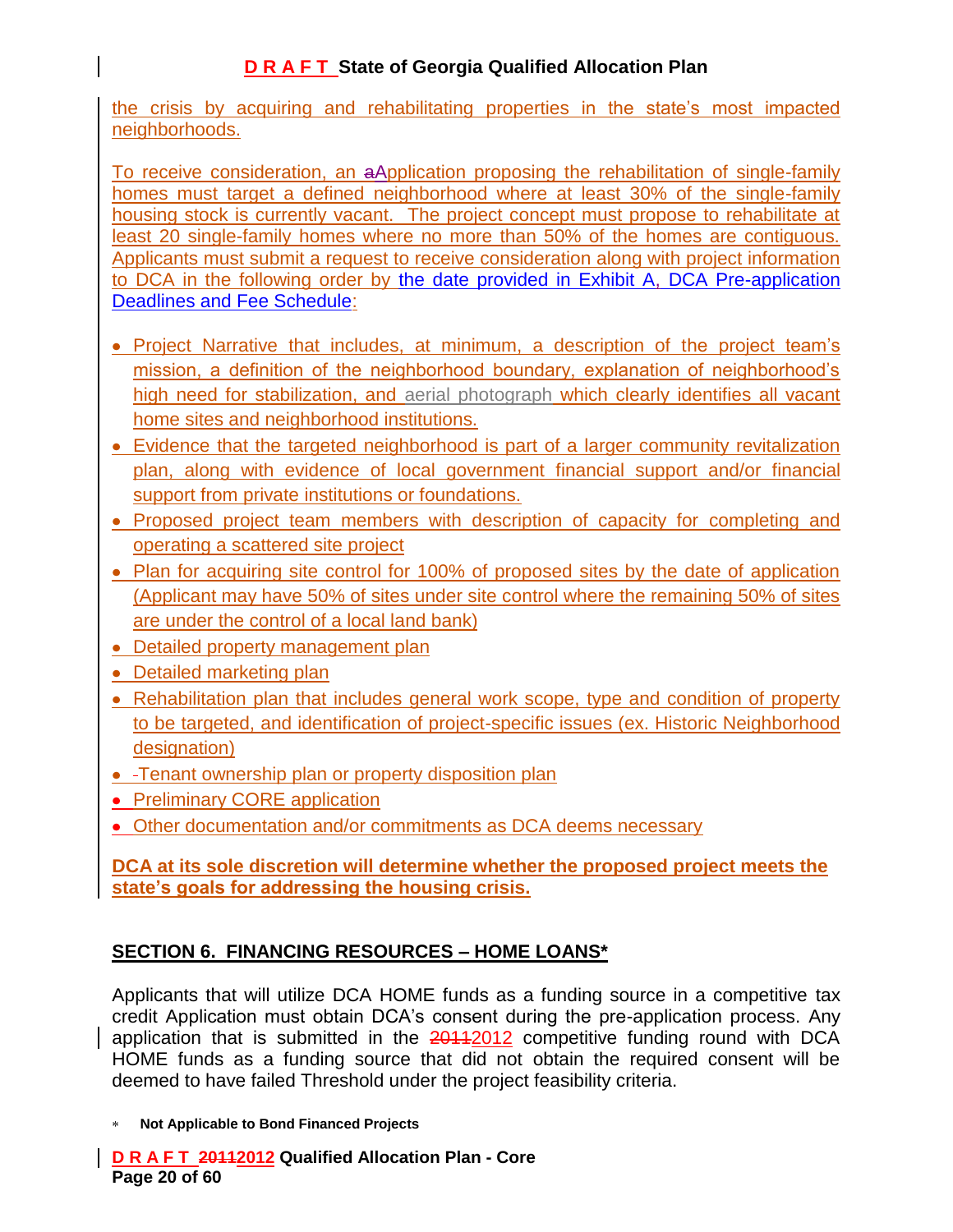**A.** *Resources Available***.** HUD annually allocates HOME funds to state and larger local governments. The Federal Fiscal Year (FFY20112012) HOME allocation is expected to be available to the State on **July 1, 20112012**, following approval of the Annual Action Plan for FFY201122012 Consolidated Funds (Annual Action Plan). In the event FFY 20112012 HOME funding is not made available to the State, DCA will not be obligated to provide any HOME Loans to Applicants.

**B.** *Eligibility*:. Except for Projects submitted by a CHDO or projects designated primarily for use by special needs tenants, projects located in a "PJ" are not eligible for DCA HOME funds.

**C.** HOME Loan Limits. The maximum HOME loan amount is \$2.5–0 million and the minimum HOME loan amount is \$800,000. DCA reserves the right to increase or decrease the maximum HOME loan amount if it determines that additional or less HOME funds are available for distribution.

**D.** Failure to Use **20112012 DCA HOME Funds**. Applications/Projects that receive consent to utilize HOME funds as a funding source are required to utilize the requested funds if the project is selected for an award of tax credits. Failure to utilize HOME funds may result in the withdrawal of the tax credit award or a finding which may impact future compliance scoring.

**E.** *CHDO Set-asideSet aside*. Fifteen percent (15%) of the State's HOME allocation will be set aside for projects owned by nonprofitnon-profits that have been pre-qualified by DCA as CHDOs.

CHDOs funded under this Plan must act as sole or joint Owners of newly constructed or rehabilitated rental housing for occupancy by low and very low-income households as set forth in the Plan, Manual, and the HOME regulations. The CHDO must be either the sole general partner of the ownership entity or the managing general partner of the ownership entity. The CHDO must also exercise effective control of the project. In the event the CHDO is a general partner with a for-profit or nonprofithon-profit general partner, the CHDO must own at least 51% of the general partnership interest. The CHDO (or a wholly owned or controlled affiliate) must receive a percentage of the Developer Fee greater than or equal to the percentage of ownership interest. All DCA communication with the ownership entity will be with the CHDO managing general partner. A copy of the general partnership/joint venture agreement indicating the CHDO's general partnership interest and its' share (or the share of the wholly owned and controlled affiliate) of the Developer Fee must be included in the Application.

Organizations seeking funds under the CHDO Set-aside Set aside may apply for funding to cover pre-development expenses through DCA's CHDO Pre-Development Loan program. Information on the Pre-Development Loan Program is available on DCA's website.

**F**. *HOME Underwriting Policies***.** DCA's policies for underwriting HOME loans are set out in Section 7 of the Core.

**Not Applicable to Bond Financed Projects**

**D R A F T 20112012 Qualified Allocation Plan - Core Page 21 of 60**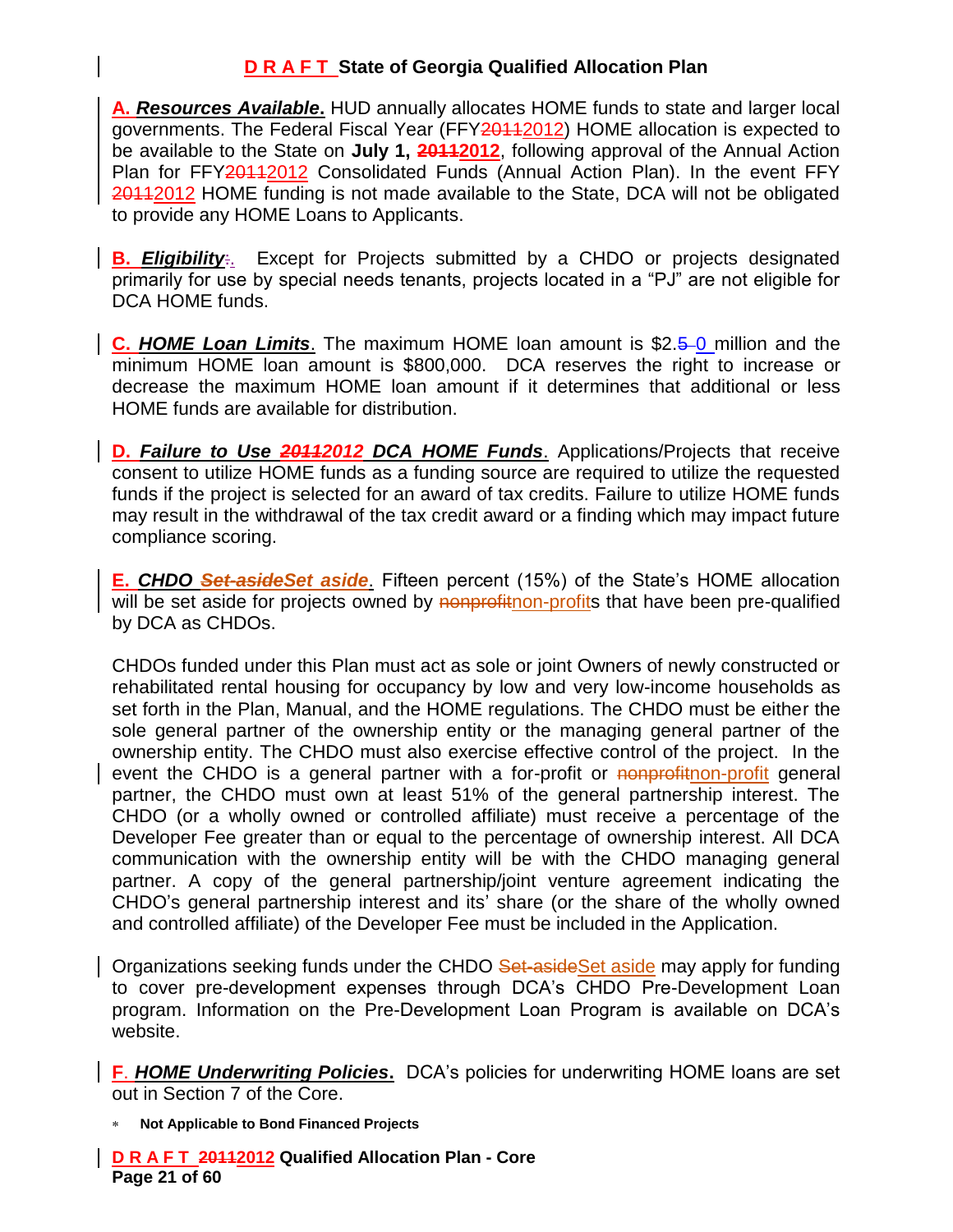**G.** *Selection Criteria for Consent*. In the event DCA receives requests for HOME Consents that exceed available HOME funds, Consents shall be issued based on the following selection criteria:

- **← CHDO Projects**
- Rural Projects
- Special Needs Projects
- Projects that are proposed to have no debt other than DCA HOME
- Projects that can repay DCA HOME funds on a fully amortized schedule within the loan term.
- Project Teams that are determined by DCA to be Qualified without Conditions
- Successful Successful HOME Loan Experience of Applicants Owner and Developer in Georgia (projects in common will only be counted once; Owner or Developer must have had a 20% or greater interest in GP or Developer entity)
- Number of successful currently operating tax credit projects in Georgia
- Recent-Number of LIHTC project closings with syndicator equity since 1/1/08three year history closing syndicator financing
- Compliance History
- Site suitability
- Rural Projects
- **Special Needs Projects**
- Generally, each Applicant will receive only one HOME consent

Applicants that appear to be requesting HOME funds for point purposes and do not show a clear need will not receive a consent.

**H.** *Final HOME Award*. DCA will issue a HOME preliminary commitment at the conclusion of the 201122012 multifamily competitive funding round. A sample of the commitment letter may be found on the DCA web site. Final commitments will be issued when the project completes DCA underwriting and is approved by its project loan committee.

### **SECTION 7. POLICIES**

Policies governing the administration of the Credits and HOME Loans are found throughout the Plan, the Manual, the Compliance Manual, and other documents published by IRS, HUD, and DCA. Included in this section of the Plan are policies to which DCA wishes to draw specific attention.

Additional policies related to the funding and underwriting of special needs projects may be posted by DCA at a later date.

**Not Applicable to Bond Financed Projects**

**D R A F T 20112012 Qualified Allocation Plan - Core Page 22 of 60**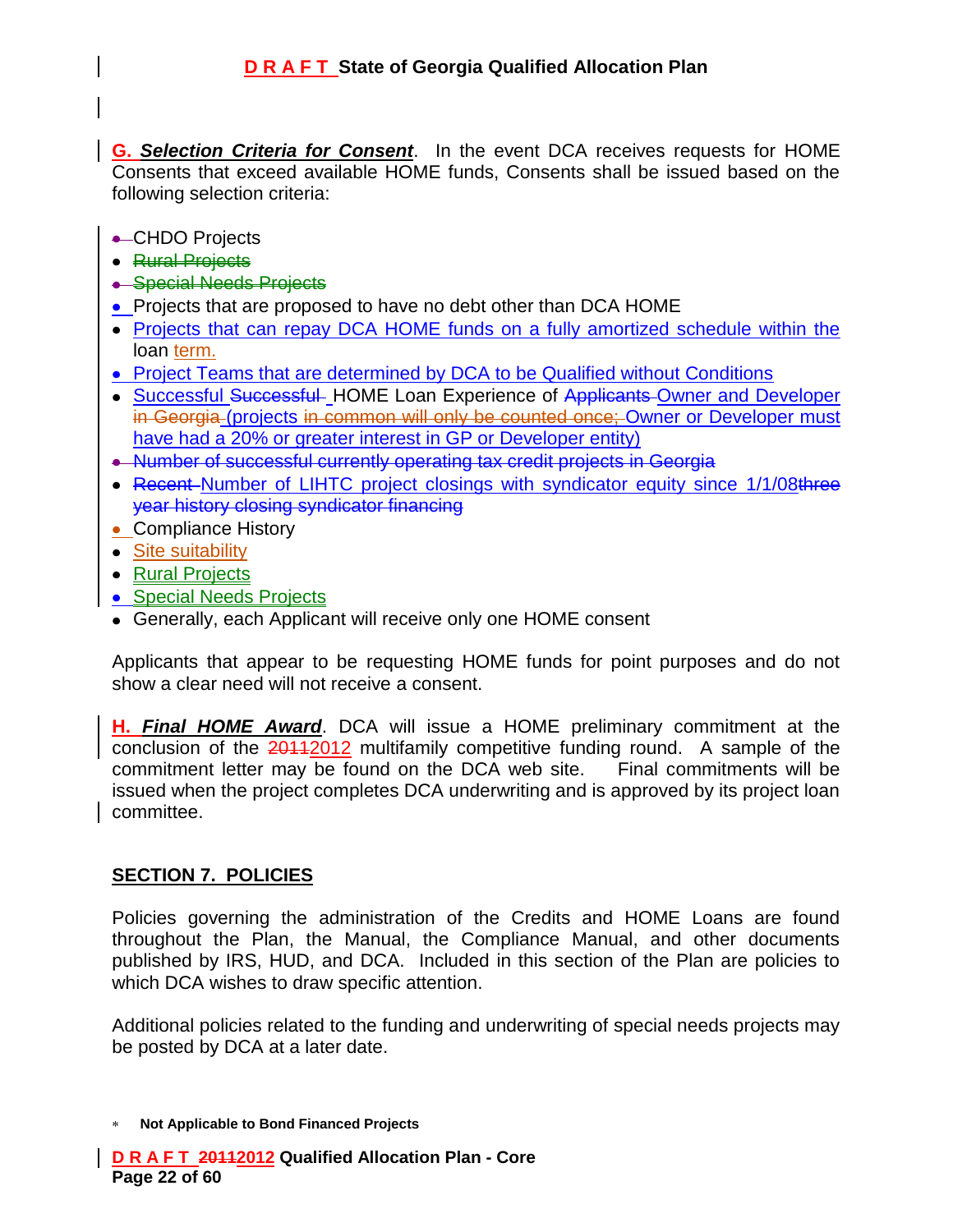DCA reserves the right to formulate new policies to address operational issues that may arise during the course of the funding cycle.

## **A.** *DCA Underwriting Policies*

- **Annual Operating Expenses.** Annual budgeted **Opperating Ccosts**, excluding reserve contributions, must be no less than the following:
	- (a) Four thousand and five hundred dollars (\$4,500) for units to be locatedfor projects within the City of Atlanta,
	- (b) Four thousand dollars (\$4,000) per unit for urban projects other than Atlanta,
	- (c) Three thousand dollars (\$3,000) for non-MSA rural projects, and
	- (d) Three thousand dollars (\$3,000) for projects that include 515 USDA loans as a funding source.

DCA reserves the right to determine the reasonableness of budgeted operating expenses for all projects.

- *Assumptions for Building/Land CostBasis.* For purposes of underwriting acquisition Credits, the building/land cost basis must be limited to the lesser of the sales price or the appraised value of the building(s) and/or land. However, DCA reserves the right to determine the reasonableness of building/land costbasis for all projects. Previous sales price as well as valuations may be considered. This applies to both the building/land cost and building eligible basis.
- **Builder Cost Limitations.** Builder PProfit is limited to a maximum of 6% of the Contract Sum. Builder's Overhead is limited to a maximum of 2% of the Contract Sum and General Requirements is limited to a maximum of 6% of the Contract Sum (exclusive of Contractor Services). These limits apply to both development costs and eligible basis.

#### **General Requirements are defined as job overhead and covers project-specific overhead expenses. This typically includes:**

- (a) Supervision and job-site engineering;
- (b) On-site job office expenses directly related to the project;
- (c) Temporary buildings, tool sheds, shops, and toilets;
- (d) Temporary heat, water, light and power for construction;
- (e) Temporary walkways, fences, roads, siding and docking facilities, sidewalk and street rental;
- (f) Construction equipment rental not included in trade item costs;
- (g) Clean-up and disposal of construction debris;
- (h) Medical and first aid supplies and temporary facilities;
- (i) Security guard wages and related costs, and theft and vandalism insurance.

### **General Requirements do not include the following.**

**Not Applicable to Bond Financed Projects**

**D R A F T 20112012 Qualified Allocation Plan - Core Page 23 of 60**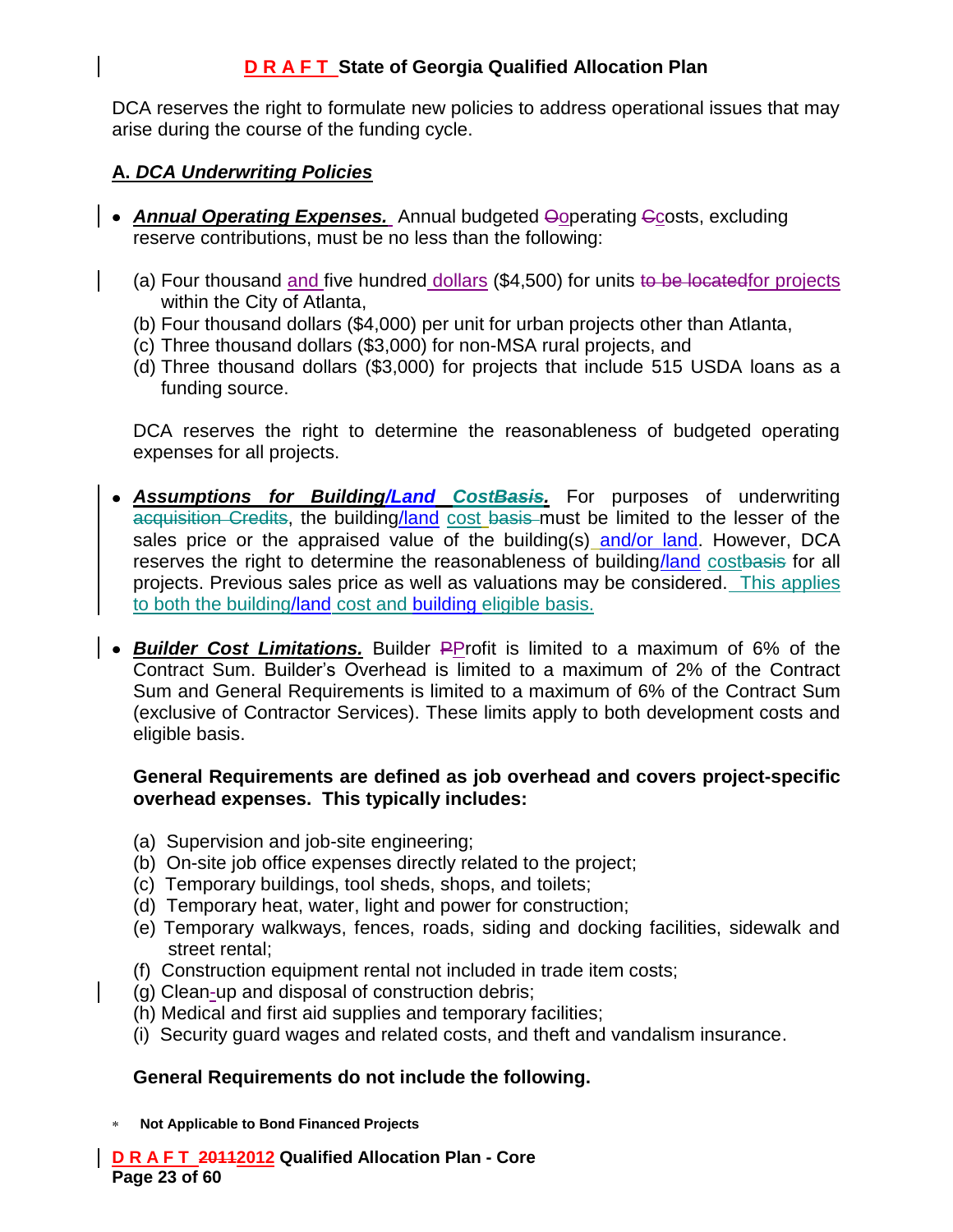- (a) Payment and performance bonds, letter of credit fees, and fees associated with obtaining a construction loan in lieu of payment and performance bond or letter of credit;
- (b) Site and topographic surveys;
- (c) Subsurface exploration (test borings);
- (d) Soil tests, concrete tests, and other construction testing;
- (e) Fees for utility taps and connections;
- (f) Building permits and licenses;
- (g) General Contractor's cost certification audit fee (if required).

#### **These will be costs outside of the construction contract.**

**Construction Contingency.** For new construction, the construction contingency is limited to the lesser of a maximum of 5% of the total construction hard costs or \$500,000. For rehabilitation, the construction contingency is limited to the lesser of 7% or \$500,000*.*

The construction contingency is meant to cover unforeseen circumstances encountered during construction. In the absence of unforeseen circumstances, a change order may be submitted for approval of the following:

- a. Amenities designed to enhance the quality of life of the residents
- b. Amenities that provide security such as lighting, fencing, and life safety monitoring systems
- c. Product upgrades that increase durability and decrease maintenance costs
- d. Product upgrades or scope additions that increase energy efficiency and decrease operational costs

DCA will not approve change orders requesting that contingency funds be used for luxury items including, but not limited to, crown moldings, granite countertops or decorative interior items.

- **Debt Coverage Ratio (DCR).** As part of its financial feasibility analysis, DCA will require that projects with tangible debt meet, at a minimum, a 1.20 debt coverage ratio for each year of the compliance period for new construction and 1.25 for projects involving rehabilitation. For purposes of determining the debt coverage ratio, deferred Developer Fee will not be considered tangible debt. Amounts set aside in a reserve funded in one year may not be withdrawn and treated as a gross receipt in a subsequent year to satisfy the debt service coverage ratio in the subsequent year. Amounts received in one year that exceed the debt service coverage target for that year will not be credited to another year. For purposes of this test, each year will stand alone. The debt coverage ratio cannot drop below 1.20 (for new construction,  $-(1.25$  for rehabilitation)) during the 15-year Compliance Period or DCA HOME Loan term (if applicable) whichever is longer. DCA will review each project carefully to determine whether a project is over subsidized and to determine whether the amount of HOME funds/and or credits is the best use of DCA resources. While DCA does not have a cap on the DCR, projects that have
- **Not Applicable to Bond Financed Projects**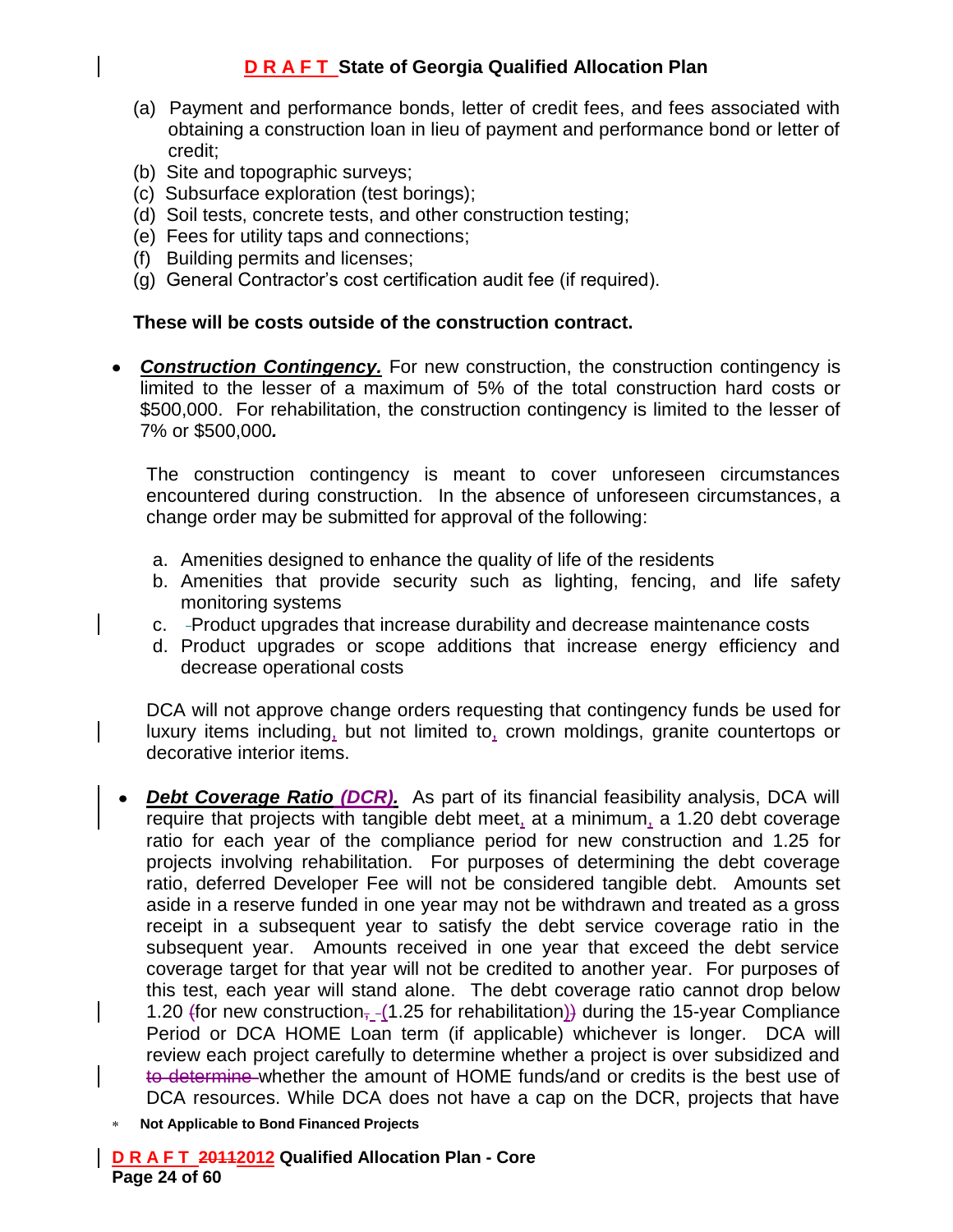DCRs that exceed 1.50 for rural projects or 1.40 for urban projects may be subject to additional scrutiny to ensure they are not over subsidized. DCA does recognize that rural deals will typically have higher debt coverage at the beginning of the compliance period in order to remain feasible over the fifteen years. Documentation to support these higher debt coverage ratios should be provided.

No-debt deals are allowed but will be subject to additional scrutiny from DCA. Projects submitted with no debt will not have a DCR but will be required to cash flow without having an undue profit. This will be determined by a ratio of Effective Gross Income to Total Annual Expenses (including reserve for replacement). A ratio of 1.10 for new construction (1.15 for projects involving rehabilitation) shall be the minimum required to be considered feasible by DCA in Years 1-15.

*Development Costs.* These are costs shown in the development budget and include, but are not limited to, the cost for land, on-site improvements, on-site development, construction cost, financing cost, professional fees, and mandatory reserve accounts. Development costs are limited to on-site development activities.

DCA will conduct a line by line review of development costs to determine the reasonableness of each estimate. Applicants are encouraged to utilize accurate estimating data in determining this budget and to provide supporting documentation when available.

DCA may require that development costs be reviewed by a third party consultant approved by DCA as a condition of funding.

- **Developer Fee.** means tThe sum of the Developer's overhead and Developer's  $\bullet$ profit. Consulting Ffees and Gguarantor Ffees are also considered part of the total Developer Fee calculation.
- **Developer Fee Limitation.** This limitation applies to both development costs and eligible basis at all stages (scoring, carryover and Final Allocation).DCA restricts the maximum Developer Fee as follows:
	- (a) For new construction projects, the Developer fee will be limited to 15% of Total Development Costs less the budgeted Developer Fee, any demolition cost and the underwritten cost of Land.
	- (b) For acquisition/rehabilitation projects that are eligible for acquisition credits, the Developer Fee on the acquisition portion will be limited to 15% of the Existing Structures acquisition cost (including Acquisition Legal Fees at the "4%" applicable credit percentage). The rehabilitation portion will be limited to 15% of Total Development Costs less the budgeted Developer Fee, the underwritten cost of Land, Acquisition Legal Fees and Existing Structures.
	- (c) For rehab projects that are not eligible for acquisition credits, the dDeveloper fFee will be limited to 15% of Total Development Costs less the budgeted
- **Not Applicable to Bond Financed Projects**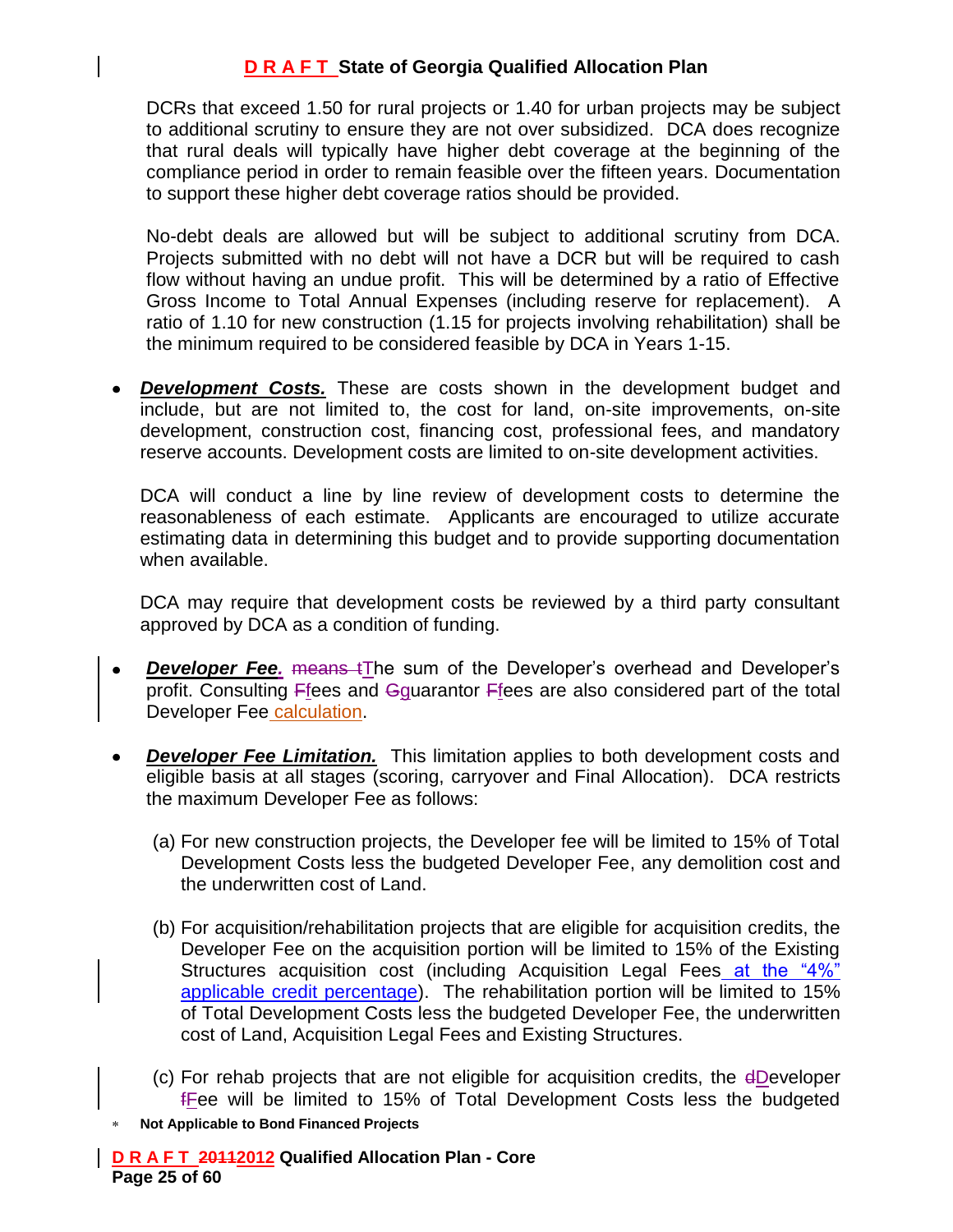Developer Fee, the underwritten cost of Land, Acquisition Legal Fees and Existing Structures. However, if the Development Agreement specifically states that a portion of the dDeveloper fFee is attributable to the building acquisition, then the dDeveloper fFee will be limited to 15% of Total Development Costs less the budgeted Developer Fee and the underwritten cost of Land.

When an Identity of Interest exists between the Developer and the General Contractor, the maximum Developer Fee is restricted to 15% of the Total Development Cost less the underwritten cost of the Land, the budgeted Developer Fee, and the Builder Profit. If the Application budgets a Developer Fee of less than 15%, the percentage proposed will be substituted for 15% in determining the maximum Developer Fee.

The dDeveloper free will be calculated using the allowable total development cost limited by the DCA Base Unit Cost Limits. The Developer Fee for Applications for Aadditional Credits (in the year the project is placed in service), shall be limited to the original approved Developer Fee.

Deferred Developer fFee must be payable within fifteen (15) years from available cash flow. The deferred portion cannot exceed 50% of the total amount of Developer Fee at initial application.

**Notwithstanding anything contained herein to the contrary, the Developer Fee will be limited to a maximum of \$1,800,000.**

#### *Distribution Across Unit / Bedroom Sizes.*

- (a) *Rent.* Projects with a multi-tiered rent structure must distribute the rents across unit sizes, unit types and buildings. These units need not be fixed, but may float in the same way high HOME rent and low HOME rent units may float within a project.
- (b) *Accessibility*. To the maximum extent feasible, accessible units must be distributed across unit sizes, unit types and buildings so as not to limit choice.
- General Contractor. DCA must approve the eGeneral contactorContractor prior to commencing work on any tax credit or HOME project.

Request for approval of a General Contract should include the following:

- (a) A resume on the General Contractor's Construction Experience that demonstrates a history of having performed work of the scope and type required for the development (number of projects, number of units, location of projects, capacity of involvement);
- (b) Three (3) letters of reference with contact information (name, address, email, phone and facsimile numbers);

**Not Applicable to Bond Financed Projects**

**D R A F T 20112012 Qualified Allocation Plan - Core Page 26 of 60**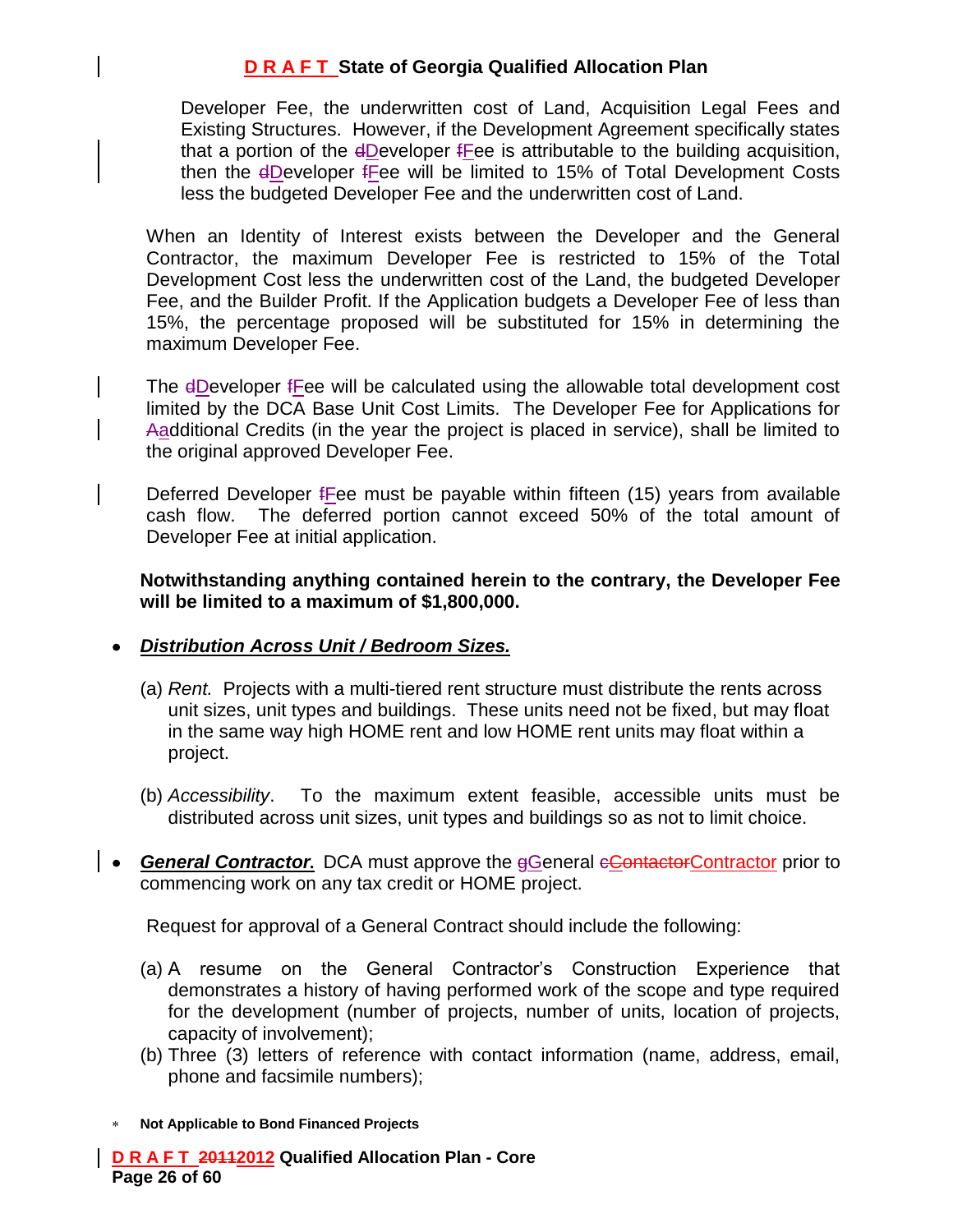- (c) Affidavit that the Contractor is not on the U.S. Department of Housing and Urban Development (HUD) list of contractors debarred or not approvable for prior noncompliance with HUD or DCA requirements;
- (d) A statement as to whether the General Contractor has any lawsuits pending, have ever declared bankruptcy or has any pending unresolved claims;
- (e) A statement as to whether the General Contractor has been bonded within the last three (3) years; If bonded, amount and by what entity.
- (f) The General Contractor's Schedule of Work in Progress which details current projects under construction and estimated timeline for completion;
- (g) General Contractor's Estimate of Construction Time for the project;
- (h) Evidence of the ability to obtain payment and performance bonds each in the amount of 100% of the total construction contract. If an Identity of Interest exists and the contractor cannot obtain a payment and performance bond, a waiver of the requirement for payment and performance bonds may be granted. In the form of a letter of credit in the amount of 50% of construction costs (including overhead and profit) or the owner obtains private construction financing from a financial institution in the amount of the GHFA loan. (?Sentence needs to be complete)
- (i) A complete AIA A305 General Contractor Qualification statement;
- (i) A positive Dun & Bradstreet  $F$ Report (ordered by DCA. (The contractor will be invoiced for the fee); and
- (k) Evidence that the General Contractor carries Comprehensive General Liability and Worker's Compensation insurance in the amounts specified in the Construction Contract or the DCA Insurance Manual, whichever is the most restrictive.
- (I) A statement identifying all identities of interest with  $\frac{p}{p}$ Project  $\frac{p}{p}$ Participants including subcontractors and vendors where the value of the work subcontracted or purchased is expected to exceed \$50,000.

#### **Requests should be submitted to DCA at least 60 days prior to the commencement of work.**

#### *Identity of Interest.*

**Contractor**. If there is an Identity of Interest between any participant in the Ownership entity and the contractor or the Developer and the contractor, a third party front-end analysis of the construction costs will be commissioned by DCA during the DCA underwriting period. Additionally, industry standards for such Ownerprovided construction services shall be used to determine reasonableness for the services. DCA will require that a contractor cost certification be submitted where there is an identity of interest between any  $p$ Project  $p$ Participant and the  $q$ General eContractor. The cost certification shall be prepared in accordance with the standards set forth for a HOME contractor cost certification.

**Subcontractor / Materialmen***.* If there is an Identity of Interest between the Owners and any other provider of service, material, or supplies, such Ownersuppliedprovider of services, materials, or supplies must not exceed the amount

**Not Applicable to Bond Financed Projects**

**D R A F T 20112012 Qualified Allocation Plan - Core Page 27 of 60**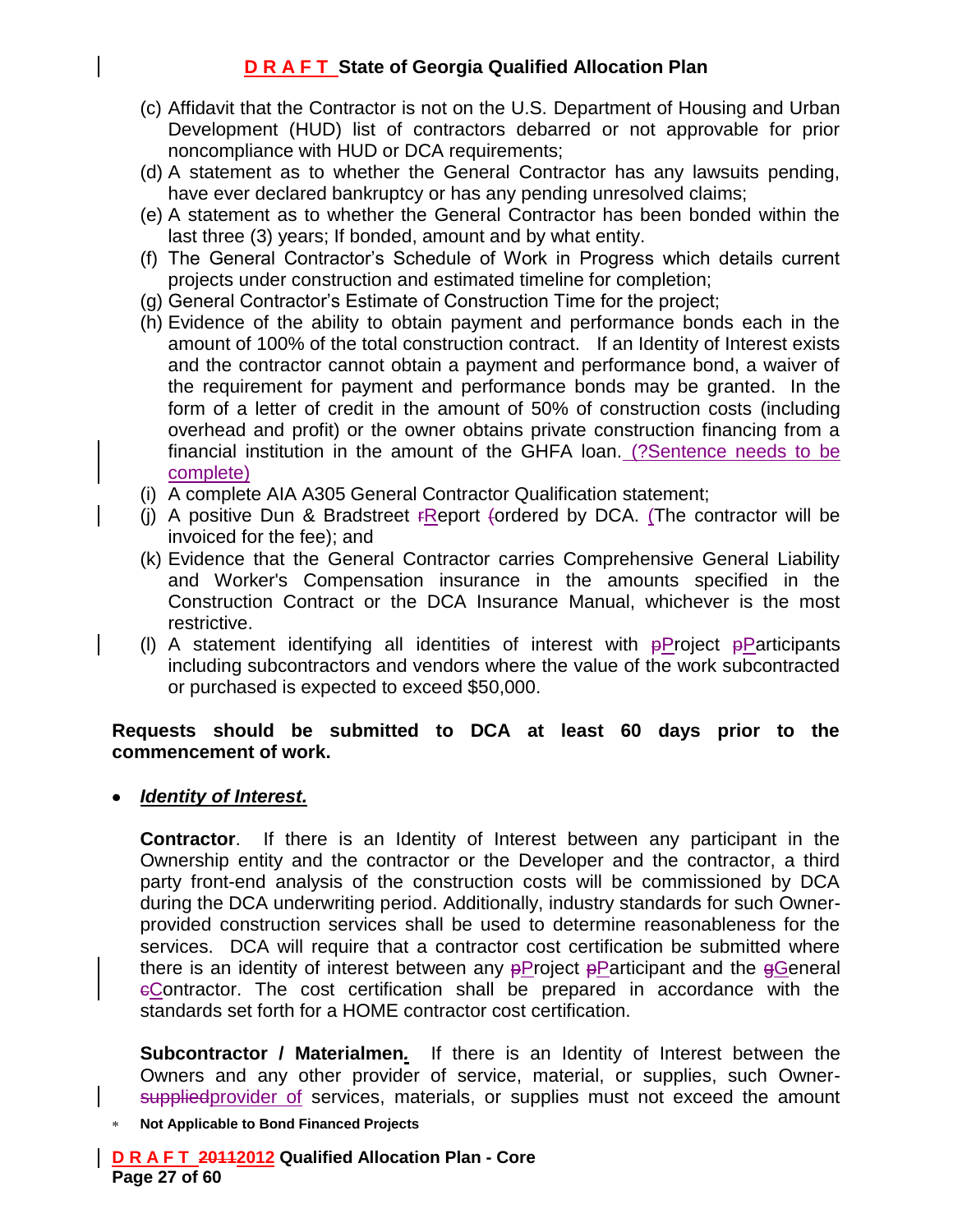ordinarily paid for the service, material, or supply. Identity of Interest between any Project Participant and any sub contractors must also be disclosed. Additional scrutiny will be given to sub contractor costs where there is an identity of interest.

Lenders. If there is an identifty of interest between any Project Participant and construction/permanent lenders, such financial structure requires financing terms and conditions which are reasonable, customary and consistent with industry standards. The determination of whether or not such terms and conditions are reasonable and customary is at DCA's sole and absolute discretion.

**Land/Building Purchase.** For Applications where there is an Identity of Interest between the buyer and the seller for any site within the project, an appraisal no more than 6 months old and prepared by a certified appraiser must be submitted with the Application as a basis for the determination of the appropriate sales price. The appraisal must be prepared in accordance with DCA Appraisal Guide, meet USPAP standards, and must provide separate valuations for the land and existing buildings.

DCA will carefully scrutinize the sales price of land between related parties to ensure that the value has not been inflated. While the appraisal will be an indication of fair market value, DCA will consider tax values as well as actual sales price established as indicative of the value of a property. All property values shall associate a land value as well as a value for the improvements.

Properties which have been in the control of the aApplicant or a related party for a period of three (3) years or less will generally be valued at the acquisition cost at the time the related party obtained initial site control. Properties that have been rezoned, subdivided or modified will not be deemed to be of higher value based on the actions taken by the  $\Theta$ Owner/ aApplicant or any related party.

- *Inspections***.** All costs incurred by DCA for DCA HOME property inspections will be the responsibility of the Borrower – including, but not limited to, Inspections at Draws and Final Draw and other inspections required if a property is improperly maintained.
- *Local Government Fees.* The development budget must include all **documented** water tap, sewer tap, impact and building permit fees. **(These local government fees cannot be part of General Requirements.)** Applicants that include fees that are not required by the local government at the time of application will be subject to a loss of points.
- *Management Fee.* The operating budget should specify a reasonable management fee. A management fee is required for all projects. DCA will review carefully the terms of the management agreement if the property is self managed or if there is a related party relationship between the Owner/Developer and the Management Company. DCA reserves the right to limit or adjust management fees which appear to be excessive or which appear to be inadequate.
- **Not Applicable to Bond Financed Projects**

**D R A F T 20112012 Qualified Allocation Plan - Core Page 28 of 60**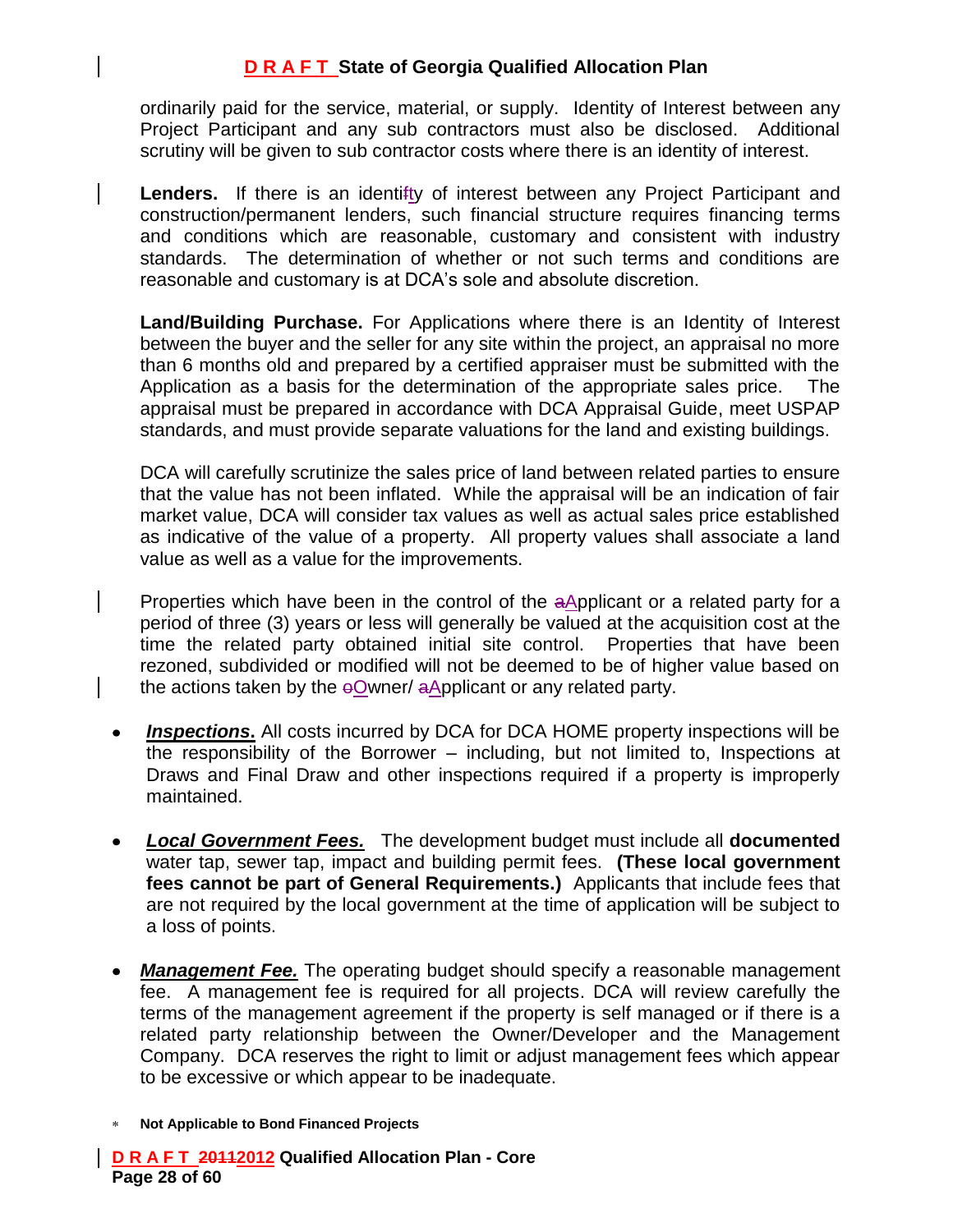- *Operating Deficit Reserve.* All developments must budget for and fund an operating deficit reserve in an amount of no less than six times the secured monthly debt service to lenders plus no less than six months projected operating expenses. The funding of the operating deficit reserve must be completed at or before Conversion. The operating deficit reserve must be held for the Compliance Period. For underwriting purposes, DCA will generally use six months of operating expenses plus six months of debt service. However, DCA reserves the right to evaluate the reasonableness of the amount and may make appropriate adjustments.
- *Permanent Debt Financing.* Permanent debt financing shall have a minimum term of 10 years.
- *Preliminary Financing Commitment Letters Interest Rates.* DCA will generally evaluate financial feasibility for all applications (other than those with an assumption of existing fixed rate debt and federal and state equity) using an interest rate specified in the preliminary commitment letter. If the interest rate is based upon a spread over an index rate, both the underlying index to be used and the spread should be identified in the preliminary commitment letter. Any other fees or premiums included in the "all-in" interest rate should also be clearly disclosed. DCA will utilize the applicable rate effective as of May 1, 20112012. DCA reserves the right to evaluate the reasonableness of the interest rate and adjust it based on the market information available to DCA.

For noncompetitive projects, the effective date of the applicable rate will be the first business day of the full month preceding the Application sSubmission date. The Applicant must include documentation of the applicable index rate with the commitment letter. In the event that DCA determines that continued volatility in the market makes the interest rate expressed in the preliminary commitment submitted at Application Submission unreasonable, DCA may request that the proposed lender provide an updated interest rate during Application review.

Syndicator Preliminary Equity Commitment Letter or Letters of Interest are required in as much detail as possible. DCA will publish quidance as to the federal and state credit prices for use in estimating equity contributions for application submission purposes no later than March 26, 20112012. At a minimum, such commitment should include the equity pricing, total capital contribution amount, estimated pay-in schedule, and any reserve requirement. DCA will use any reasonable equity pricing information provided in the equity commitment letter for underwriting. However, if the combined federal and state equity price is significantly higher or lower than the median price based on the applications received, DCA reserves the right to adjust the equity price, taking into consideration of the project characteristics.

- *Rehabilitation Hard Costs.* Average per unit rehabilitation hard costs must equal or exceed \$25,000 for properties 20 years old or less and the average per unit rehabilitation hard costs equal or exceed \$30,000 for properties that exceed 20 years old. The costs of the rehabilitation or new construction of community buildings and common area amenities are not included in these amounts.
- **Not Applicable to Bond Financed Projects**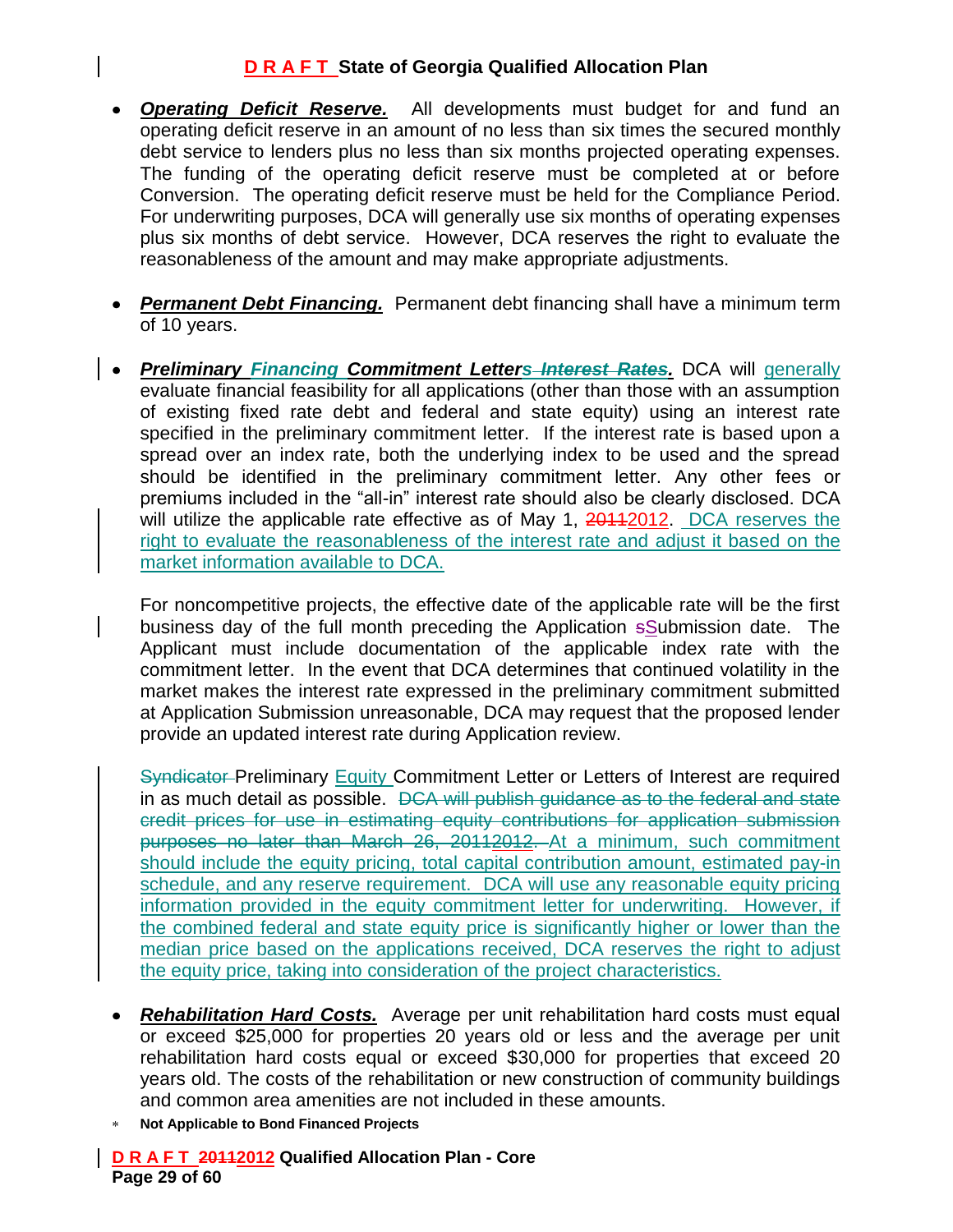- *Rent-Up Reserves.* A reasonable rent-up reserve (excluding marketing costs) is required for all projects based on the estimated projected lease up deficit. Absent information to the contrary, DCA will assume that three months of projected operating expenses constitutes a reasonable reserve. After lease-up, any funds remaining in this reserve will be transferred to the ODR or will be utilized to pay any deferred dDeveloper fFee.
- *Replacement Reserve.* A Replacement Reserve based on a Replacement Plan, is required for all projects awarded funding under the Plan and must be included in the operating budget. Contributions must be made to the reserve account, starting at or before the conversion date of the construction loan to permanent loan and must be funded for the term of the loan in accordance with the Replacement Plan. The following **minimum** contributions must be used:
	- 1. Rehabilitation: \$350 per unit per year 2. New Construction: \$250 per unit per year 3. Single Family Units: \$420 per unit per year 4. Historic Rehabilitation \$420 per unit per year

Replacement Reserve funds may be used only for Capital Improvements (substantial improvements to the real estate such as re-roofing, structural repairs, or major projects to replace or upgrade existing furnishings, but not including replacement of individual appliances or minor repairs) and must **not** be used for general maintenance expenses. Less restrictive provisions required by Lenders should be approved by DCA.

Replacement Reserves must escalate at a rate of 3% per year. If the Replacement Plan indicates that an amount greater than the minimum reserve outlined above is necessary, then this greater amount will be required and must be escalated at a rate of 3% per year. For Rehabilitation Projects, the physical needs assessment will also be reviewed in determining whether sufficient reserves have been established. DCA will, at its discretion, adjust the Replacement Reserve to reflect reasonable and customary capital and replacement expenditures, and reserves the right to continue to do so during the term of the DCA funding, if necessary.

- *Revenue, Vacancy, and Expense Trends.* Revenue should be trended at 2% per year, operating expenses at 3%. Vacancy and collection loss will be underwritten at the higher of 7% or a percentage that DCA determines is appropriate based on market and historical information for the proposed project area.
- **Soft Cost Contingency**. "Soft cost" or "total project" contingency, over and above the allowed construction contingency, will not be permitted as a budgeted line item.
- **State Tax Credit.** DCA will not allocate state tax credits to a project that shows a  $\bullet$ price less than the reasonable fair market price for credits. Applicants that indicate
- **Not Applicable to Bond Financed Projects**

**D R A F T 20112012 Qualified Allocation Plan - Core Page 30 of 60**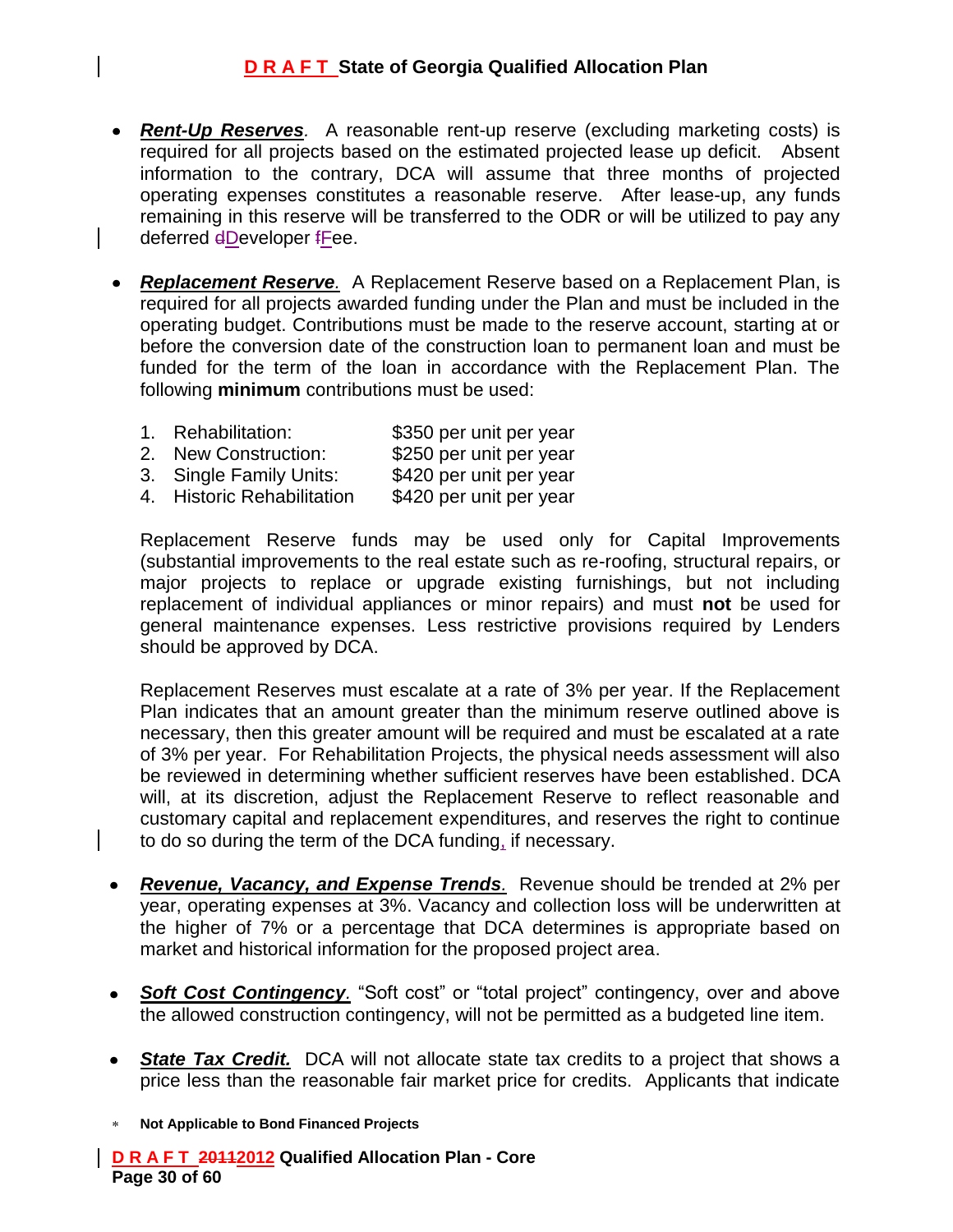intent to purchase state tax credits for themselves will be required to provide additional information as to the use of the credit and the basis for the price.

- *Tax Credit Percentages*. During the competitive round, for the purpose of the application review, the Applicable Credit Percentage for the month preceding the **aApplication sSubmission deadline should be utilized for acquisition credits and new construction credits; for and rehab credits, the Applicant can choose to use 9% credit or the Applicable Credit Percentage for the month preceding the aApplication sSubmission deadline. It's the aApplicant's responsibility to ensure that the rehab will be placed in service before December 31, 2013 if the aApplicant chooses to use 9% credit for purposes of underwriting**. Rehab projects that elect to use the 9% credit percentage are not eligible for the State Designated Boost.
- will use an applicable tax credit percentage of 9%; for acquisition credits, the Applicable Credit Percentage for the month of May 20112012 should be utilized.

For 4% cCredits (tax-exempt bond financing), the Applicable Credit Ppercentage for the month preceding the submission of the application for tax credits should be utilized for the Application.

#### **B. Additional DCA Policies related to the funding of DCA HOME Loans**

- *Assumptions for Land Purchase.*Once a project has been funded and the appraisal received, the building cost assumed for acquisition of land and existing buildings will be limited to the lesser of the sales price or the appraised "as-is" value.
- *Contractor Change Orders.* All changes to the approved scope of work and/or construction contract must be approved by DCA in advance of of proceeding with the work.
- *Contractor Construction Cost Certifications***.** Certifications audited by an independent certified public accountant must be submitted with the request for final draw for all projects funded with DCA HOME. All certifications must be prepared in accordance with DCA requirements.
- *Construction Commencement*. All HOME projects must be able to commence construction within one year of commitment.
- *Construction Contingency.* Any unused balance in the construction contingency at the time of Conversion must be used to reduce the principal amount of the HOME Loan or the senior lender loan as appropriate, with the monthly principal and interest payments adjusted accordingly.
- *Construction Hard Cost Financing.* HOME Loan funds must be used to finance only construction hard costs, which include site development, unit/building construction, and Contractor Services which include General Requirements (inclusive
- **Not Applicable to Bond Financed Projects**

**D R A F T 20112012 Qualified Allocation Plan - Core Page 31 of 60**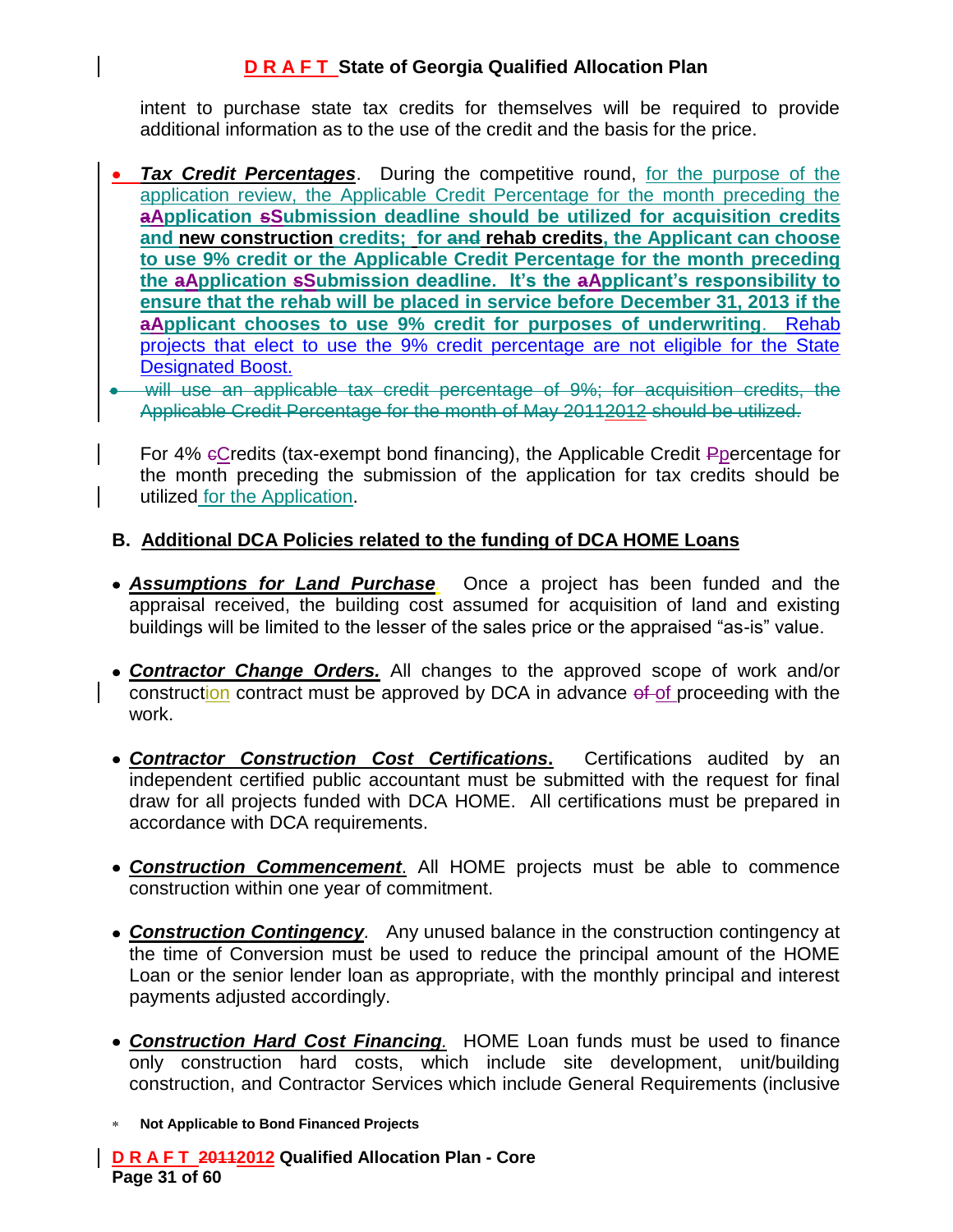of payment and performance bonds), Builders Overhead and Builder's Profit. Soft costs, acquisition costs and other project costs must be financed by other financing sources. (Not applicable to HOME CHDO Predevelopment Loans.)

- *Construction Loan Recourse.* All construction loans will be full recourse against the borrower and/or the principals of the Oownership entity until eConversion. DCA may require that one or more Principals of the Owner or Developer guarantee the completion of construction and payment of the HOME Loan until eConversion.
- **Conversion.** Projects receiving HOME Loans must be scheduled to convert within twenty four-months of the HOME construction loan closing. Extension of conversion deadlines must be approved by DCA.
- *Developer Fee Disbursement Limitations.* The amount of the Developer's overhead and Consultant's Fee (if applicable) that can be drawn before Conversion must not exceed 50% of the total Developer Fee requested less any portion being deferred. None of the Developer's profit will be disbursed until Conversion. These disbursement conditions will be reflected in the HOME Loan documents and in an agreement with any other funding source(s) that will be funding these line items.
- *Draws*. HOME Construction Loan proceeds will be disbursed on a draw basis during the construction period. The HOME loan documents will describe the policies and procedures for obtaining a draw.
- *Fixed or Floating Unit Designation*. When HOME assisted units are "fixed", those units are subject to specific HOME rent and occupancy requirements and will never change. When HOME assisted units are "floating", the units that are designated as 50% or 60% AMI units may change over time as long as the total number of those units in the project remains constant. If the Applicant fails to make such an election at the time of loan commitment, it will be deemed that the Applicant has elected to treat the HOME assisted units as "floating".
- *Guarantees*. Guarantees will be required by the Developer entity as well as the individual principals of that entity for the period from the loan closing until conversion.
- *HOME Units*. When DCA HOME funds are an approved source of financing for a project, each low income unit in the project is considered a "HOME assisted unit" unless this requirement is waived. Based on the statutory HOME requirements, twenty percent (20%) of the total low income residential units in the project must be limited to rent and income restrictions based on 50% of AMI. The balance of low income units will be limited to rent and income restrictions based on 60% AMI, however *all* low income units will be limited to HUD Fair Market Rents should they be less than the applicable rent based on the AMI and bedroom size.
- *Intercreditor Agreements.* When GHFA is not the only construction lender on a project, an intercreditor agreement shall be executed with the other lenders to ensure
- **Not Applicable to Bond Financed Projects**

**D R A F T 20112012 Qualified Allocation Plan - Core Page 32 of 60**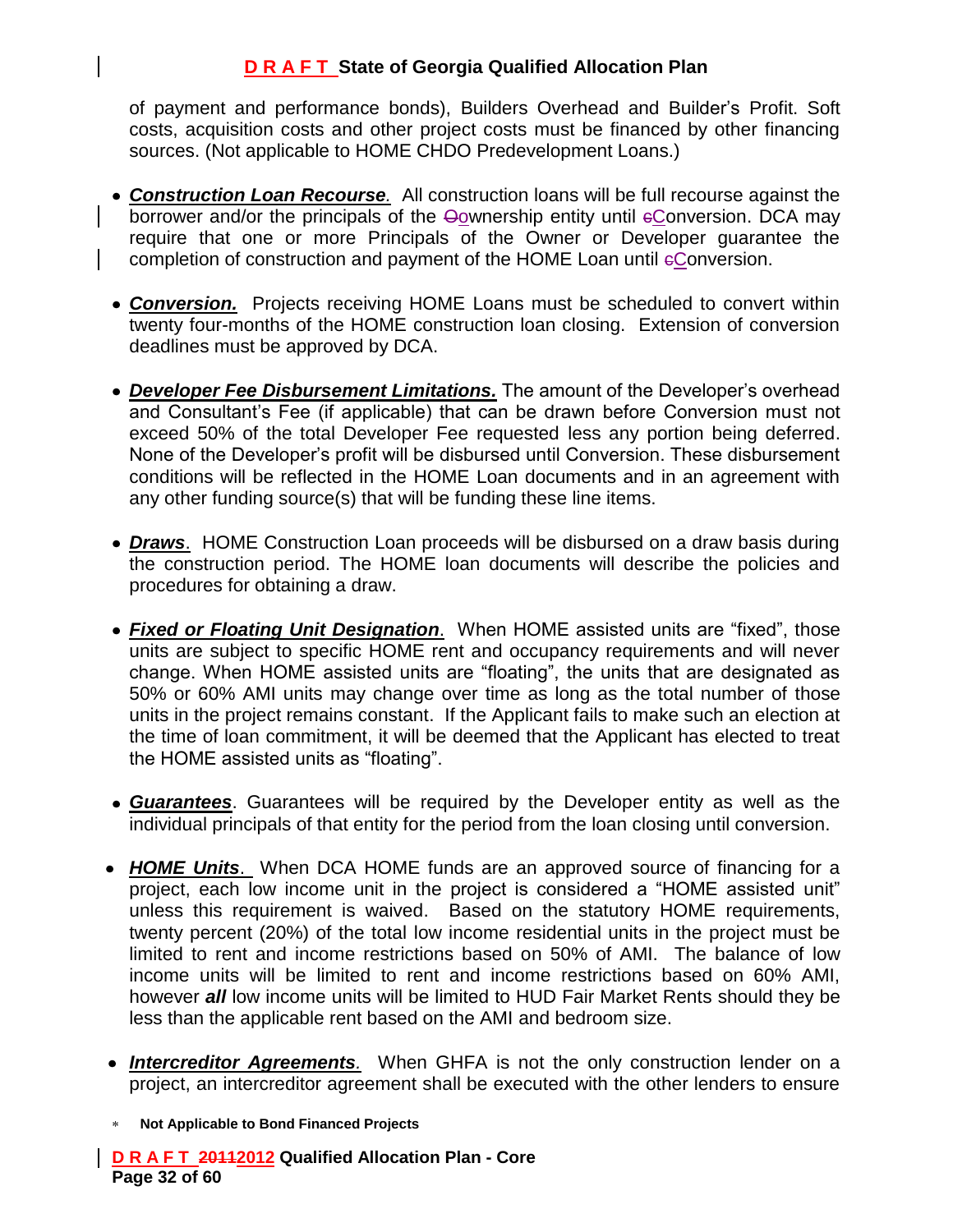DCA's required involvement in all significant aspects of the administration of the construction loans.

At a minimum, the intercreditor agreement should contain at least the following essential elements:

- 1. A development cost budget approved by all lenders indicating the source(s) of funding for each line item;
- 2. A process and timetable for reviewing and approving change orders to the construction contract;
- 3. A process and timetable for reviewing and approving draw requests, including site inspection and documentation standards;
- 4. A process and timetable for amending the approved development cost budget**;**
- 5. Limitations on disbursements for Developer Fee (Owner's profit and risk) and Consultant fees; and,
- 6. Other matters, such as priority of each lender's interest in the collateral for the loans.
- *Loan Documents*. Written agreements shall be entered into between GHFA and the borrower evidencing, securing, and setting forth all of the terms and conditions of the HOME Loan. The Project Owner will also be required to execute all other closing or loan documents DCA deems necessary or desirable to document the HOME Loan satisfactorily.
- *Loan Terms*. The principal amount of the HOME construction loan and HOME permanent loan for a project will be the same. No interest will be charged during the construction loan period. The interest rate on the permanent loan will be no less than 1%.
- However, at DCA's discretion, the interest rate on loans to finance projects located in areas designated as rural pursuant to the definitions in the QAP may be less than 1% in years 8 through 15 as required to ensure project feasibility. In no case may such interest rate fall below 0.50%. In years 16 through maturity, such interest rates shall not fall below 0.25%. DCA reserves the right to adjust this rate at its sole and absolute discretion during underwriting. Construction loan terms will be based upon the projected construction and lease-up schedule, as determined from the Application and DCA's underwriting. In general, permanent HOME Loans will be fully amortizing, with a maturity and amortization periods ranging from 15 to 35 years.
- *Non-Fully Amortizing Loans.* Non-fully amortizing Balloon Loans are available for projects in Rural areas. In such cases the term will be set by DCA with monthly payment and interest payments determined by DCA's underwriting projections and a balloon payment due at maturity. In the case of non-fully amortizing HOME Loans, the outstanding interest and a portion of the principal must be paid every year.
- **Not Applicable to Bond Financed Projects**

**D R A F T 20112012 Qualified Allocation Plan - Core Page 33 of 60**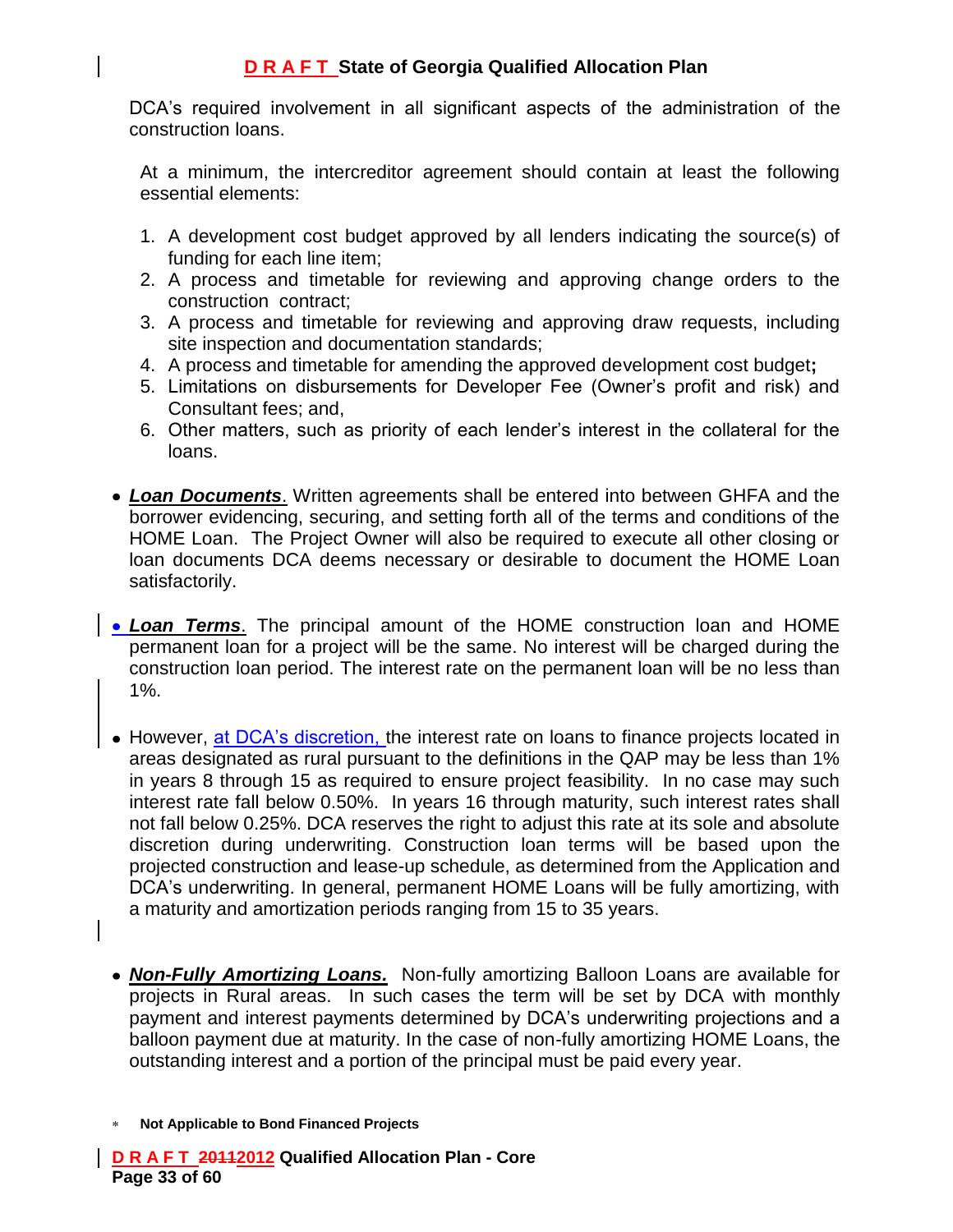*Excess Cash Flow Reserve***.** For all permanent non-fully amortizing HOME Loans, in which the monthly installments of principal and interest are not sufficient to pay the HOME Loan in full over the loan term (a "non-amortizing HOME Loan") the borrower will deposit one-half of the cash flow from the project (after payment of secured debt service and investor asset management fees) into an interest bearing reserve account. The holder of the reserve account and the terms under which it will be held must be approved by DCA in its sole discretion.

Funds held in the reserve account will be used only for principal reduction of the HOME Loan or Capital Improvements, but only if such use is approved by GHFA in advance. Funds in the reserve account (with the exception of those approved by GHFA for Capital Improvements) must remain in the reserve account until the HOME Loan is repaid.

- *Future Market Value.*In the case of a non-fully amortizing HOME Loan, DCA will require a projection from the appraiser of the future market value of the property at the maturity of the HOME Loan. This value will be used by DCA to determine the likelihood of retirement of the outstanding balance by refinance or resale of the property. The future market value of the property must be greater than the projected outstanding DCA HOME Loan balance at maturity in order for the HOME Loan to be considered financially feasible.
- *Owner/Developer Financial and Credit Qualifications.* The financial status and capacity of the owner and/or developer as well as their current credit rating will be reviewed by DCA at the time of underwriting. The results of these analyses may indicate the requirement for additional guarantors and/or partners, reserve accounts, and/or repayment term adjustments.
- *Operating Deficit Reserve.* The operating deficit reserve for HOME loans must be held by DCA or the senior lender and must remain in place for the term of the HOME Loan or the Period of Affordability, whichever is longer. With the exception of instances in which Fannie Mae is the sole senior lender, if DCA is a subordinate lender, but makes a HOME Loan in an amount greater than the senior lender, DCA must hold the reserves. All withdrawals from the operating deficit reserve must be requested in writing and approved in advance by DCA. Interest earned on the operating deficit reserve account shall be added to the account as an additional contribution and will not be credited against the required monthly cash contributions. If drawn upon, no further distribution to Owners will be authorized until such time as the operating deficit reserve is restored to full funding.
- *Over-Income Tenant Restrictions.* When DCA HOME Loans are used, additional over-income restrictions shall apply. Upon re-certification of a previously eligible tenant, if it is determined that the tenant's income exceeds 60% of AMI, then the tenant's rent must be increased to the lesser of: 30% of the tenant's adjusted annual income, HUD's fair market rent limitations, or the maximum amount allowable by the Code, not to exceed limitations set by state or local laws (if any) or to be decreased under the established rent floor.
- **Not Applicable to Bond Financed Projects**

**D R A F T 20112012 Qualified Allocation Plan - Core Page 34 of 60**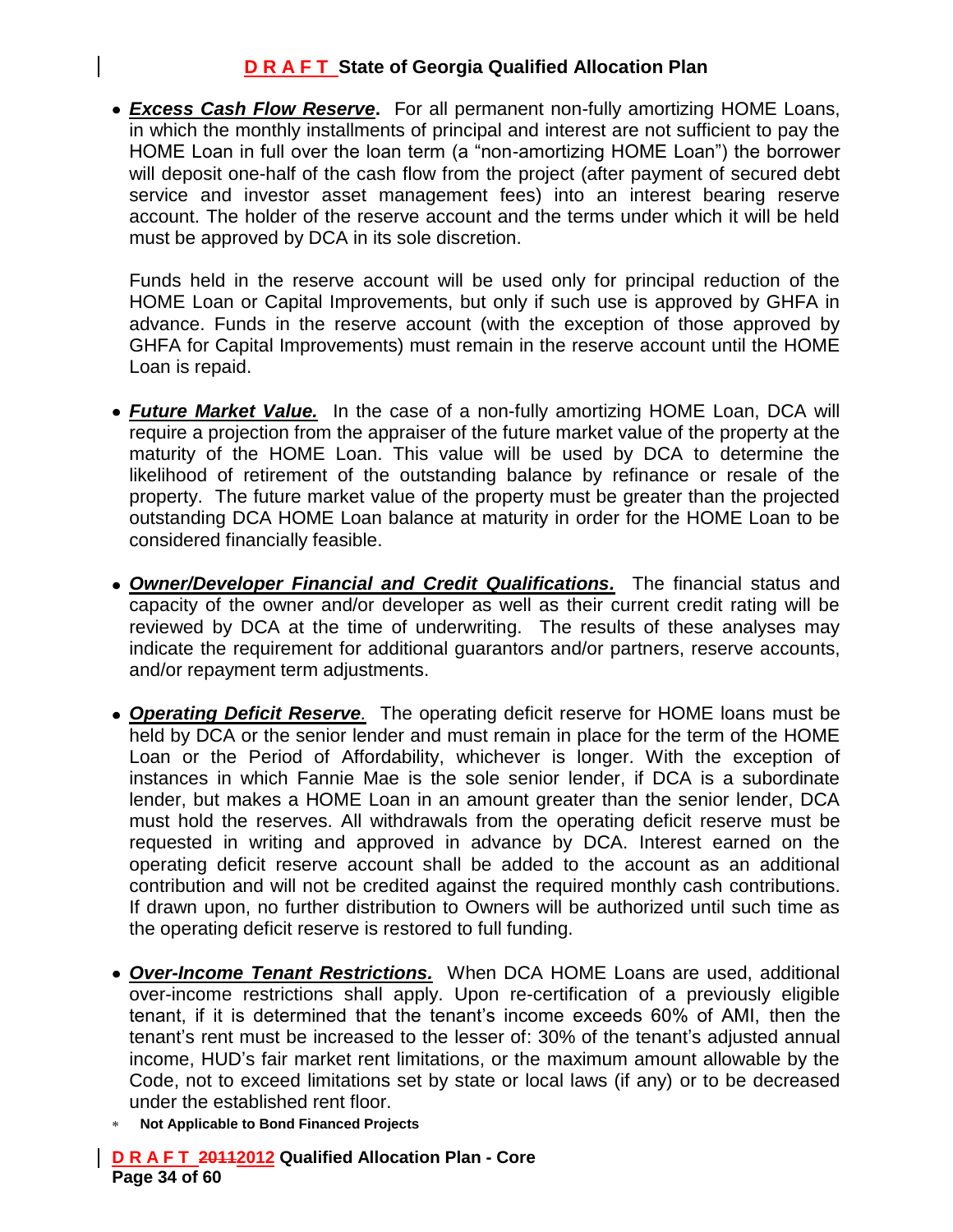- *Owner-Contractor Agreements.* If the Owner is not also the general contractor, all developments financed in whole or in part with a HOME Loan for construction must use an AIA Standard Form Agreement between Owner and contractor, with Standard Form Terms and Conditions. The contract can either be stipulated sum or cost plus a fee with a maximum.
- *Partnership Agreements.* The partnership agreement and any amendments must be fully executed prior to the HOME Loan closing. The Partnership Agreement and any amendments must reflect the terms of the HOME Loan transaction on all material points. If the Owner is a limited liability company, an operating agreement in a form satisfactory to DCA must be fully executed before the HOME loan closing. After the HOME loan closing, the partnership agreement or the operating agreement (as the case may be) may not be further amended without GHFA's prior approval.
- *Payment and Performance Bonds.* A 100% payment and performance bond will be required for all developments funded with HOME Loans. The issuer of the bonds and the terms of the bonds must be satisfactory to DCA in its sole discretion.

When an Identity of Interest exists and the contractor cannot obtain a payment and performance bond, a waiver of the requirement for payment and performance bonds may be granted if a letter of credit or construction loan is utilized in lieu of the payment and performance bond.

A waiver will not be considered unless:

- **1.** The Owner agrees to provide a construction completion guaranty and payment guarantee, secured by a letter of credit from a federally-insured institution with a value of at least 50% of the total construction cost, including profit and overhead; or
- **2.** The Owner agrees to secure a construction loan with private financing. GHFA will disburse funds during the construction period, in an amount not to exceed \$10,000 per construction draw.
- *Refinancing.* DCA HOME loans cannot be used to refinance or payoff an existing loan. Proceeds from permanent HOME loans can be used to pay off construction, bridge and predevelopment loans provided that the HOME assistance is part of the original financing package.
- **RRepayment.** Repayment schedules will vary depending upon projected economics of the development, but are essentially determined by analyzing available projected cash flow of the project at Application Submission and again during HOME Underwriting. In the event, DCA determines that the project is experiencing feasibility problems related to increases in real estate taxes, increases in property insurance, increases in utility allowances or decreases in fair market rents, the repayment schedule may be modified by DCA.
	- **Not Applicable to Bond Financed Projects**

**D R A F T 20112012 Qualified Allocation Plan - Core Page 35 of 60**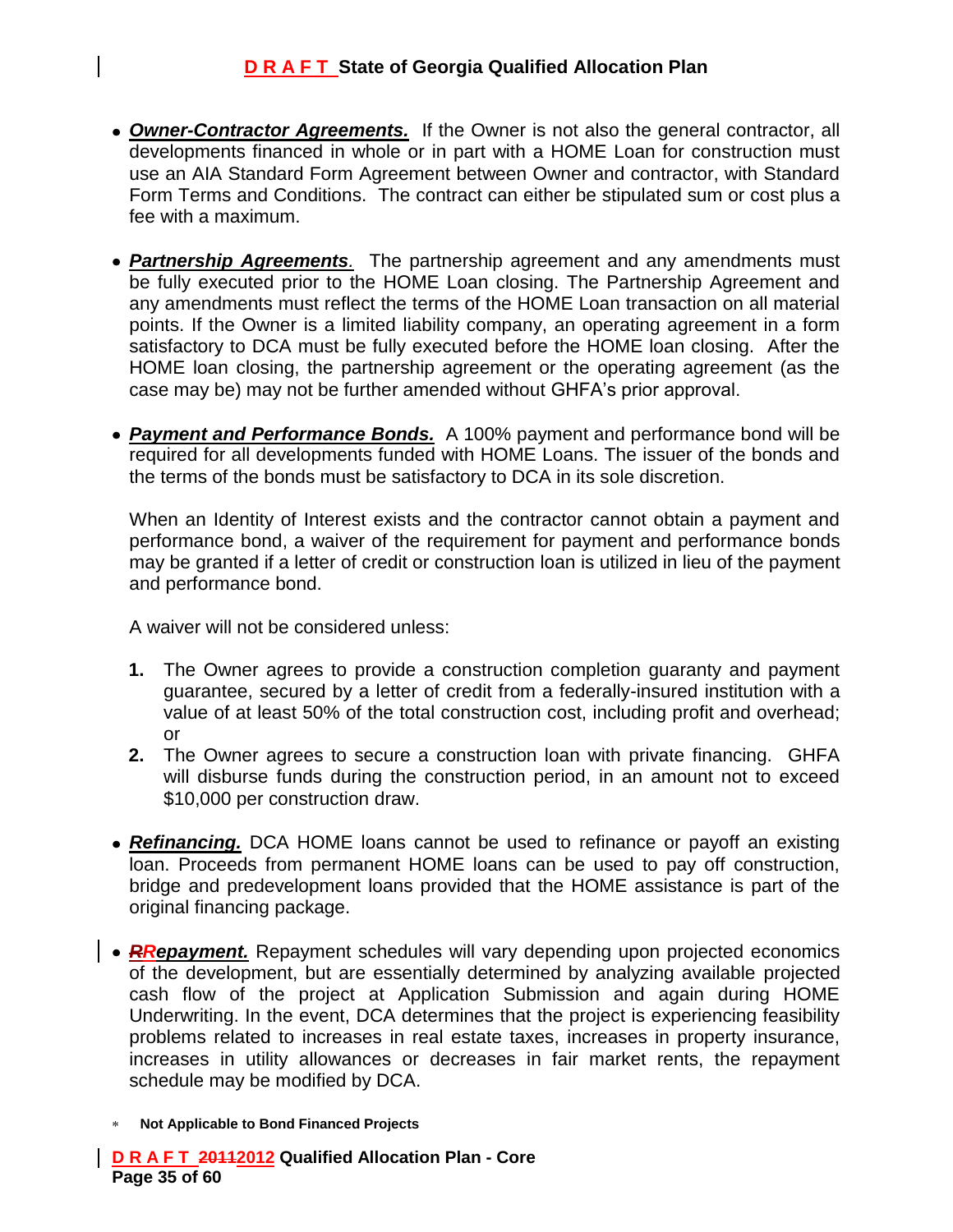- *Replacement Reserve Withdrawals.* All withdrawals from the Replacement Reserve account must be approved by DCA in advance. The senior lender must maintain the Replacement Reserve account in an FDIC insured financial institution. Interest earned on the Replacement Reserve account shall be added to the account as an additional contribution and will not be credited against the required monthly cash contributions.
- *Retainage.* The loan agreement between the Project Owner and GHFA will provide that GHFA will retain 5% of the contract sum in HOME loan proceeds until the conditions of the final draw are met.

In addition, the contractor is required to show retainage on the AIA G702/703 as follows:

- $-$  If the project completion is between 0-50% of the general contractor's contract sum, the AIA G702/703 must show at least 10% retainage on the entire contract sum. No portion of the contract sum shall be exempt (Examples of items that are not exempt: stored materials, performance and payment bonds, insurance, general conditions). Adjustments will be made in the disbursement of HOME funds if the AIA G702/703 does not reflect 10% retainage.
- $-$  If the project completion is 50.1-100% of the general contractor's contract sum, the AIA G702/703 must show at least 5% retainage on the entire contract sum.

The construction contract must provide and the contractor must acknowledge that GHFA has the right to withhold such retainage and that the retainage will not be disbursed until full and final completion of the construction.

- *Rural Projects.* DCA recognizes that Rural projects may involve greater financial risk than non-Rural projects. While a sufficient economic base to support a proposed Rural project may exist at the time of Application, the loss of a predominant industry or employer, or other extenuating circumstances out of the control of the Applicant could result in a major economic impact on the project. To mitigate this increased financial risk, DCA will consider loan modifications during the course of the HOME Loan for projects which have suffered a demonstrated major economic impact as a result of the loss of a predominate industry or employer or other extenuating circumstances. The loan modification may be structured to allow the Owners to maintain Ownership and control of the property and to continue providing affordable housing to the extent it is needed in the community.
- *Stored Materials.* HOME funds will not be used to fund the cost of stored materials without the prior consent of DCA. Stored materials are considered to be materials that will not be incorporated into the construction within the subsequent thirty (30) days from the date of any draw request.
- *Subsidy Layering Review.* DCA will perform subsidy-layering analysis for HOME funded projects prior to the time of preliminary commitment for projects receiving tax credits from the state's low income housing tax credit allocation. In cases where the
- **Not Applicable to Bond Financed Projects**

**D R A F T 20112012 Qualified Allocation Plan - Core Page 36 of 60**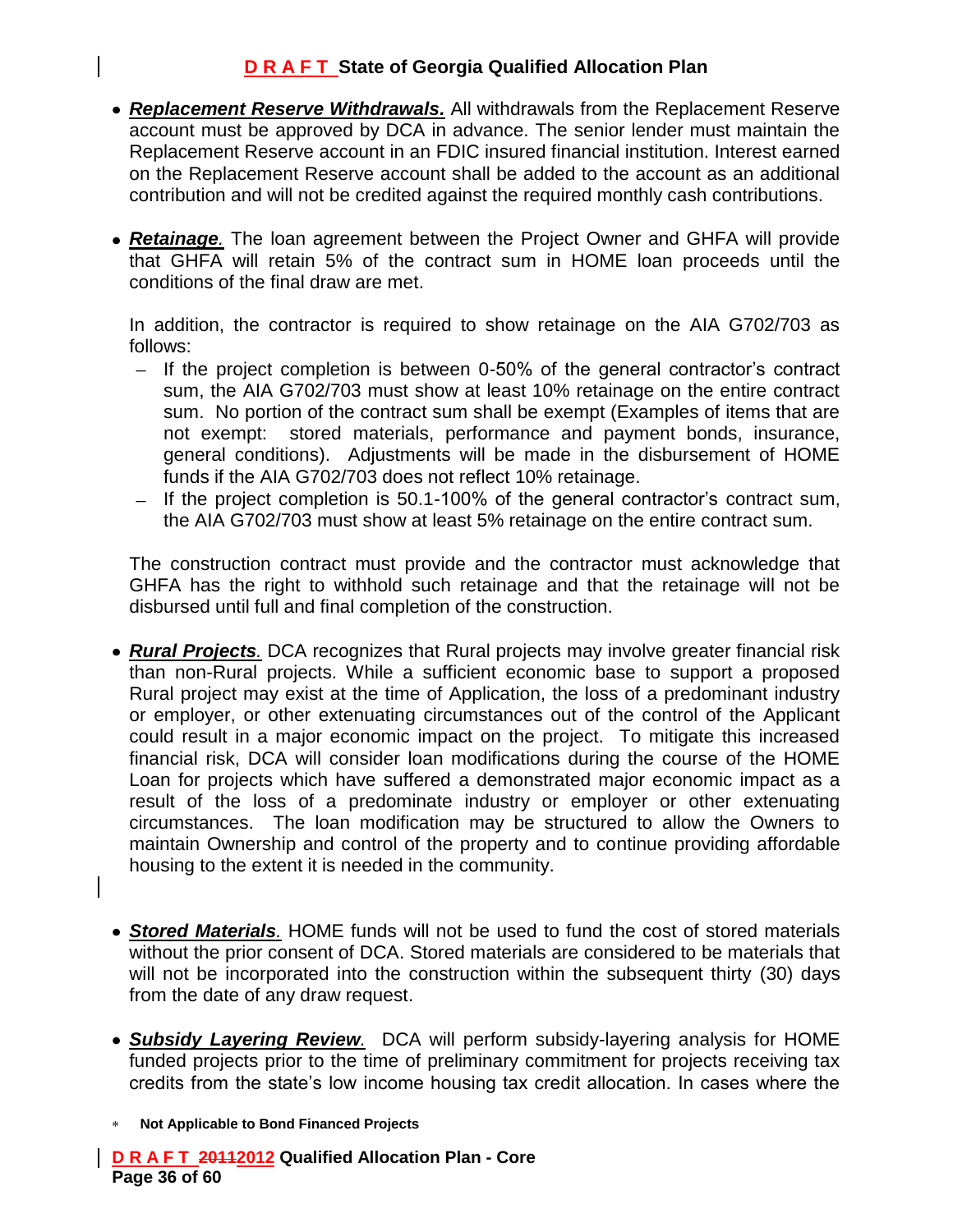results of a DCA subsidy layering review indicated that there would be excess assistance, DCA will reduce the amount of the HOME loan to eliminate the excess. In addition, a subsidy layering review is also conducted during HOME loan underwriting prior to the closing of the HOME loan.

- *Subordination.* The decision whether to subordinate DCA's regulatory agreement and/or lien position to a private lender's security deed will be made only after DCA considers the individual circumstances of each HOME Loan. Factors that will be considered include, but are not limited to, the senior loan amount, DCA's HOME Loan amount, debt coverage ratio, private lender's interest rates, loan maturity, type of loan, etc. In no instance will DCA subordinate to a public entity's loan.
- *Syndicator Asset Management Fee.* Syndicator asset management fees will be paid from the "after debt service" cash flow less the cash flow payments to DCA on the HOME permanent loans.
- *Tri Party Agreements.* A Tri Party Agreement will be required for all DCA HOME Loan transactions involving another permanent lender that is not financing construction costs. The Tri Party Agreement must clearly state, at a minimum, that the permanent lender has reviewed and approved the DCA HOME Loan documents, plans and specifications, development budget, tenant lease, environmental assessment, construction contract, title exception legal description, management agreement, partnership agreement, borrower's certificate of limited partnership, survey, appraisal, form of subordination agreement, and items necessary to satisfy the permanent commitment regarding completion of construction of the improvements of the collateral property.

# **SECTION 8. ELIGIBILITY**

- DCA reserves the right to perform a full criminal, employment, and credit investigation of all Project Participants.
- DCA reserves the right to formulate additional policies as needed related to the eligibility of individuals and entities to participate in DCA funding processes.
- In order to be eligible to participate, project participants must be current in all outstanding fees owed to DCA, including but not limited to Compliance Monitoring Fees and LIHTC allocation fees.

Proposed Project Participants may be ineligible to participate in the 20112012 competitive round and to receive funding under the Plan if the proposed Project Participant falls within any one of the following categories:

- **1. Continuing Non-Compliance, Disqualification in DCA Programs**. Principals of projects awarded Credits or HOME Loans in previous award cycles must remain materially in compliance with all applicable requirements of the Credits and the HOME Loan programs to remain eligible to compete for future Credits or HOME
- **Not Applicable to Bond Financed Projects**

**D R A F T 20112012 Qualified Allocation Plan - Core Page 37 of 60**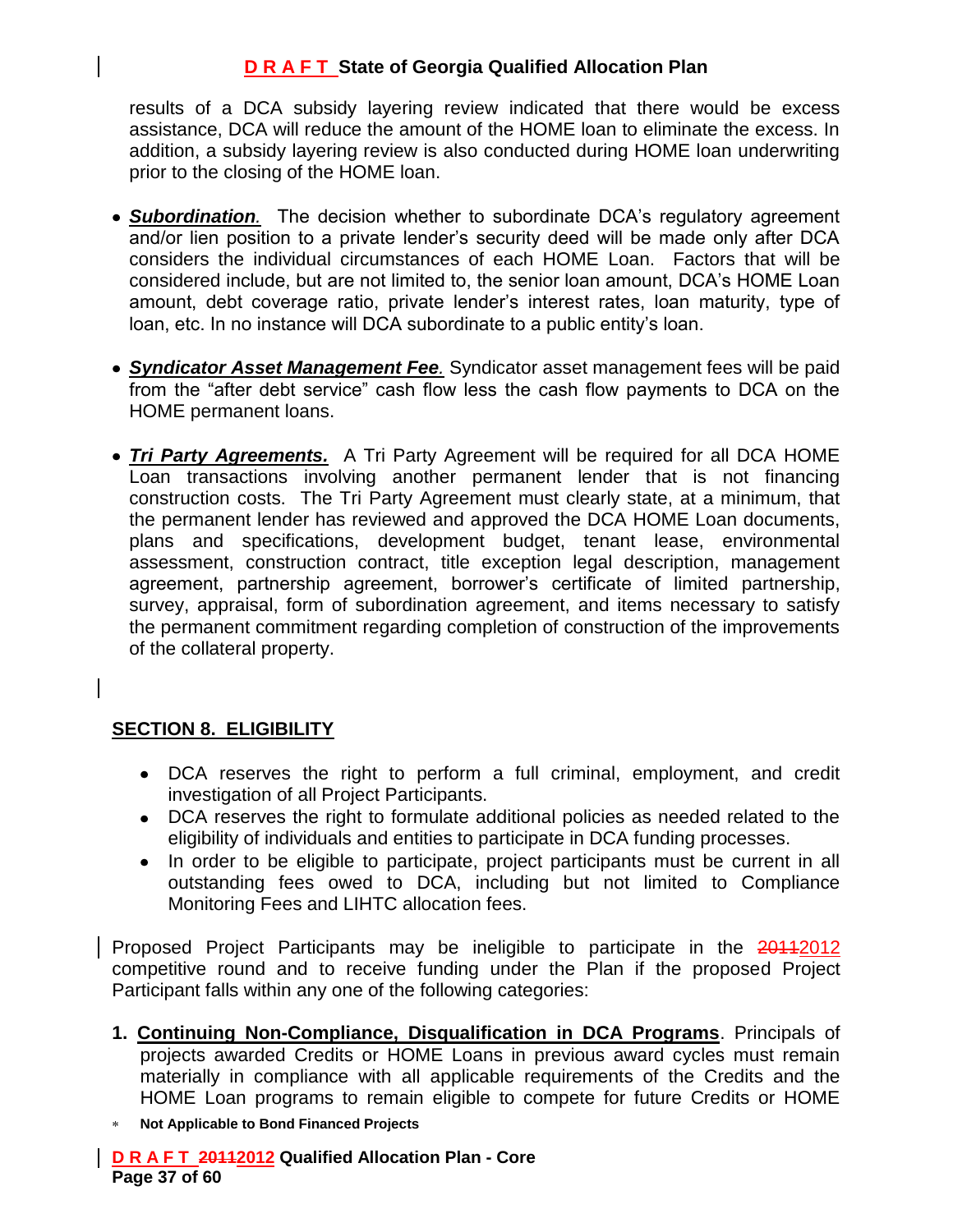Loans. Material non-compliance status exists when, in the judgment of DCA, an Applicant exhibits a continual pattern of non-compliance or when an Applicant demonstrates an inability or an unwillingness to resolve non-compliance matters in a timely manner.

- **2. Failure to Commence and Complete Projects.** Project Participants must start and complete outstanding DCA HOME Loan or Credits projects in a timely manner and meet all material obligations under applicable loan documents and/or carryover allocations to remain eligible to compete for future Credits or HOME Loans. Project Participants must accurately complete and submit all forms required under Federal regulations in a timely manner including, but not limited to tenant data and Davis-Bacon documentation. Project Participants must remain qualified to participate in all DCA-administered programs to remain eligible to compete for future Credits or HOME Loans.
- **3. Previous Conduct**. Project Participants may be disqualified from participation based on previous conduct. Examples of conduct which may result in disqualification include, but are not limited to, any Owner, Developer, Manager or principal of such entity that entity that has been debarred by HUD, subject to criminal conviction or found to have submitted fraudulent information to DCA or any other government entity.

DCA will have the sole and absolute discretion to determine those parties ineligible to receive funding under the Plan due to non-compliance, default or disqualification status. If an entity is determined to be ineligible to compete for DCA tax credit and HOME resources, the principals of that entity will also be ineligible. A disqualification under this subsection will result in the individual or entity involved not being allowed to participate in the  $20112$  competitive cycle or the tax exempt bonds  $4\%$  tax credits and removing from consideration any application where they are identified.

- **4. Federally Debarred & Suspended Entities.** Any person (individual, corporation, partnership, association), principal (officer, director, Owner, partner, key employee, or person who has critical influence), or agent for a Project Participant (including Consultant) that is under debarment, proposed debarment, or suspension by a federal agency is ineligible to participate in the **2011**2012 Competitive Scoring process. Such Applications will be rejected. Each Project Participant and consultant must include in the Application a statement concerning all criminal convictions, indictments, and pending criminal investigations of all members of the general partnership and must provide dates and details of each circumstance, unless otherwise prohibited by court order, statute or regulation.
- **5. Failure to Use Previously Awarded Credits.** DCA's policy is that projects awarded credits must be completed by the applicable Placed-In-Service date. An owner who cannot utilize awarded credits for any reason must still pay the credit allocation fee for the project. Provided the owner returns the credits and pays the applicable tax credit allocation fee in a timely manner, the project is eligible to be resubmitted in a future application round. If the resubmitted Application is approved,
- **Not Applicable to Bond Financed Projects**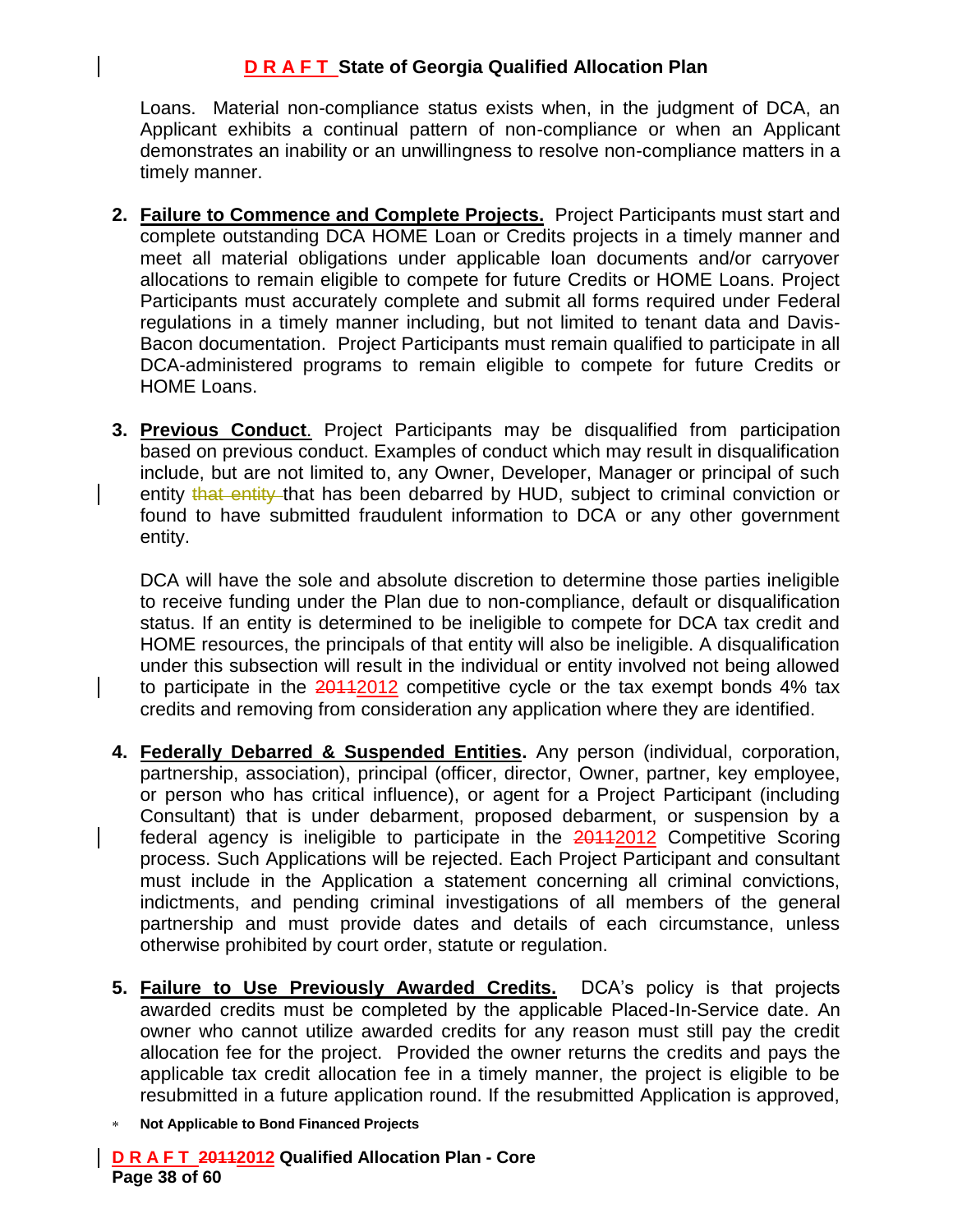the Owner will pay a new credit allocation fee. The owner must inform DCA of its intent to return credits. DCA will then direct the owner on the proper timing and process for returning the credits.

In very limited circumstances, DCA will consider a forward exchange of credit if a delay in completion is due solely to circumstances beyond the control of the Owner/Developer. Examples of such delays include unforeseen sewer issues, delays due to HUD policy and procedures or for extraordinary delays in the issuance of local development or building permits. In the event DCA does approve a forward exchange, the placed in service date will be extended for only a period of six months. Failure to meet that extended placed in service date (six months) will be considered a major instance of non compliance and will be considered in DCA Compliance scoring.

**6. Financial Insolvency of Participant.** Any person (individual, corporation, partnership, association), principal (officer, director, Owner, partner) of a Project Participant (including Consultant) that is bankrupt, insolvent or in danger of insolvency is ineligible to receive an allocation of credits under the QAP. DCA may request information including but not limited to credit reports, financial statements or other documentation relating to a participant's financial status. In making this determination, DCA will also review each Participant's portfolio and consider whether projects are in default, have a high percentage of receivables or have other solvency issues.

# **B. Projects**

**1.** *Scattered Sites.* Scattered-site projects will be eligible to apply if they have no more than six (6) non-contiguous parcels within a  $\frac{1}{2}$  mile radius and a minimum of four (4) residential units per parcel, except for parcels on which the community center is located. DCA may approve scattered site projects with different parcels if the project has a NSP commitment. In reviewing these waivers, DCA will be looking at the Applicant's management plan for the project as well as whether there is a tenant ownership plan in place.

All Applications proposing scattered sites must meet the following requirements:

- All of the residential units are income and rent restricted as set forth in Section 42 of the Code;
- All buildings in the project must be under the ownership of one entity;
- All buildings in the project must be developed under one plan of financing and considered as a single project by all funding sources;
- All units in the scattered site Application must be managed by one management entity;
- The scattered sites must be appraised as a single proposed development, if applicable; and,
- Each site within the proposed project must meet all applicable Threshold and Scoring criteria.
- **Not Applicable to Bond Financed Projects**

**D R A F T 20112012 Qualified Allocation Plan - Core Page 39 of 60**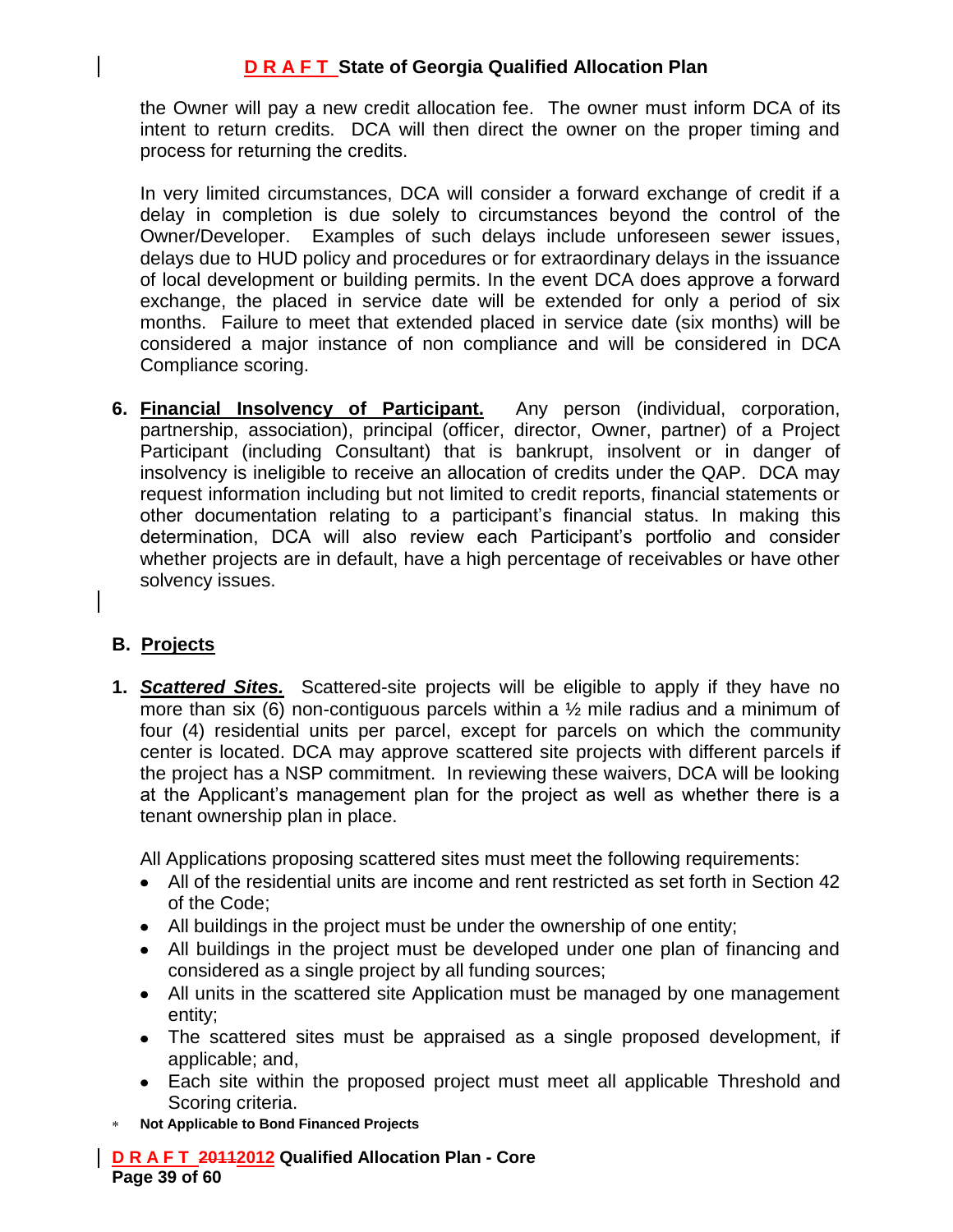Applications should include a legal opinion on scattered site to support the project's development.

- **2.** *Detached Single-Family Rental Housing.* Detached single family housing is generally not eligible for funding. Unique project concepts may seek a waiver of this requirement. proposals will be eligible for funding if they satisfy the following requirements:
- The Application must include in its operating budget the costs associated with the continuous upkeep of each rental house, including ground maintenance, at the project Owner's expense. These costs must be supported by a detailed maintenance plan.
- The Application must have a detailed Replacement Reserve analysis and plan.
- The house designs must reflect architectural diversity through the use of different elevations and styles.
- Landscaping must be appropriate for detached, single family housing.
- **3.** *Phased Developments*. Applications for each Phase must independently meet the criteria set forth in the respective QAP under which the Phase is seeking funding. The following criteria must also be met:
	- Operations and operating costs must be separately managed for each phase;
	- Community buildings and amenities located on one phase cannot be oversized to meet expected use by tenants of other phases (if the community building is claimed in eligible basis); and
	- All amenities and services which are meeting Threshold criteria or Scoring criteria as listed in Appendix I and II of the QAP must be located in the Phase which is submitting the Application and cannot be used in previously awarded or future Applications for funding for other Phases.
- **4.** *Bond Financed Developments*. DCA recognizes that bond financed projects that preserve affordable housing may have difficulty meeting some of DCA's policies, including but not limited to scattered site, project location, amenities and other threshold and administrative requirements because of the way they are structured. DCA may, at its sole discretion, grant waivers of its policies or formulate new, specific policies for preservation of existing affordable housing. DCA contemplates that such policies may include a program that preserves existing affordable housing through the issuance of DCA bonds or a program that preserves expiring tax credit properties.

#### **SECTION 9. SUBMISSION REQUIREMENTS AND AWARD LIMITATIONS**

#### **A. Pre-Determinations**

**Not Applicable to Bond Financed Projects**

**D R A F T 20112012 Qualified Allocation Plan - Core Page 40 of 60**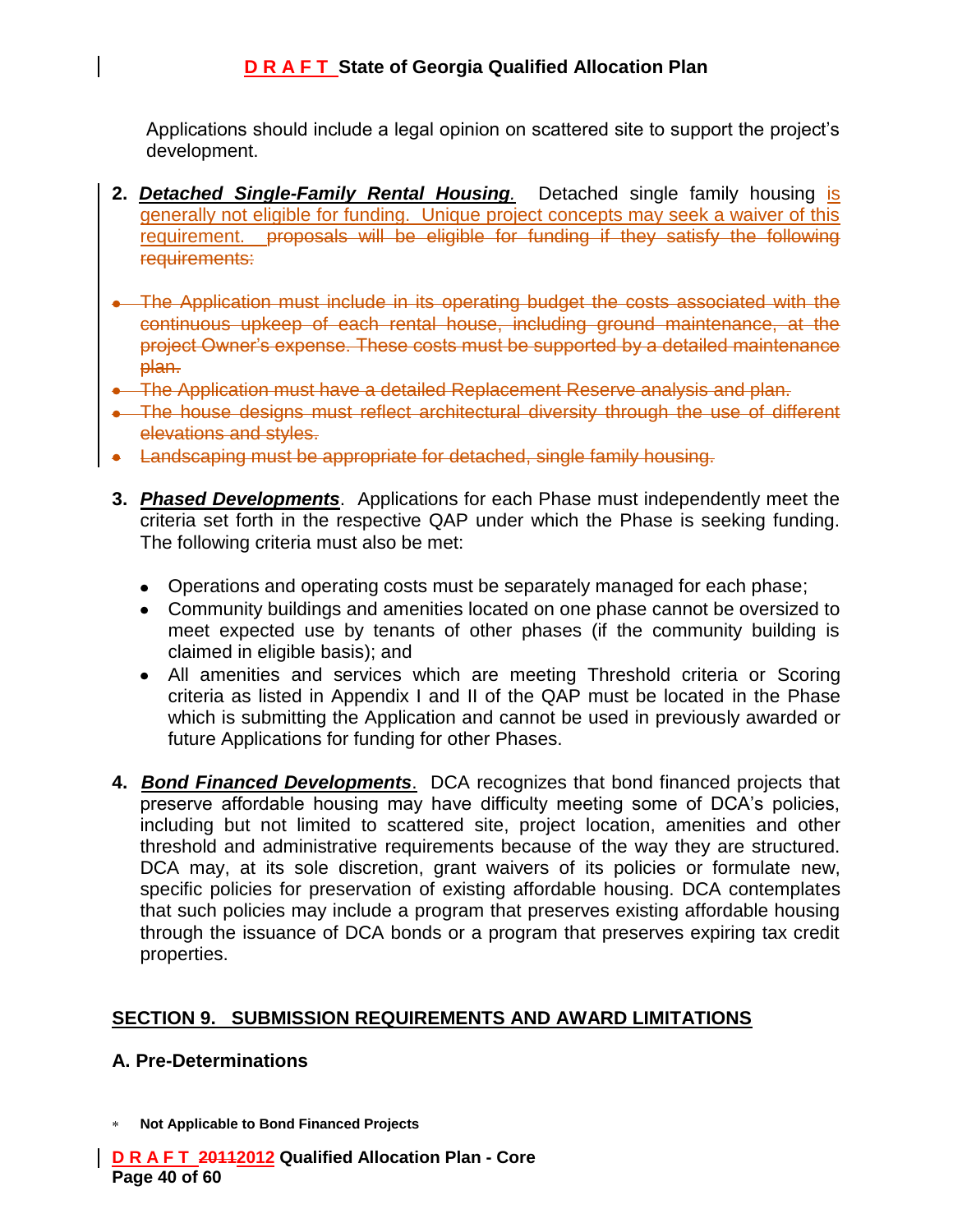- 1. **Pre determination of proposed Project Team Qualifications**. In order to receive a predetermination of an entity or individual's Qualifications for the 20112012 round**,** Applicants must submit all required documentation for DCA review and approval prior to **see Exhibit A DCA Pre-Application Deadlines and Fee ScheduleApril 1, 20112012.**
- 2. **DCA HOME Consent.** Applicants that will utilize DCA HOME funds as a funding source in a 20112012 competitive application must obtain DCA's consent during the pre-application process. Applicants must submit all required documentation for DCA review and approval prior to **see Exhibit A DCA Pre-Application Deadlines and Fee ScheduleApril 1, 20112012.**

#### 3. **Other Pre-determinations.**

- Architectural Standards Waiver
- Amenities Waiver
- Site Analysis Packet or Feasbility Feasibility Study for Sustainable Communities

All other material must be submitted in the Application.

#### **B. Application Submission Requirements.**

#### **1. Date and Time of Application Submission.**

**9% Applications**. DCA will conduct one Competitive Application cycle for 9% Credit and HOME Loan funding resources during 20112012. Applications must be delivered by the deadline to:

> Georgia Department of Community Affairs Housing Finance Division/Office of Affordable Housing 60 Executive Park South, N.E. Atlanta, Georgia 30329-2231

The complete Application is due at DCA by 4:00 PM on June 2307, 20112012. DCA will not accept any applications after this date and after this time. At 4:00 PM, the Application Submission process will be closed and irrespective of any extenuating circumstances, no Applications or portions thereof will be accepted. The use of a third party or common carrier to deliver the Application does not relieve the Applicant of its responsibility for meeting the Application Submission deadline. Consequently, there will be no exceptions to this deadline. In addition, no assemblage, packaging, or other form of Application preparation will be permitted at any time on DCA premises.

**4% Applications.** 4% Tax Credit Applications for Bond Financed Projects can be submitted throughout the year subsequent to Bond Allocation, but no later than seventy five (75) days prior to bond closing date, and are subject to applicable criteria set out in the Core Plan, Threshold Criteria, Core Application Instructions,

**Not Applicable to Bond Financed Projects**

**D R A F T 20112012 Qualified Allocation Plan - Core Page 41 of 60**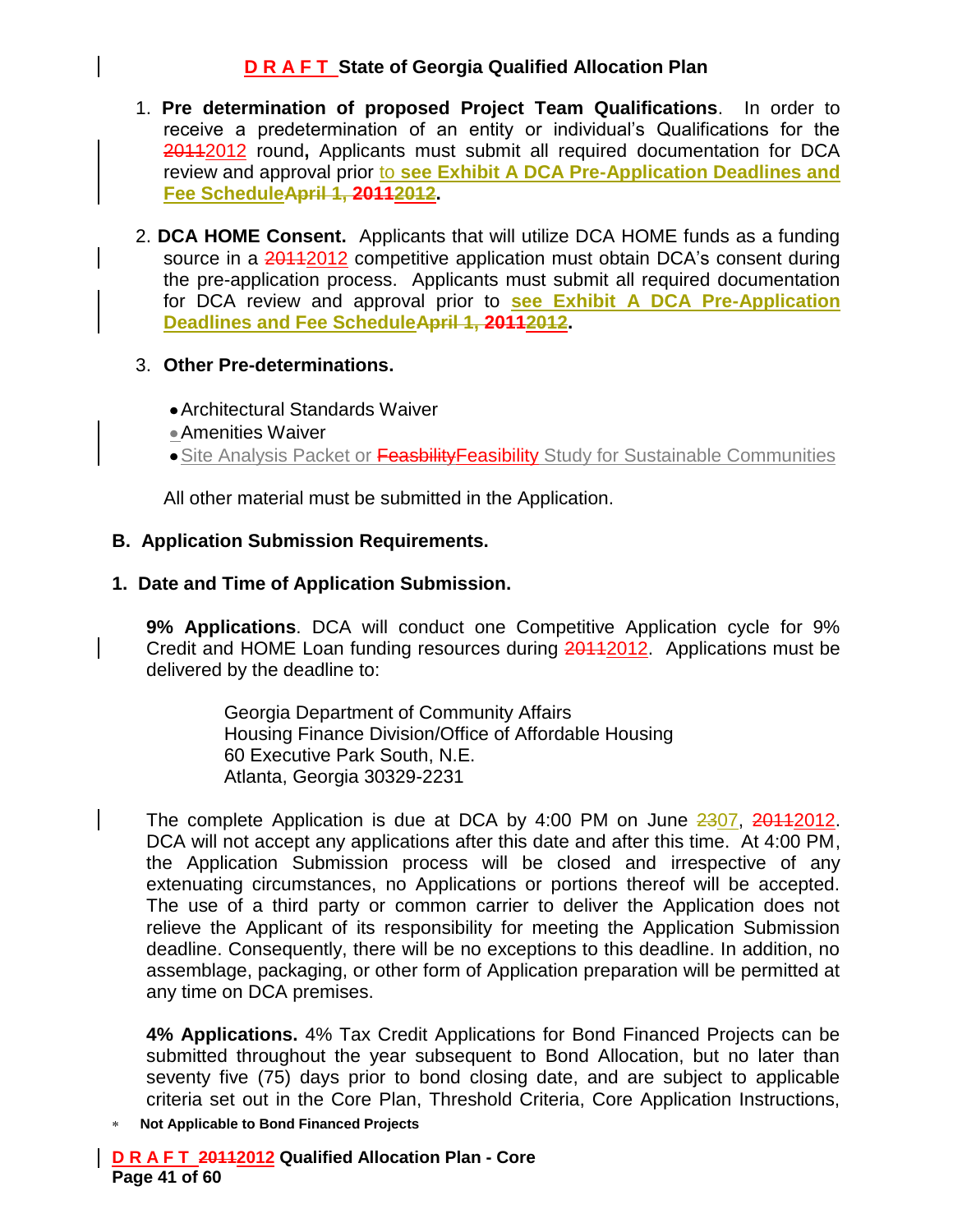Core Application and Application Manual. All waiver requests must be submitted no later than 30 days prior to the 4% Tax Credit application submittal.

#### **2. Application Submission Package**

A complete Application package must include all required documentation and all applicable Application fees. In the event the electronic version of the Core Application does not conform to the original print out of the Core Application, the electronic version of the Core Application shall be deemed the correct Application.

Applicants must submit complete Applications according to the directions and format prescribed in the 20112012 Core Application Instructions and the 20112012 Application Manual. No additional documentation will be accepted after the Application Submission deadline described in this Section unless specifically requested by DCA as part of the clarification review.

Applicants for 9% Credits and/or HOME funding will be required to self-score their Applications and fully explain their rationale in support of the scoring decision for each criterion. Applicants' self-scores must be done in strict accordance with the provisions of the Plan and the Application Manual.

#### **C. Maximum Number of Applications.\***

DCA will assign sequential project numbers to all Applications in the order they are received, and prior to any form of Application review. Applicants will be permitted to submit a maximum of four (4) Applications for funding resources under the Plan. This limitation applies to Ownership interests of all proposed Project Participants except for Syndicators. Ownership interests of all Project Participants in the proposed Applications will be reviewed. If it is determined that a Project Participant has proposed Ownership interest in more than four (4) Applications, DCA will only evaluate the first four (4) project Applications submitted to DCA. Any other Applications which include the same Project Participant will be considered ineligible and will not be evaluated.

#### **D. Award Limitations\***

- **1. Project Limitations.** DCA will not award more than \$950,000 of credits to any project in the competitive round. In extenuating circumstances, DCA may consider a waiver of these requirements for projects that have received significant federal funding with time sensitive deadlines for expenditures, which have expiring section 8 contracts or which are necessary to comply with the settlement order relating to housing of tenants with special needs. Such a waiver must be obtained prior to Application Submission.
- **2. Maximum Ownership/Development Interests**. Applicants will be limited to direct or indirect Ownership/Development interest in projects in which the combined total
- **Not Applicable to Bond Financed Projects**

**D R A F T 20112012 Qualified Allocation Plan - Core Page 42 of 60**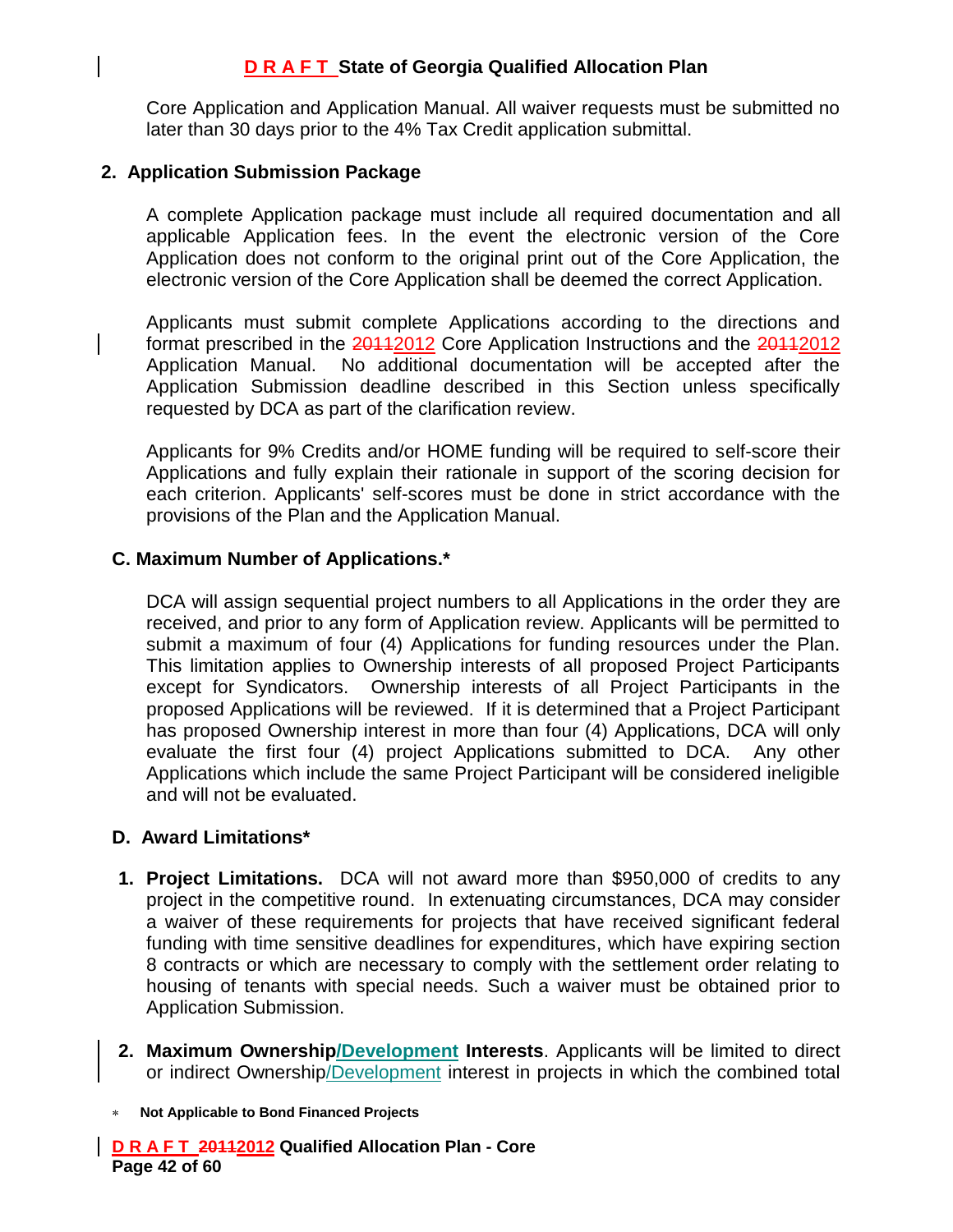Federal Credit from the 20112012 competitive funding round cannot exceed one million seven hundred thousand dollars (\$1,700,000) and/or total HOME funding cannot exceed twenty five percent (25%) of the total HOME Loan resources available. This limitation applies to direct or indirect Ownership/Development interests of all proposed Project Participants, except Syndicators. Once an applicant has been awarded projects that meet the above limits, all of that Applicant's lower scoring projects will be deemed ineligible. For nonprofithon-profit applicants, DCA will look at Executive Directors and common threads of effective control as well as whether different nonprofitnon-profit entities have met DCA Experience requirements through the same individuals or entities.

**3. Adjustment of Maximum Number of Projects Allowed.** In the event an Owner/Developer fails to meet deadlines on projects, has a significant number of projects under development but not completed or experiencing a financial issue with regard to an existing project, DCA in its discretion, may elect to reduce the number of projects that can be awarded under the project cap.

# **SECTION 10. POST AWARD DEADLINES**

**Design DevelopmentConstruction Documents**. For 9% deals, a boundary survey, topographic survey, and geotechnical soils boring report must be submitted to DCA for review and approval no later than **60 days after announcement of awards**. Design Development-Additional Construction Documents as fully outlined in the Architectural Submittal Instructions in the Manual must be submitted to DCA for review and approval no later than **February 1, 2012see Exhibit A DCA Post Award Deadlines and Fee Schedule**. Applicants that fail to meet this deadline may have their credit allocations withdrawn by DCA.

For 4% deals, Design Development Documents as fully outlined in the Architectural Submittal Instructions in the Manual must be submitted to DCA for review and approval at time of application.

For HOME deals, please comply with the deadlines in the HOME Commitment Letter.

**Tax Credit only Projects Construction Loan Closing.** For tax credit only projects, construction financing and equity loan closing must occur no later than August 31, 20122013. The construction loan documents along with the limited partnership agreement must be submitted to DCA within 10 days of the closing deadline.

**Tax Credit only Projects Commencement of Construction/Rehabilitation\*.** Owners of projects receiving 9% Tax Credits for new construction or rehabilitation in the 20112012 round must commence construction or rehabilitation no later than **September 30, 20122013**. Failure to commence construction as scheduled may cause an automatic recapture of the Credits. DCA will closely monitor construction start dates.

**Not Applicable to Bond Financed Projects**

**D R A F T 20112012 Qualified Allocation Plan - Core Page 43 of 60**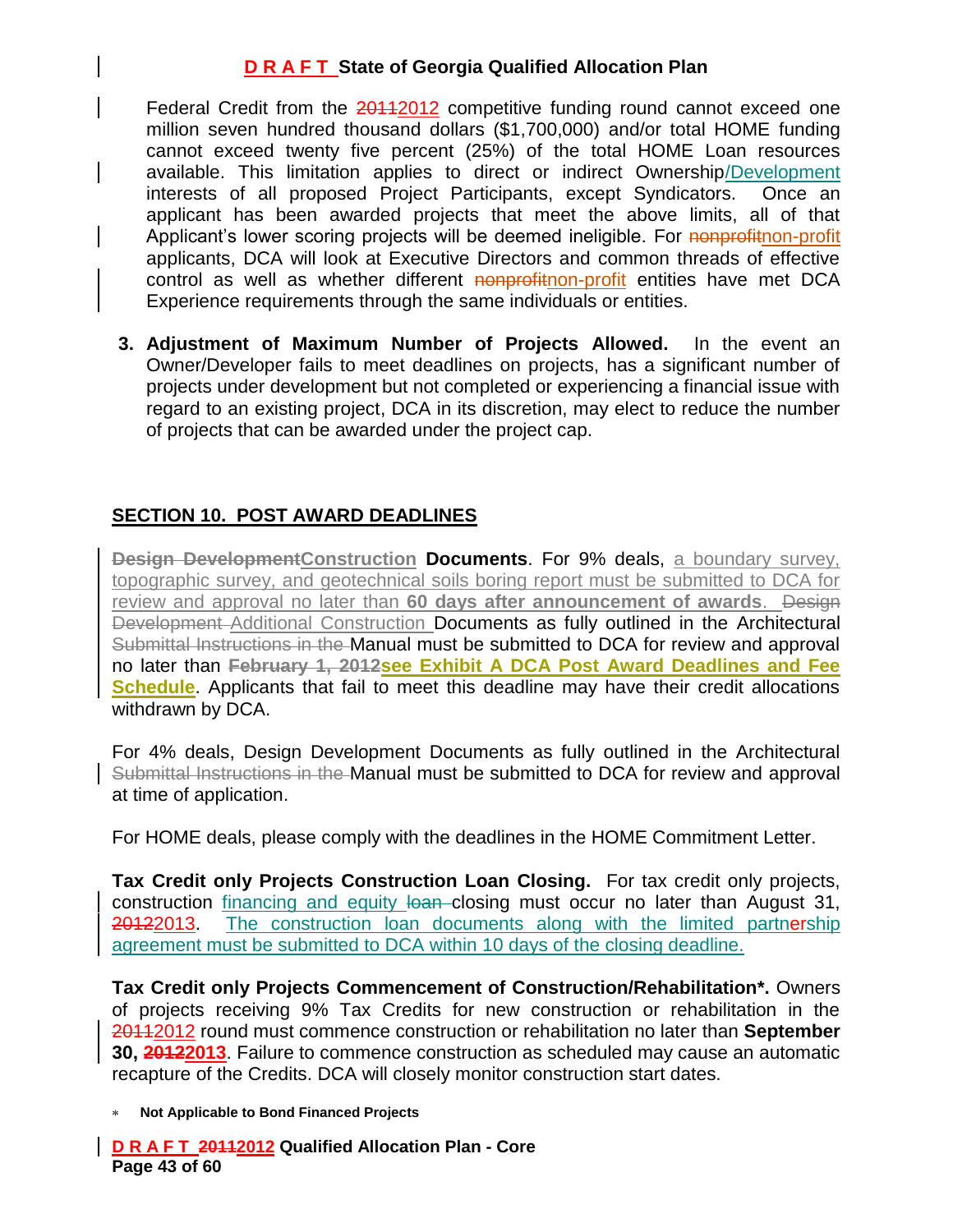**Tax Credit and Home Projects Commencement of Construction/ Rehabilitation**\***.** Projects receiving HOME Loans must not begin construction prior to DCA's issuance of the environmental release nor prior to the HOME Loan closing. However, all projects receiving a HOME loan award in 20112012 must have satisfied all conditions necessary to commence construction within one (1) year of the date of the initial HOME commitment. Exceptions may be granted by DCA at its sole and absolute discretion in accordance with HUD regulations, but must be requested prior to the start of construction. DCA will closely monitor construction start dates. Failure to comply with this policy may result in cancellation of the HOME Loan Commitment or other penalties.

**HOME Loan Closing\*.** All projects receiving a HOME Loan award in 201122012 must close their HOME Loans on or before **September August 1, 20122013**. Applicants unable to close within that time period may have their commitment for HOME funds withdrawn.

**Completion of Work Scope.\*** Owners of projects receiving Credits in the 20112012 round for the rehabilitation of an existing property must perform 100% of the work scope in accordance with the original physical needs assessment submitted with the Application no later than **December 31, 20132014**. Owners of properties receiving Credits for new construction in the 20112012 round must perform 100% of the work scope as set forth in the DCA approved construction drawings and specifications no later than **December 31, 20132014**. Certificates of Occupancy for the residential buildings must be issued by the local jurisdiction before end of business **December 31, 20132014**. Temporary Certificates of Occupancy that prohibit occupancy or condition occupancy will not be accepted to meet this requirement. DCA will inspect projects requesting IRS Form(s) 8609 to ensure that all work has been completed prior to issuing Form(s) 8609. If a lesser percentage is completed, DCA reserves the right to recapture all Credits allocated. At its sole and absolute discretion, DCA may approve modifications to the proposed work scope upon written request.

**Placement-In-Service.\*** Owners of projects receiving Credits in the 20112012 round must place all buildings in the project in service by **December 31, 20132014.**

**Compliance Monitoring Fee Payment Date.** All compliance monitoring fees must be paid within eighteen (18) months of issuance of the carryover allocation document, but no later than the placed in service date or **December 31, 20132014**, whichever is earliest. Failure to do so may adversely affect the Applicant's ability to compete in future funding rounds. In no case will the final Federal Credit allocation (IRS Form 8609) be issued before these fees are paid.

**Final Allocation Application Deadline.** Owners of projects receiving Credits or a Determination letter in accordance with this QAP must apply for Final Allocation and request for issuance of IRS form(s) 8609 by **February 15, 20142015** for 9% credit projects, and September 15, 20142015 for 4% credit (tax exempt bond) projects IRS form(s) 8609 for a project will be issued only once for the entire project as proposed in

**Not Applicable to Bond Financed Projects**

**D R A F T 20112012 Qualified Allocation Plan - Core Page 44 of 60**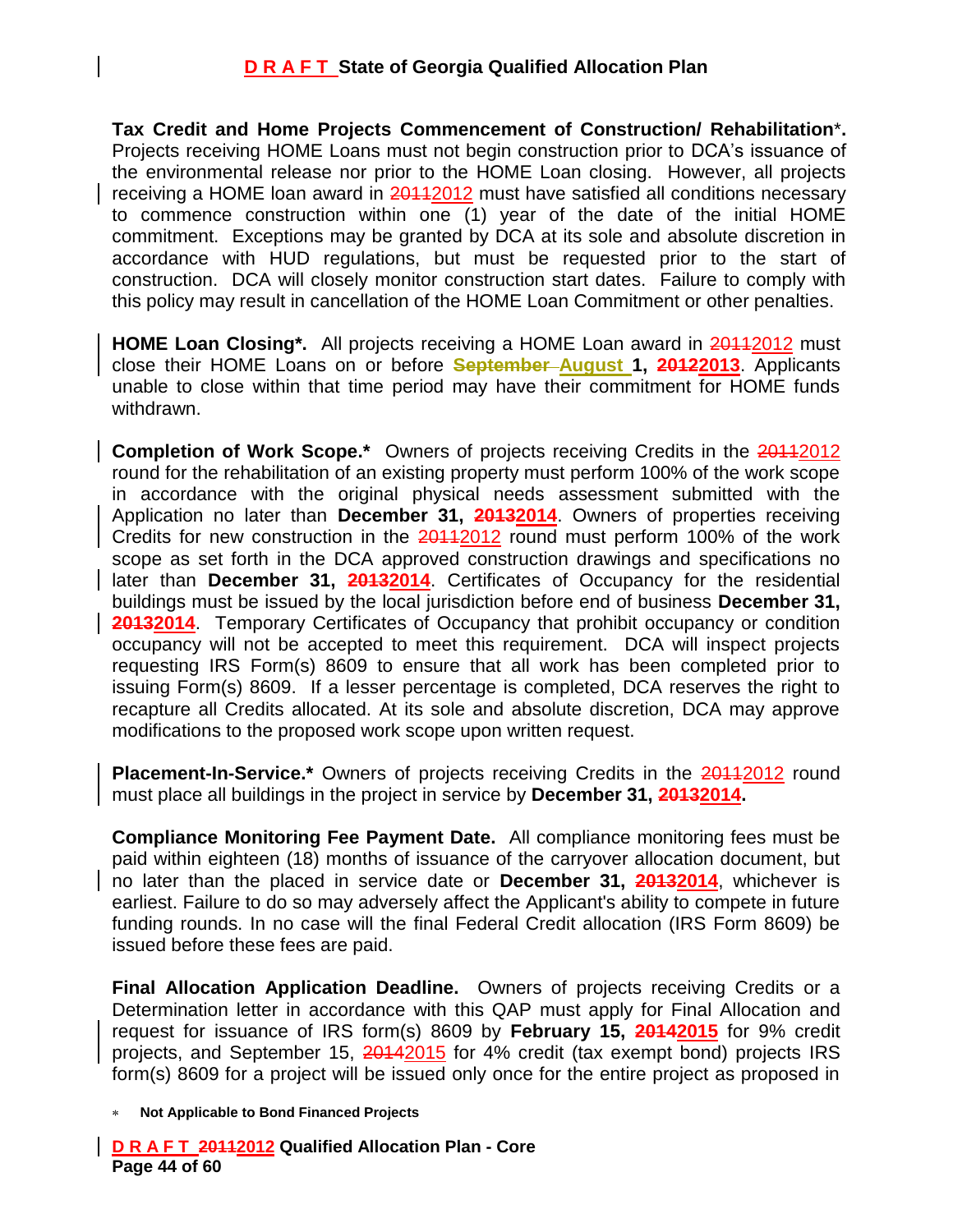the Application. Form(s) 8609 will not be issued as buildings are placed in service. Extensions may be approved by DCA on a case-by case basis. Before the final allocation is submitted, the final HOME draw must be dispersed and required Contractor cost certifications submitted.

#### **SECTION 11. PROJECT RECONFIGURATION/APPLICATION MODIFICATION**

Applicants will not be allowed to make any changes to the Application after Application Submission to DCA and prior to the announcement of awards. DCA may allow Applicants to correct deficiencies in the Application if DCA does not approve a sufficient number of Applications to use all the Credits authority available in an Application cycle *and* it receives Applications that are acceptable except for minor deficiencies that the Applicant can address within a reasonable period of time (generally not to exceed 10 business days).

Subsequent to awards, applicants will generally not be allowed to make any changes to the Application. However, once a project is selected for funding, if Applicants believe extenuating circumstances warrant a change, and the change would not significantly alter the project's original concept, a written request for such a change will be considered by DCA. The request must be submitted on the Request for Post Award Project Concept Amendment Form and accompanied by the appropriate fee. This provision applies to any changes proposed after Application award, and if an award is made, throughout the project's Compliance Period or Period of Affordability, whichever is longer. Applicants' written requests must clearly establish the importance of the change, and why it is necessary to ensure the project's long-term financial feasibility and economic viability. Examples of substantial changes that must be documented and submitted for approval include but are not limited to: changes in the number of tax credit units, market units, unit mix, amenities, unit count, legal descriptions, and direct or indirect transfers of the general partner's or Developer's interest.

DCA will determine, in its sole and absolute discretion, whether or not a requested change will be authorized. Failure to abide by this provision will adversely affect the Applicant's eligibility to receive future DCA funding.

### **SECTION 12. FEES AND DEADLINES**

The fees indicated in this Section will be charged based on the legal status of the Applicants. All fees must be paid by certified funds or money order made payable to the Georgia Department of Community AffairsHousing and Finance Authority.

- **Compliance Monitoring Fees for Multiple Programs.** When DCA is required to monitor projects for compliance with tenant income and/or rent limitations of more
- **Not Applicable to Bond Financed Projects**

**D R A F T 20112012 Qualified Allocation Plan - Core Page 45 of 60**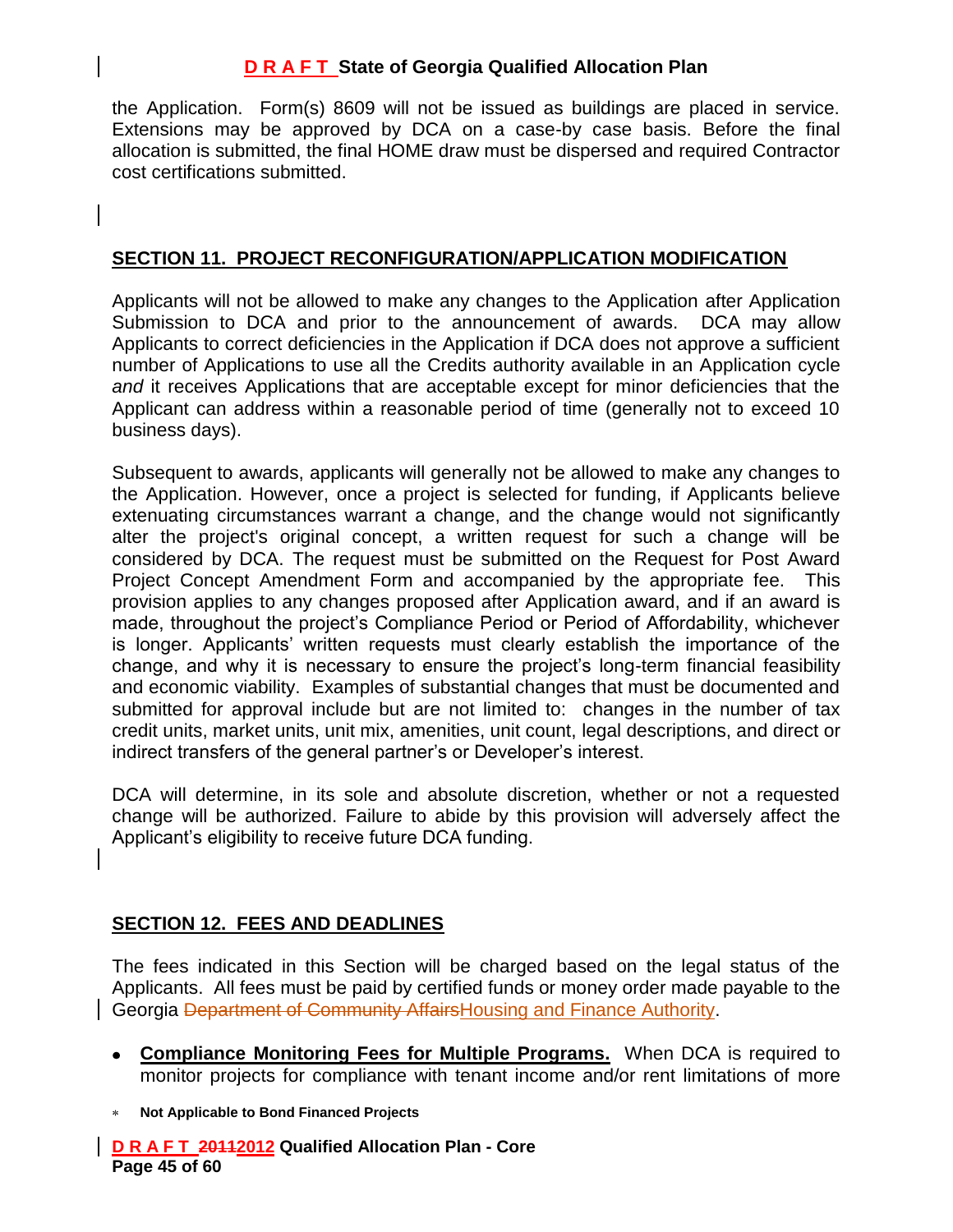than one program e.g., Credits and FDIC, the applicable monitoring fees for each program will be charged. Credits compliance fees must be paid no later than when the project is placed in service. Failure to do so may adversely affect the Applicant's ability to compete in future funding rounds.

- **Non-Compliant Properties.** Projects having instances of noncompliance that require additional review and follow-up will be assessed with additional compliance fees based on staff time and travel expense.
- **Late Fees.** Any late fees imposed by DCA will not be considered as a project cost for underwriting purposes.
- **Fees and Deadlines** can be found in Exhibit "A" to this core (DCA Deadlines and Fees)

# **SECTION 13. EVALUATION OF APPLICATIONS**

#### **Stage I -** *Completeness Review*

Applications received by DCA will be reviewed for completeness, as set forth in the Manual, including but not limited to:

- organization of the Application;
- inclusion of all required Application forms;
- inclusion of Environmental Phase I
- inclusion of Market Study
- submission of all required supporting documents; and
- Completed Electronic Application
- Required Copies

Any project which is deemed substantially incomplete will be returned to the applicant and not subject to further review.

#### **Stage II -** *Preliminary Scoring Review\**

Complete Applications will be allowed into the Preliminary Scoring process. Applicants will be ranked in descending order by total point score as set forth in Appendix II with the exception of the following:

- Missing documents, financial adjustment points.
- Market Points

DCA will provide the preliminary results of the Competitive Scoring process to all Applicants. DCA will provide the preliminary scores by facsimile or mail to the Applicant. Applicants will be given a forty-eight (48) hour comment period to provide comments to DCA regarding the preliminary scoring results. Applicants may not submit

**Not Applicable to Bond Financed Projects**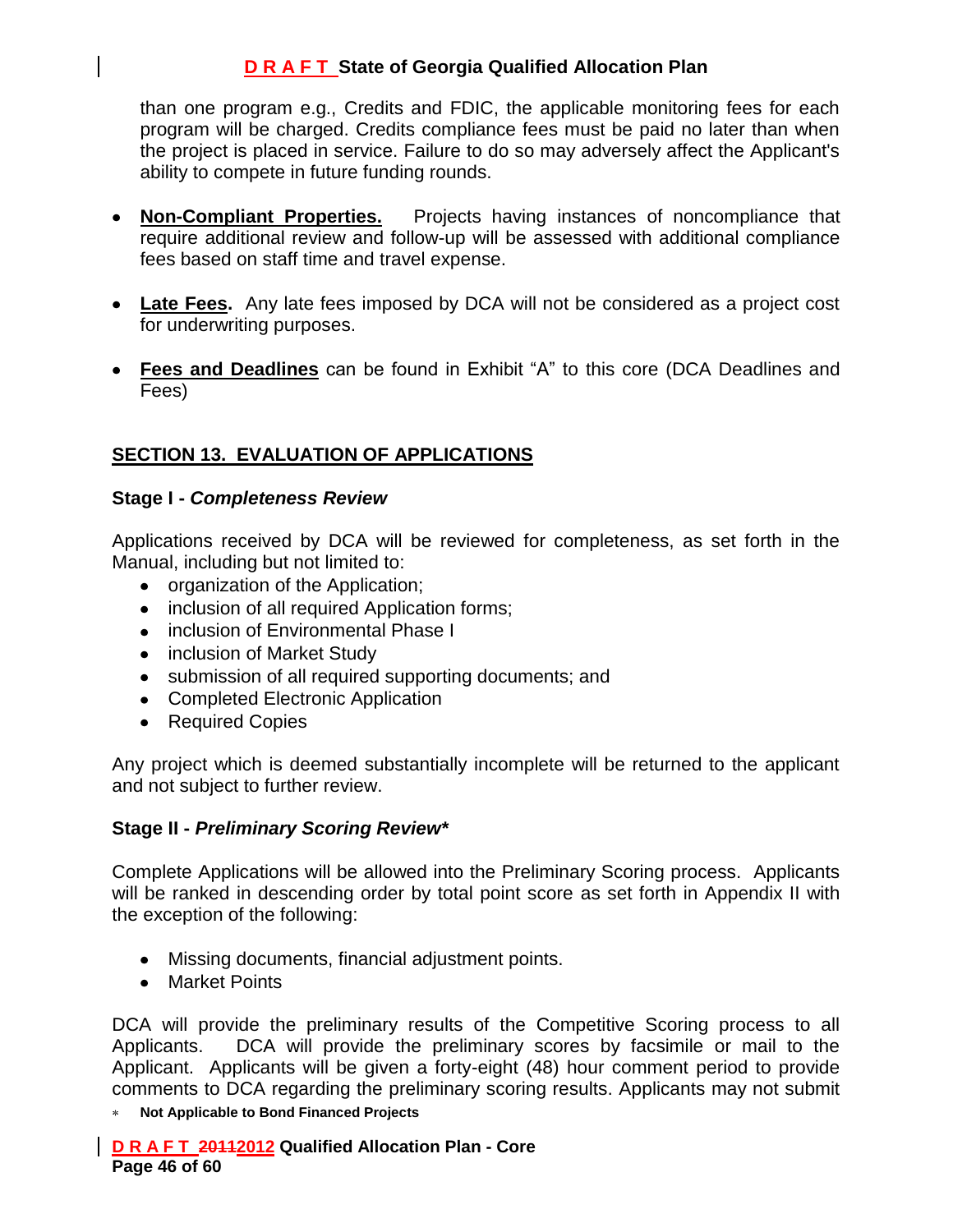additional items for the purposes of curing scoring deficiencies, justifying self-scores or increasing their scores. Comments must be limited to the Applicants' opinions regarding DCA's scoring determinations.

DCA will review all comments that are received during the comment period. However, DCA is not obligated to give consideration to or revise its preliminary score based on comments received. Any decision DCA makes, and any action or inaction by DCA in administering the review of the comments shall be final and conclusive and shall not be subject to any review, whether judicial, administrative or otherwise, and shall not be covered by, subject to, or required to comply with or satisfy any provisions of Chapter 13 of Title 50 of the Official Code of Georgia Annotated, the "Georgia Administrative Procedure Act."

#### **Stage III -** *Review*

Complete Applications with preliminary competitive scores will be reviewed to determine if the project meets the requirements set forth in Appendix I. The Applications that fail to meet Appendix I requirements will be notified in writing (by facsimile) of the specific requirement(s) that the Application did not meet. If an Applicant believes the requirement(s) was met, the Applicant must respond in writing within 5 calendar days from the date of the DCA notification letter. The response must provide a clear and specific explanation of why the Applicant believes DCA's initial determination was incorrect. DCA will review the response and if DCA decides that the initial determination was incorrect, the Application will be considered to have met the Appendix I requirement.

**Clarification Period.** If an Application contains Appendix I deficiencies which, in the determination of DCA, are administrative in nature, are caused by a missing or incomplete document, or need clarification of information submitted in the Application, then DCA may request correction or clarification for such deficiencies. Such request is referred to as the "clarification request". DCA will provide this request in the form of a facsimile or email to the Applicant. This clarification period will only be utilized for minor inconsistencies or to help DCA understand the overall project concept. It can notcannot be used to modify a submitted application, provide documents or reports that were not in existence prior to Application Submission day.

Applicants receiving a clarification request may supply missing or incomplete information and may clarify any inconsistencies related to the specific items identified by DCA in the clarification request. The clarification period will begin on the date of the clarification request and shall end at 4:00 p.m. Eastern Time, on the date specified in the clarification request unless otherwise noted. The clarification request shall specify the means and methods by which missing items may be supplied, incomplete items completed and inconsistencies clarified. It is applicant's responsibility to ensure that submitted materials are addressed properly to the specified DCA OAH address (electronic or physical).

**Not Applicable to Bond Financed Projects**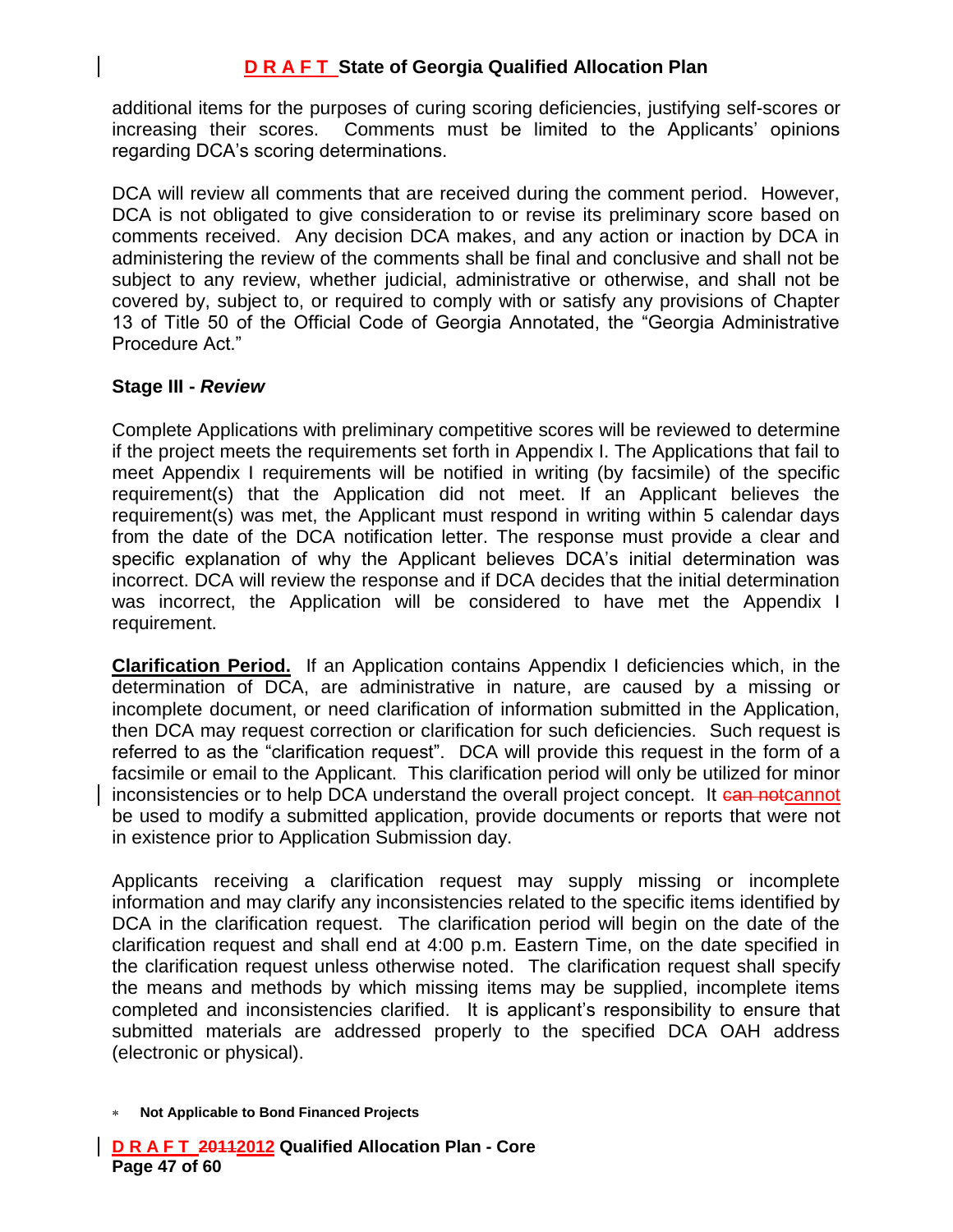Applicants may not submit additional items for the purpose of increasing their score. **Any documentation that is provided during the clarification review period that is also applicable to a related scoring item will be reviewed only for Appendix I clarifications and will not be utilized during the scoring review process for the Application.**

### **Stage IV -** *Selection*

**Competitive Application Selection\*** Generally, the highest scoring Applications with favorable market studies will be allocated resources considering the following factors:

- DCA reserves the right to allocate resources to lower-ranked proposals to achieve a better mix of resource usage or a better geographical distribution of resources.
- If funding Credit-only Applications will deplete available Credits, then DCA may elect to fund lower scoring Applications that are requesting a combination of Credits and a HOME Loan to ensure efficient utilization of DCA resources
- If a geographic area of the state will receive an inequitable share of the available resources as determined by the Competitive Scoring process, DCA may choose to fund other proposals even though they have a lower relative ranking.
- Applications that do not score high enough to receive an award will be placed on a waiting list. If additional funding becomes available the next highest-scoring Application on the list will be eligible, subject to DCA's discretion.
- DCA will consider the amount of resources used and units produced in eliminating projects that do not appear to proposed projects that efficiently use credits. High Construction costs, luxury components, unfavorable financing terms that increase development costs, unusually large units and other unusual project structures may result in the elimination of a project.

#### **Non-Selection for Market Reasons**

DCA reserves the right to limit the number of projects in a certain geographical area to ensure faster lease up, increase the marketability of the project and increase the likelihood of syndication of projects. DCA recognizes the importance of giving selected projects the maximum chance of success in difficult economic times.

DCA reserves the right to not select a project in a particular market area in order to ensure the success of its existing and funded projects. The following selection criteria will be considered;

- DCA will analyze existing DCA projects located in close proximity to the proposed project to determine if selection of the project will have significant adverse financial impact on existing affordable housing inventory.
- DCA will generally not fund two projects in the same locality with the exception that a new construction and occupied rehab may be selected. In some cases, DCA may select a family and a senior project provided the projects are not located in close proximity to each other and there is a significant showing of demand. DCA will
- **Not Applicable to Bond Financed Projects**

**D R A F T 20112012 Qualified Allocation Plan - Core Page 48 of 60**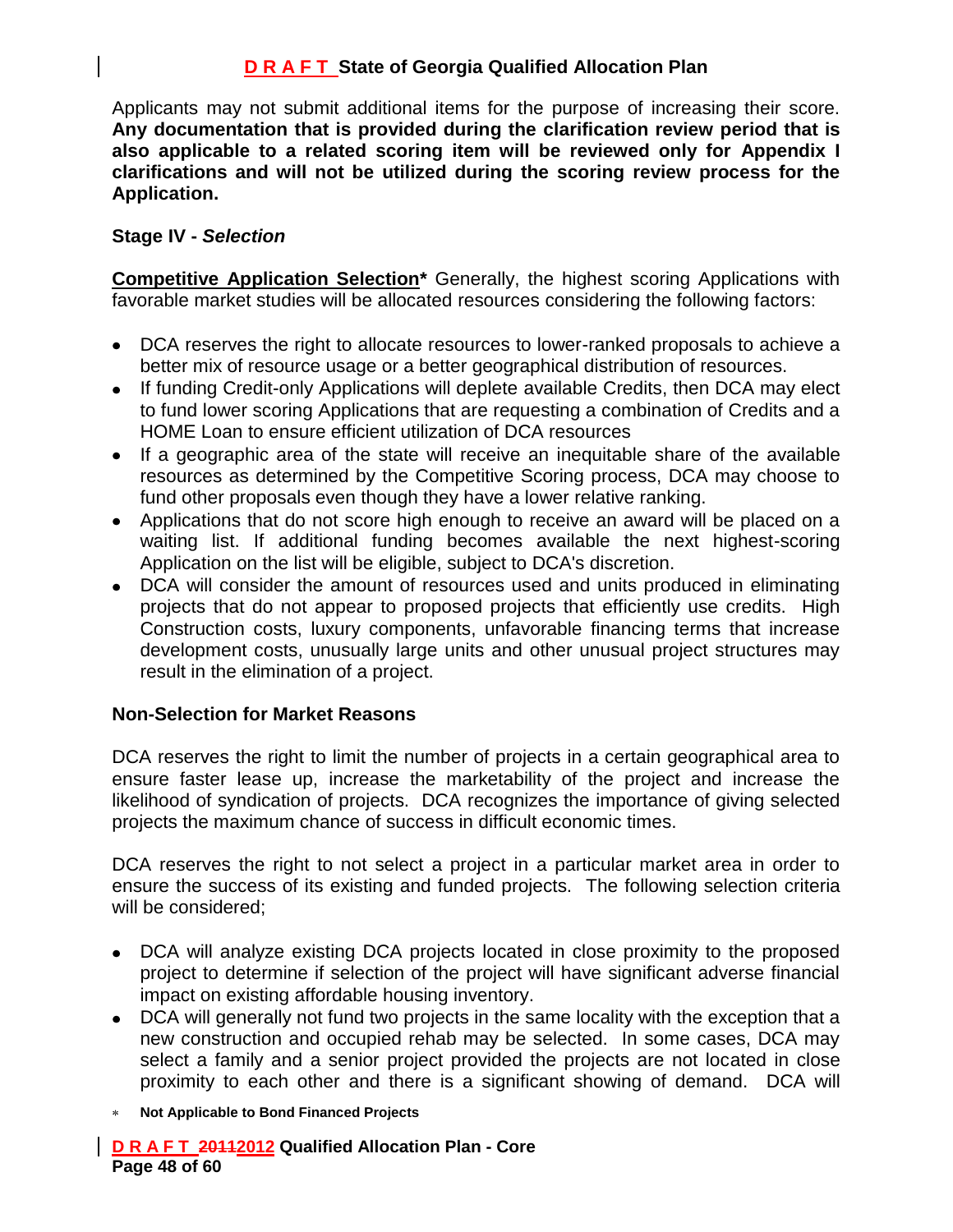consider many factors in selecting the best project for a particular market if more than one project is proposed for a particular market and is above the line for selection. These factors will include but are not limited to score, location, sustainability, use of resources and credits per unit.

- In order to ensure that projects can achieve lease up quickly, DCA will not generally select a proposed Application for an allocation if a project awarded an initial allocation of credits between 20082009 and 20102011 is located in close proximity to the proposed site and serving the same population (Family and Senior). "Close proximity" shall be defined in rural areas as the local government jurisdiction or ten miles, whichever is greater. Close proximity shall be defined in urban areas as a two mile radius. (Phased projects are excluded).
- DCA will not generally fund more than one phase of a project in a round.

DCA review of the application will terminate if any of the following actions occur after the application has been submitted to DCA:

- 1. Site change
- 2. Change in ownership or development a change in the parties involved in the ownership entity (e.g., addition of a new general partner/member or removal of an existing general partner/member) and/or a change in the development entity.

**Tie-Breaker\*** In the event one or more projects have the same score, but DCA has insufficient resources to fund all of the projects having that score, the following priorities will be utilized to evaluate projects:

- Projects that use least amount of DCA resources per unit
- Projects in which the Project Team is composed of entities with Georgia affordable housing experience
- Applicant's commitment to Georgia Affordable Housing as evidenced by number of Georgia Tax Credit Projects and/or Units developed and placed in service with continuous successful operations Majority Special Needs(?)
- Phased projects that have already had at least one phase selected for funding by DCA in a previous round
- HOPE VI and other PHA sponsored projects that utilize Replacement Factor Funds and reduce public housing waiting lists
- Projects that have demonstrated need by providing documentation that established tax credit projects in the same market area have a significant number of tenants on their waiting list
- Family Projects (move up?)
- Projects that incorporate a high degree of sustainable and energy efficiency characteristics
- Historic Projects

The selection decision will consider these priorities as well as other practical considerations such as the geographic location of projects already selected for funding, the experience of the developers of each project, the number of projects already

**Not Applicable to Bond Financed Projects**

**D R A F T 20112012 Qualified Allocation Plan - Core Page 49 of 60**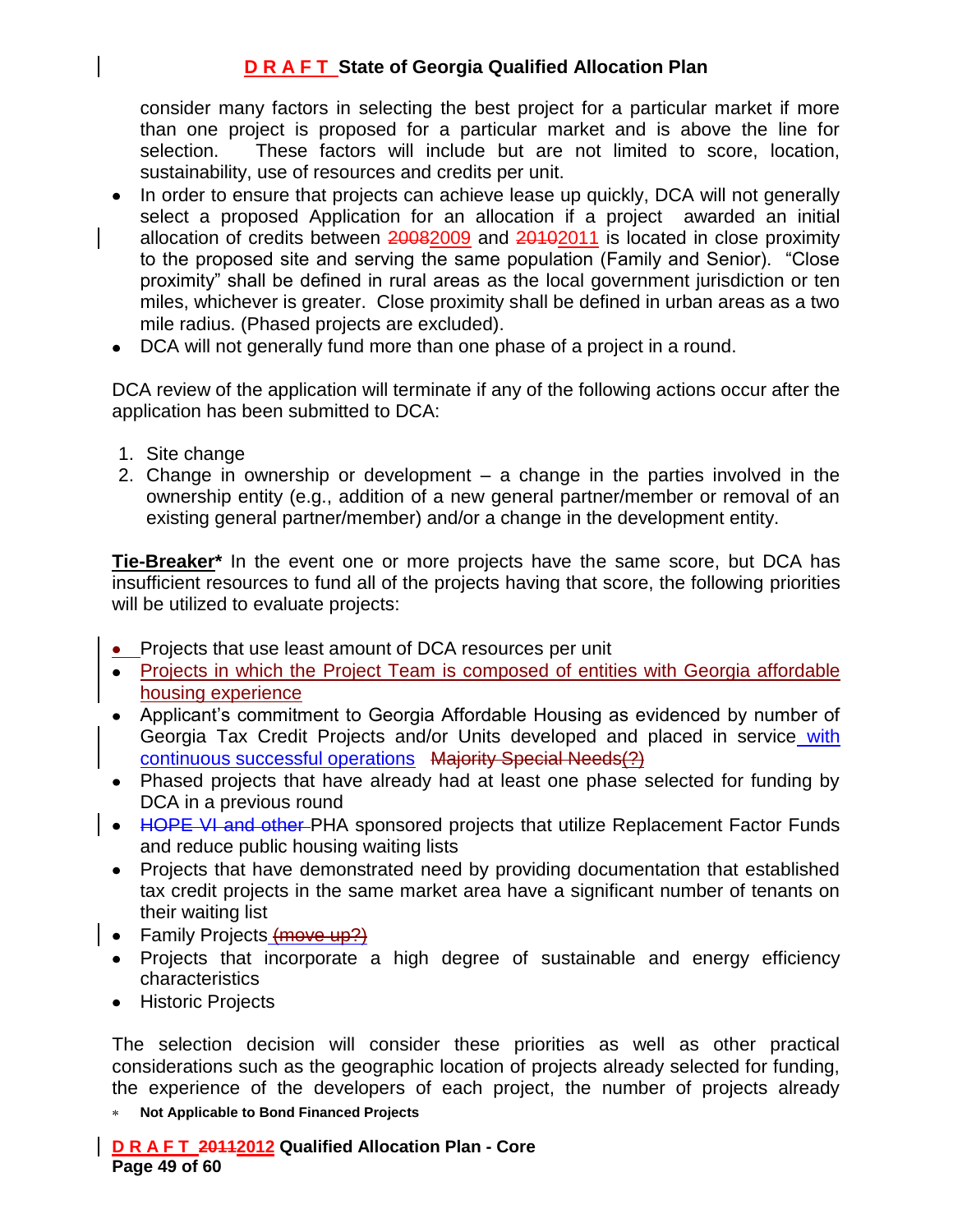awarded to a project, qualifications of the project team, whether a tier one developer is identified on a project, applicant capacity, as well as the overriding policy considerations of funding. The selection of a project on the tiebreaker list is at DCA's discretion.

**DCA's Administrative Discretion\*** DCA reserves the right to allocate resources to lower ranked proposals to achieve a better mix of resource usage or a better geographical distribution of resources as described above, or for any other reason judged by DCA to be meritorious. Such actions will be made at DCA's sole and absolute discretion. Any decision DCA makes, and any action or inaction by DCA in administering, managing, and operating the system, shall be final and conclusive and shall not be subject to any review, whether judicial, administrative or otherwise, and shall not be covered by, subject to, or required to comply with or satisfy any provisions of Chapter 13 of Title 50 of the Official Code of Georgia Annotated, the "Georgia Administrative Procedure Act."

**Special Allocation Considerations\*** In its sole and absolute discretion, and where warranted by extenuating circumstances, DCA reserves the right to allocate Credits, up to the first day of the allocation round, based on the prior year's allocation plan with all applicable terms and conditions to projects that received an allocation in the prior year.

**Final Notification**\* DCA will provide the final results of the Competitive Scoring process to all Applicants as soon as possible after the process has been completed. A separate letter will notify those Applicants whose projects are selected for awards. Also, if a DCA HOME Loan is proposed, DCA will issue to the Applicant/borrower a preliminary loan commitment letter. This commitment letter - while not fully guaranteeing that the HOME Loan will be forthcoming - will set forth all the conditions that, if met, will result in a HOME Loan.

### **SECTION 14. GEORGIA OPEN RECORDS ACT**

All Applications are subject to disclosure under the Georgia Open Records Act (GORA). Applicants must agree in the Application to hold harmless DCA and GHFA for any and all losses associated with disclosures in accordance with GORA.

Requests to examine records or request copies of DCA documentation should be made in writing to ensure accuracy and proper processing. DCA will provide a timely acknowledgement of the request, and will estimate the costs, if any, for the services requested. A party may also elect to review the documents at the DCA offices.

Under these circumstances, the party should forward to DCA a request to review specific documents and coordinate with DCA a time that is mutually agreeable. GORA allows the agency to charge a fee to cover the cost of a document custodian to access and review the requested records, to monitor the review process, and for the cost of copying requested documents.

**Not Applicable to Bond Financed Projects**

**D R A F T 20112012 Qualified Allocation Plan - Core Page 50 of 60**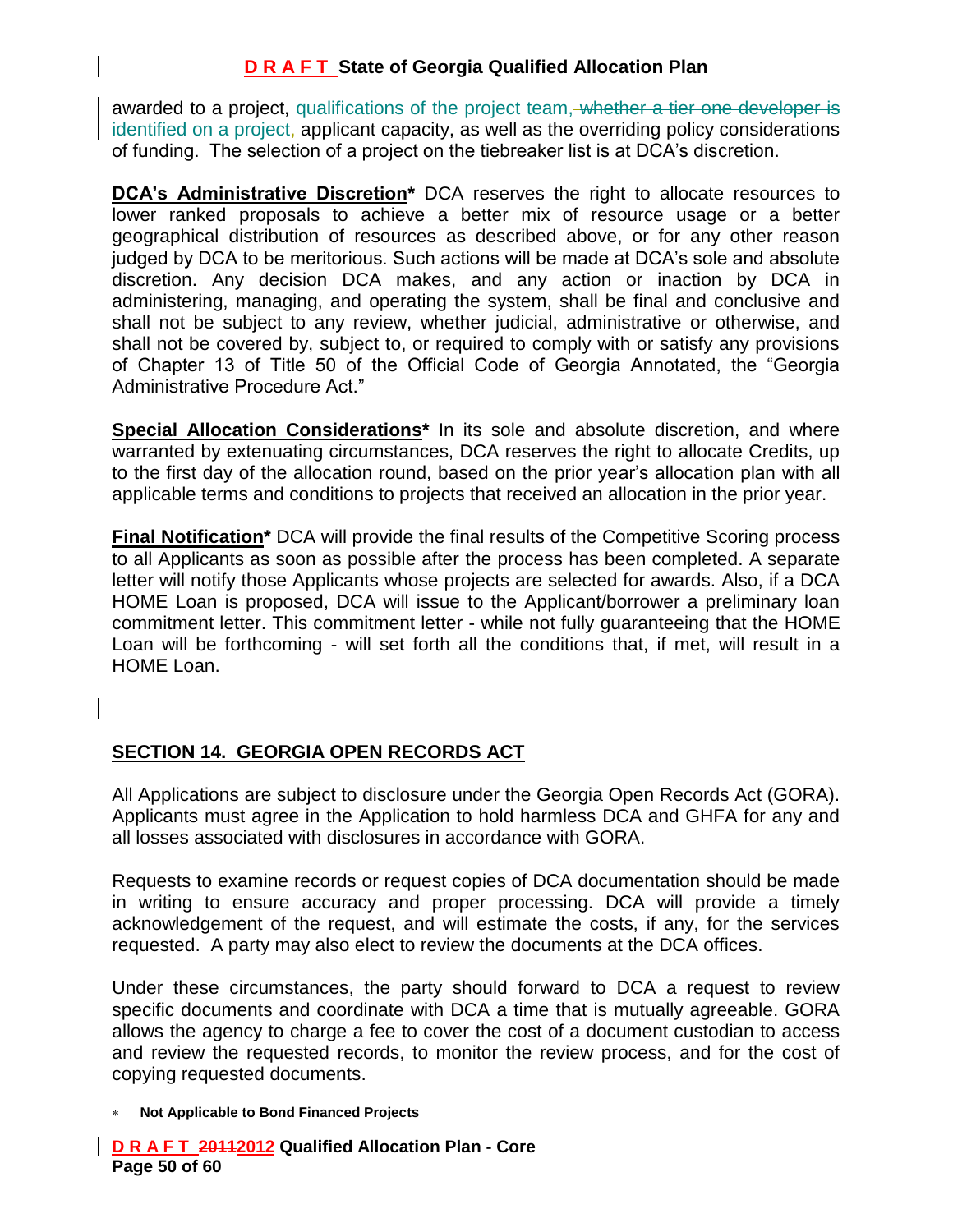Applicants who have taken advantage of the Open Records process to gain insight into the manner in which particular criteria have been previously rated, are advised that DCA reserves the right to change the manner in which it interprets and applies the QAP on an annual basis.

#### **SECTION 15. MONITORING AND COMPLIANCE**

The Applicant's compliance responsibilities begin with the award of the HOME funds and/or the Credit and will continue through the end of the Compliance Period, the Period of Affordability, or the term of the loan, whichever is longer.

Applicants are advised that DCA is required to monitor projects for compliance with the requirements of IRC Section 42, the HOME regulations at 24 CFR Part 92, the representations set forth in the Application, the requirements stated in this Plan, the requirements set forth in the respective program manuals and as represented in all restrictive documents. Although DCA is responsible for monitoring the Owners' compliance with these rules, regulations, and restrictions, this responsibility does not make DCA liable for an Owners' noncompliance.

**Credit Compliance Monitoring Procedures** (Tax Credit and Tax Exempt Bond/Tax Credit Properties)

Section 1.42-5(a) of U.S. Treasury Regulations requires that each Plan include a procedure that the housing credit agency (DCA) will follow in monitoring for noncompliance with the provisions of Section 42 and in notifying the Internal Revenue Service of any noncompliance of which DCA becomes aware. The procedure for monitoring contained in the Plan must contain procedures consistent with the Regulations that address the following areas: record keeping and record retention; certification and review; on-site inspection; and notification as to noncompliance. This section is included in the Plan to comply with the mandate of the Regulations. DCA reserves the right to make such alteration or amendment to its monitoring procedures as may be required. Specific procedures that Owners must follow to remain in compliance with Program requirements are outlined in Credit Certification Training Materials and in the IRS issued "Guide for Preparing Form 8823" revised in October 20102011. Changes and updates to these materials can be found on the Compliance Section of the DCA web site [www.tinyurl.com/dcacompliance.](http://www.tinyurlcom/dcacompliance)

**Required Training for Owners/Managers** (Tax Credit, Tax Exempt Bond/Tax Credit and HOME Properties)

The Owner/General Partner is required to successfully complete a compliance-training seminar provided by or sponsored by DCA. Limited partners are also strongly encouraged to attend these training seminars, but may elect to have property managers

**Not Applicable to Bond Financed Projects**

**D R A F T 20112012 Qualified Allocation Plan - Core Page 51 of 60**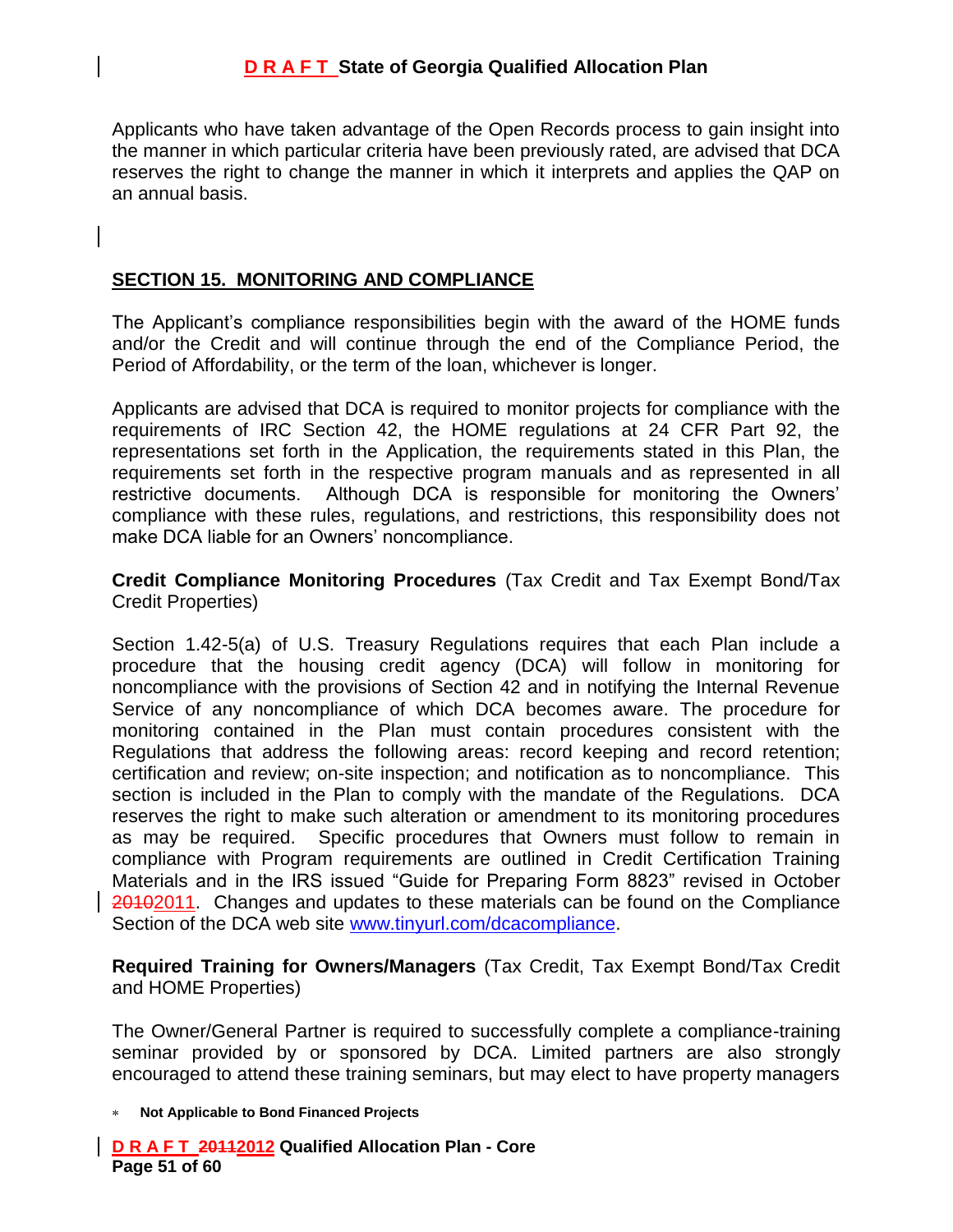serve as the limited partner's representative. Seminars for HOME, Tax Credit and Advanced HOME/Tax Credit compliance are offered on a regular basis by DCA. Certification testing is required and certificates are awarded upon successful completion of the training. The Owner of a Tax Credit and or HOME property will be required to submit to DCA a copy of the Certificate of Successful Completion for the training prior to the beginning of lease-up or prior to placing the first building in service.

All onsite property managers for projects which receive an allocation must attend and successfully complete a DCA-certified compliance training course prior to the first building Placed-In–Service date of the project. All property managers must be certified by DCA or hold the National Compliance Certification. DCA may require onsite property managers and/or general partners of projects that have repetitive issues of noncompliance to attend additional compliance training as a condition of cure.

**Section 8 Rental Assistance***.* No project may deny a unit to applicants possessing a Section 8 Rental Assistance certificate or voucher unless those applicants fail to meet the minimum requirements for all leaseholders. Federal statutes prohibit discrimination against Section 8 certificate and voucher holders. The number of Section 8 tenants residing at a property cannot be limited under the IRS program regulations at any property receiving DCA Tax Credits and/or HOME funding. DCA will closely monitor whether the tenant application process is structured to avoid such discrimination or whether any actions are taken to discourage Section 8 Rental Assistance certificate or voucher holders from applying. Likewise, all lease provisions must be compatible and not in conflict with Section 8 leases.

### **Property and Record Compliance**

Please refer to The Guide for Completing 8823 Low Income Housing Agencies Report of Noncompliance or Building Disposition revised in October 20102011.

#### **Review**

DCA will review the certifications submitted to determine whether or not the Owner has complied with the requirements of Section 42.

Annually, DCA will inspect at least thirty-three percent (33%) of affordable developments to which it has made an allocation under Section 42. In each development selected for review, DCA will review the low-income tenant certifications, the documentation the Owner has received to support that certification, the rent record for no fewer that than twenty percent (20%) of the low-income units located in each such development. Records relating tenant income, supporting documentation and rent records will be selected at random by DCA's monitoring officer at the time the review is held. In addition, DCA Compliance Officers will conduct a physical inspection of each low-income unit that receives a record review. The purpose of this inspection will be to determine whether or not the units meet Uniform Physical Condition Standards as defined by the Department of Housing and Urban Development.

**D R A F T 20112012 Qualified Allocation Plan - Core Page 52 of 60**

**Not Applicable to Bond Financed Projects**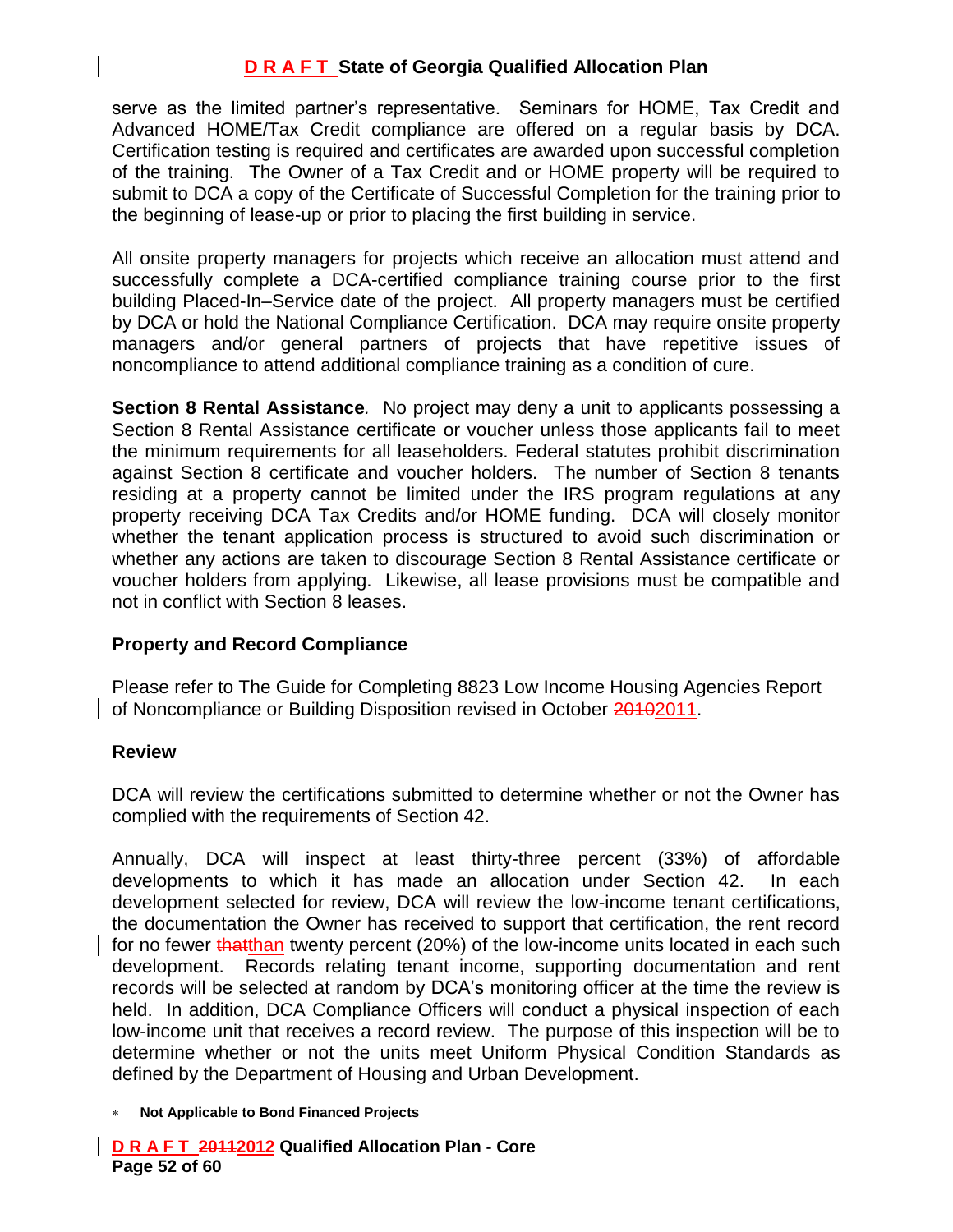DCA will conduct a physical inspection of approximately ten percent (10%) of the units at each project and will review approximately ten percent (10%) of the tenant files each year at properties that have received DCA HOME funds. Additional federal requirements will also be reviewed on an annual basis.

As necessary, DCA will review additional documentation to support representation in the Application for funding.

#### **Record Keeping and Record Retention**

- A. Owners awarded HOME Loans must keep records for each assisted building as stipulated in the final HOME regulations.
- B. Owners allocated Credit must keep records for each building as stipulated in Section 42 of the IRS Code Section 1.42.5(b).
- C. Owners receiving HOME Loans and Credit must follow the most stringent requirements of the two programs.

#### **Inspection Record Retention Provision (Tax Credit and Tax-Exempt Bond Tax Credit Properties)**

The Owner of a Credit property is required to retain all original local health, safety, or building code violation reports or notices that were issued by the State or local government unit for DCA's inspection. After DCA reviews the violation reports or notices and completes its inspection, unless the violation remains uncorrected, the Owner may dispose of these reports or notices.

#### **Compliance Standards**

A. Assessment of Noncompliance

Principals of projects awarded Credit or HOME in previous cycles must remain materially in compliance with Credit and HOME program requirements (if applicable) to remain eligible to compete for future Credit awards or HOME Loans. Material noncompliance status exists when a party exhibits a continual pattern of noncompliance, or when a party demonstrates an inability or an unwillingness to resolve noncompliance matter in a timely manner. DCA will have sole and absolute discretion in determining those parties ineligible to participate in the OAH financing competition due to noncompliance status.

#### B. Cure Period Standards

DCA will notify the Owner in writing of any possible findings of noncompliance. Each item of noncompliance will have an assigned cure period. The cure periods will typically range from thirty (30) days to a maximum of ninety days (90) days. Examples of noncompliance matters and typical cure periods are as follows:

**Not Applicable to Bond Financed Projects**

**D R A F T 20112012 Qualified Allocation Plan - Core Page 53 of 60**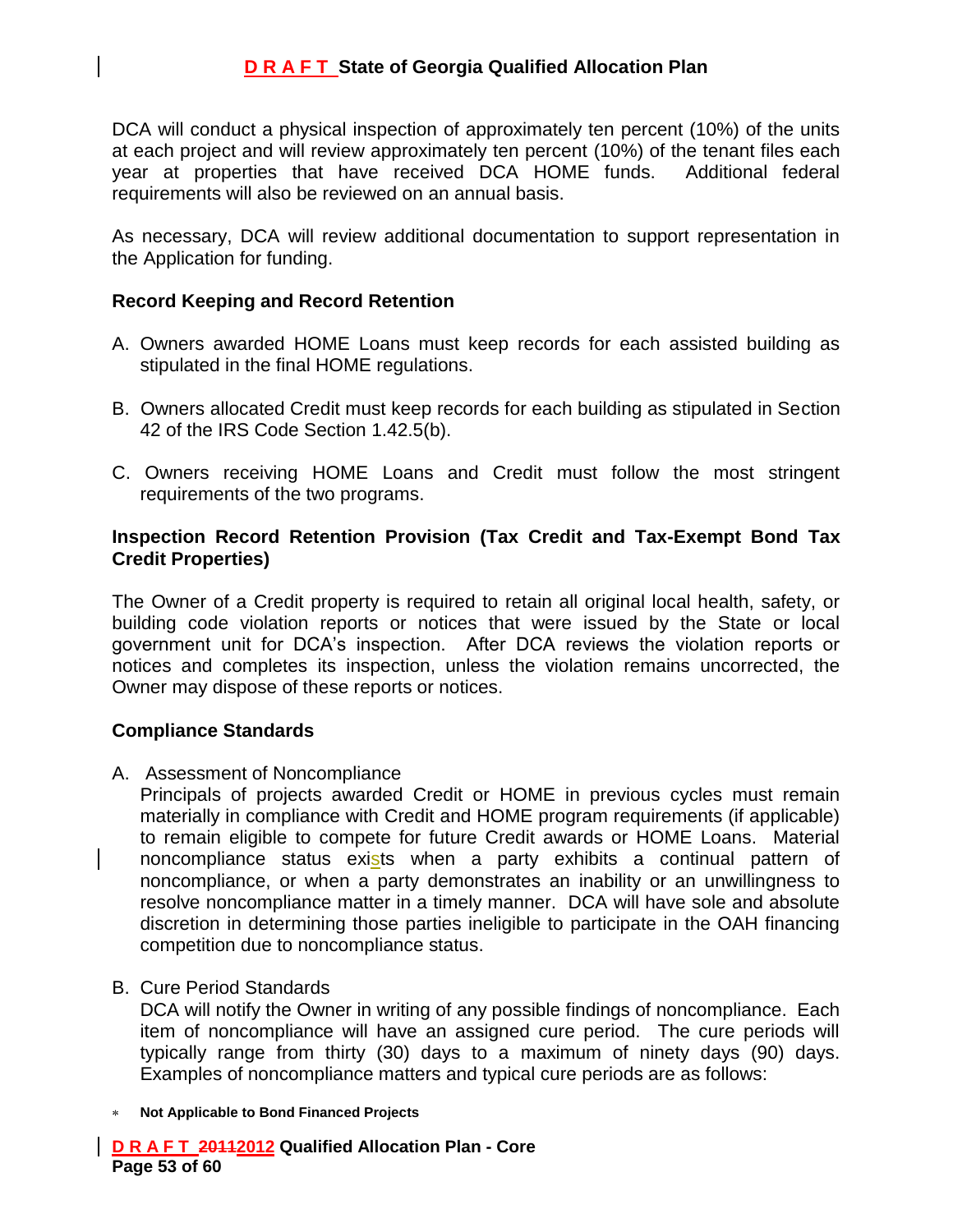| <b>Noncompliance Items</b>                           | <b>Typical Cure Periods</b> |
|------------------------------------------------------|-----------------------------|
| <b>Health and Safety</b>                             |                             |
| Any issue                                            | 24-72 hours                 |
| <b>Administrative Noncompliance</b>                  |                             |
| Incomplete or incorrect tenant income certifications | 30 days                     |
| Affidavits not notarized                             | 30 days                     |
| Failure to report on a quarterly or annual basis     | 30 days                     |
| <b>Project Wide Noncompliance</b>                    |                             |
| Incorrect utility allowance                          | 60 days                     |
| Violations of the 40/50 Rule                         | 60 days                     |
| Rent overages                                        | 60 days                     |
| <b>Incurable Instances of Noncompliance</b>          |                             |
| Submission of fraudulent information to DCA          | No Cure                     |
|                                                      |                             |

For additional guidance regarding noncompliance and appropriate cures please refer to the 8823 Guide.

#### **Monitoring Fees**

DCA charges a monitoring fee for all Tax Credit developments containing five (5) or more low-income units. Credit recipients will be required to pay the entire fee covering the 15-year Compliance Period as indicated in Exhibit A of the Core Plan (DCA Fees and Deadlines). Additional fees may be charged to properties that require additional follow-up due to non-compliance findings. \$50 per unit plus travel expenses will be assessed.

#### **Compliance Monitoring Responsibilities**

- A. DCA may choose to delegate all or a portion of its compliance monitoring responsibilities to an agent or other private contractor. This option, if chosen, does not relieve DCA of its obligation to notify HUD or the IRS of noncompliance instances. DCA may also delegate some or all of its compliance monitoring responsibilities to another State agency. This delegation may include the responsibility of notifying the IRS of noncompliance.
- B. Applicants must inform DCA of all conditions or extenuating circumstances at each project that may impact compliance monitoring duties. Any questions regarding compliance with the Credit or HOME programs should be addressed in writing and faxed to DCA's Compliance Monitoring Section at (404) 327-6849.
- **Not Applicable to Bond Financed Projects**

**D R A F T 20112012 Qualified Allocation Plan - Core Page 54 of 60**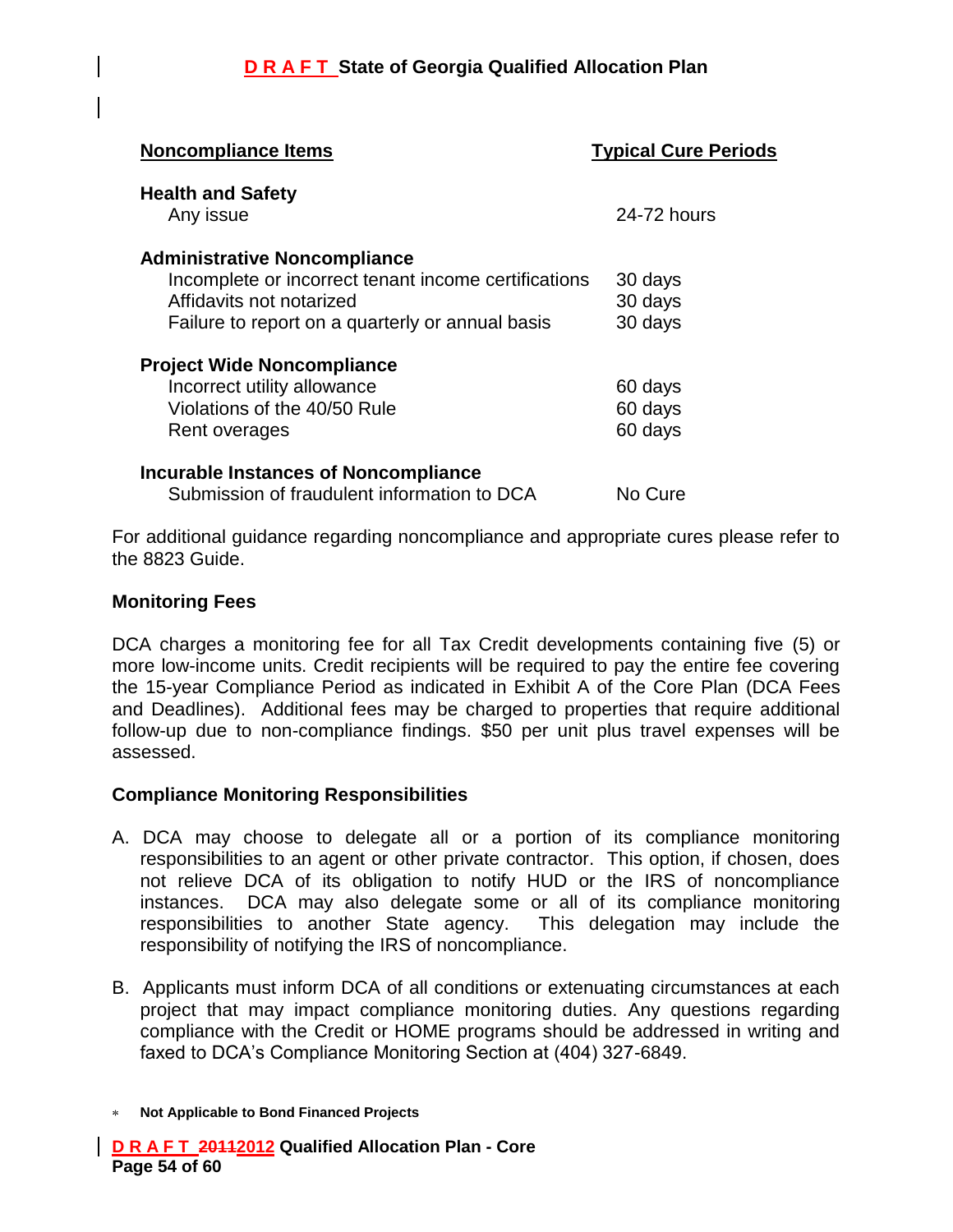#### **SECTION 16. MODIFICATION OF THE PLAN**

Without limiting the generality of DCA's power and authority to administer, operate, and manage the allocation of Credits and HOME Loans according to federal law, federal procedures, and the Plan, DCA shall make such determinations and decisions, publish administrative rules, require the use of such forms, establish such procedures, and otherwise administer, operate, and manage allocations of Credits and HOME Loans and funds in such respects as may be, in DCA's determination, necessary, desirable, or incident to its responsibilities as the administrator, operator, and manager of allocations of Credits and HOME Loans.

In accordance with NCSHA best underwriting practices, DCA reserves the right to allow developer fees of up to 20% for projects that DCA deems hard to develop or socially desirable developments, developments produced in difficult to develop areas or in accordance with policy changes necessitated by DCA.

The Governor recognizes and acknowledges that DCA will encounter situations which have not been foreseen or provided for in the Plan and expressly delegates to DCA the power to amend the Plan, after the public has had the opportunity to comment through the public hearing process, and to administer, operate, and manage allocations of Credits and HOME Loans in all situations and circumstances, both foreseen and unforeseen, including, without limiting the generality of the foregoing, the power and authority to control and establish procedures for controlling any misuse or abuses of the Credits or HOME Loan allocation system and the power and authority to resolve conflicts, inconsistencies, or ambiguities, if any, in the Plan or which may arise in administering, operating, or managing Credits or HOME Loan allocations pursuant to the Plan. The Governor further expressly delegates to DCA the authority to amend the Plan to ensure compliance with federal law and regulations as such federal law may be amended and as federal regulations are promulgated governing Credits and the HOME Loan Program. The Commissioner of DCA is also granted the authority to make minor modifications to the Plan to clarify provisions and correct inconsistencies.

#### **SECTION 17. MAILING LIST**

DCA maintains an e-mail distribution list for those interested in receiving notifications of application cycles and other DCA Multifamily program activities. Visit DCA's website at:

[www.dca.ga.gov/housing/HousingDevelopment/programs/OAH.asp](http://www.dca.ga.gov/housing/HousingDevelopment/programs/OAH.asp)

to be added to the e-mail list or you may submit a written request to

[oahround20112012@dca.ga.gov.](mailto:oahround2010@dca.ga.gov)

**Not Applicable to Bond Financed Projects**

**D R A F T 20112012 Qualified Allocation Plan - Core Page 55 of 60**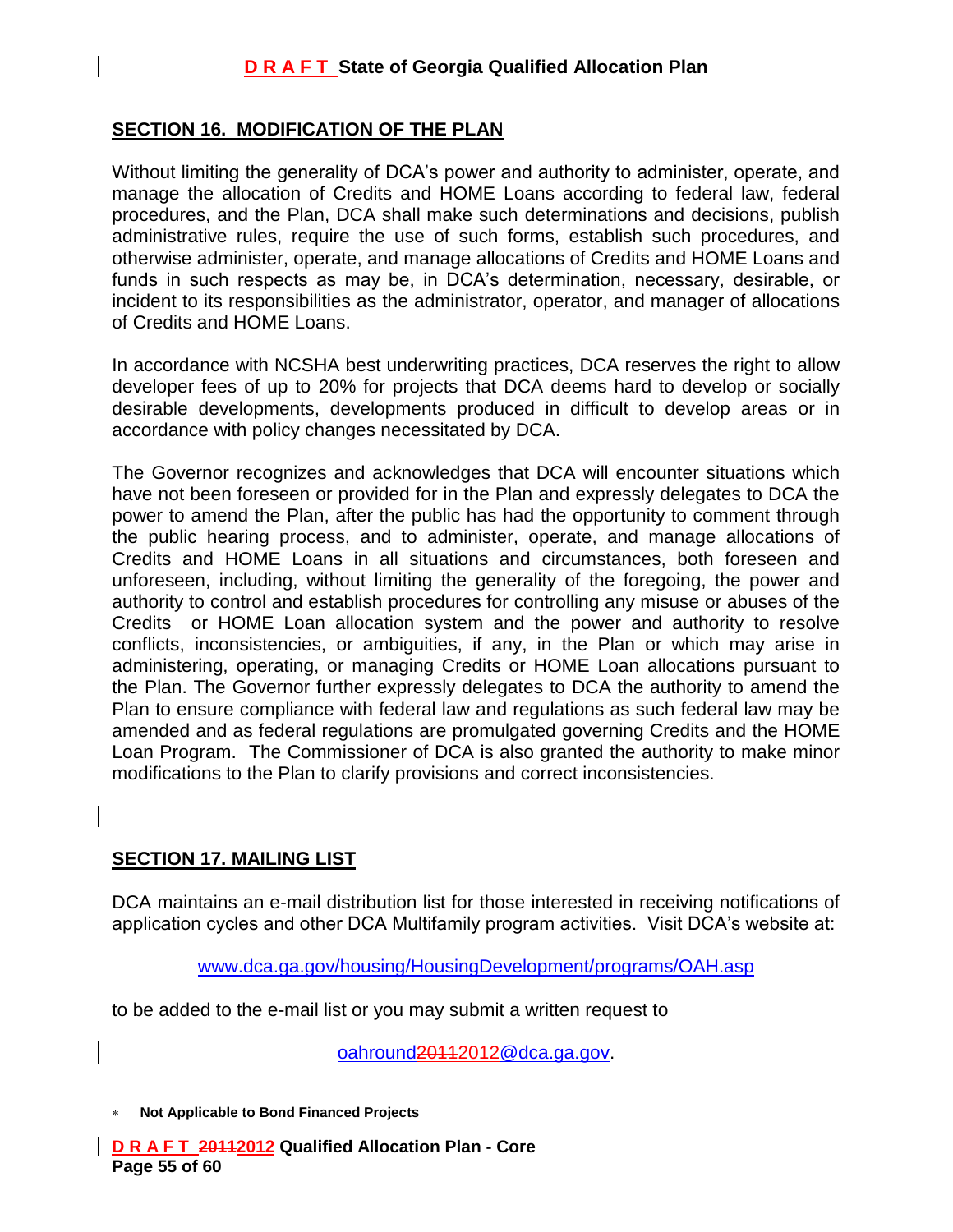| <b>EXHIBIT A</b> |  |
|------------------|--|
|                  |  |

#### **DCA PRE-APPLICATION DEADLINES AND FEE SCHEDULE** For Profit, NonprofitNon-profit, and For Profit/NonprofitNon-profit Joint Ventures

|                                                                  | <b>Fees</b>                                             | 9%<br><b>Deadline</b>          | 4% Deadline                                                          |
|------------------------------------------------------------------|---------------------------------------------------------|--------------------------------|----------------------------------------------------------------------|
| Amenities Pre-Approval                                           | \$1,500 per waiver                                      | May                            | No later than 30 days prior to<br>submittal of the LIHTC application |
|                                                                  |                                                         | 42April 27,<br>20112012        |                                                                      |
| <b>Architectural Standards</b><br>Waiver                         | \$1,500 per waiver                                      | May                            | No later than 30 days prior to<br>submittal of the LIHTC application |
|                                                                  |                                                         | <b>42April 27,</b><br>20112012 |                                                                      |
| DCA HOME Consent Loan                                            | \$1000 For Profits,                                     | May                            | N/A                                                                  |
| Pre-Application Application<br>and Third Party Review            | \$1000 For Profits/<br>Nonprofit <sub>Non-profits</sub> | <b>42April 27,</b><br>20112012 |                                                                      |
| <b>Fees</b>                                                      | Joint Venture,                                          |                                |                                                                      |
|                                                                  | \$500 NonprofitNon-<br>profits                          |                                |                                                                      |
| <b>Qualification Determination</b>                               | <b>NONE</b>                                             | May                            | No later than 30 days prior to<br>submittal of the LIHTC application |
|                                                                  |                                                         | 12ApriApril<br>27,             |                                                                      |
|                                                                  |                                                         | 20112012                       |                                                                      |
| <b>Operating Expense Waiver</b>                                  | \$1,500 per waiver                                      | May<br><b>42April 27,</b>      | No later than 30 days prior to<br>submittal of the LIHTC application |
|                                                                  |                                                         | 20112012                       |                                                                      |
| Payment & Performance<br><b>Bond Waiver</b>                      | \$1,500 per waiver                                      | May<br><b>42April 27,</b>      | N/A                                                                  |
|                                                                  |                                                         | 20112012                       |                                                                      |
| <b>Probationary Participation</b>                                | \$1,500 per waiver                                      | May<br><b>42April 27,</b>      | No later than 30 days prior to<br>submittal of the LIHTC application |
|                                                                  |                                                         | 20112012                       |                                                                      |
| Pre-determination of                                             | <b>NONE</b>                                             | May                            | No later than 30 days prior to<br>submittal of the LIHTC application |
| <b>Qualification to Compete</b>                                  |                                                         | 12, April<br>27,               |                                                                      |
|                                                                  |                                                         | 20112012                       |                                                                      |
| <b>Sustainable Communities</b><br><b>Site Analysis Packet or</b> | <b>NONE</b>                                             | May<br><b>12April 27,</b>      | N/A                                                                  |
| Feasibility study                                                |                                                         | 2012                           |                                                                      |

# **INCOMPLETE INFORMATION SUBMITTED WILL NOT BE REVIEWED**

**Not Applicable to Bond Financed Projects**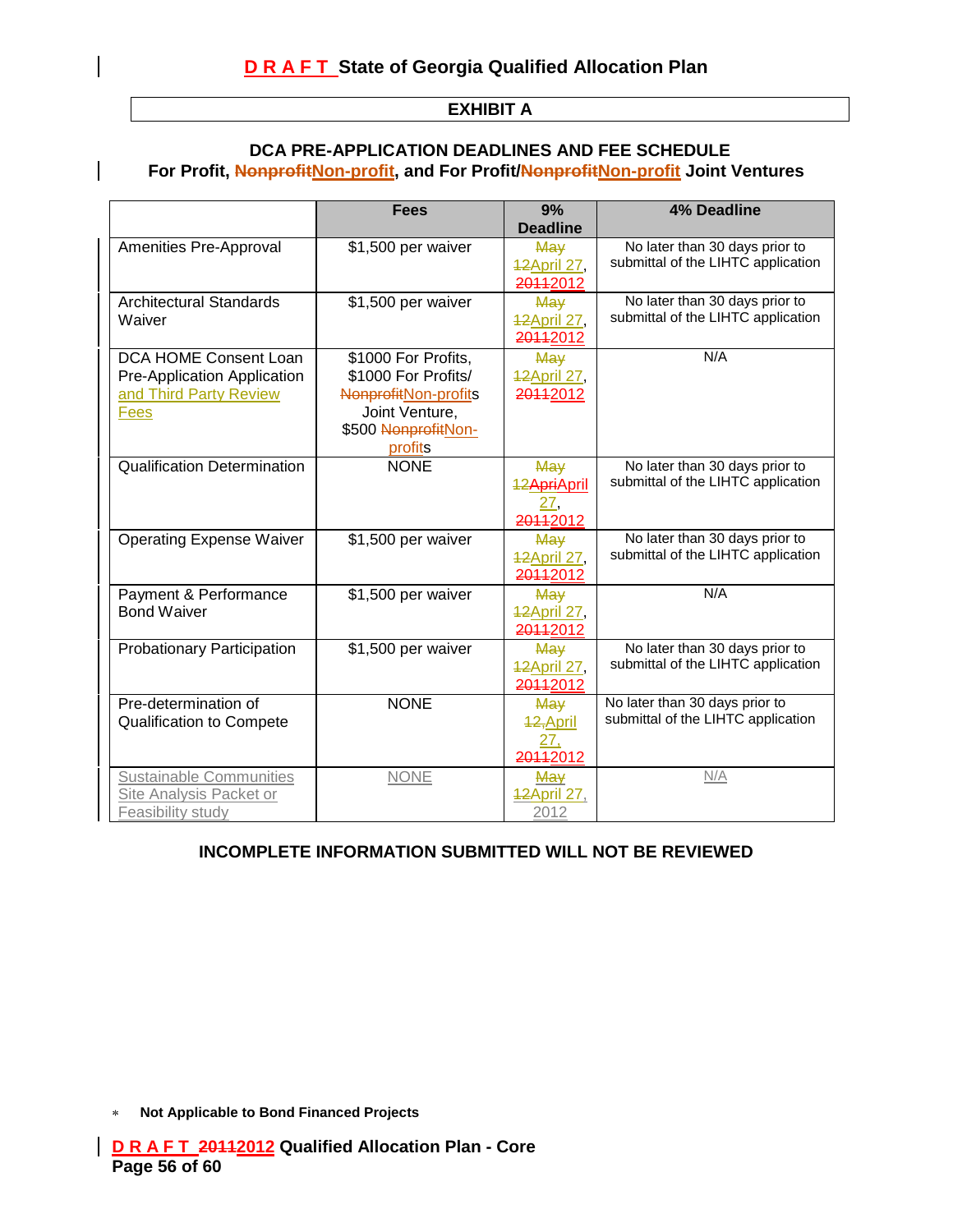#### **EXHIBIT A (continued)**

#### **DCA APPLICATION AND PRE-AWARD DEADLINES & FEE SCHEDULE For Profit, NonprofitNon-profit, and For Profit/NonprofitNon-profit Joint Ventures Failure to meet deadlines below will be considered in Experience and Compliance Reviews**

|                                                                             | <b>Fees</b>                                                                                                                           | 9%<br><b>Deadline</b>                              | <b>4% Deadline</b>                                                                                                                                       |
|-----------------------------------------------------------------------------|---------------------------------------------------------------------------------------------------------------------------------------|----------------------------------------------------|----------------------------------------------------------------------------------------------------------------------------------------------------------|
| 20112012 Bond/4%<br><b>Credit Eligibility</b><br><b>Opinion Letter</b>      | \$4,500<br>Resubmission fee of<br>\$500 due to incomplete<br>submissions                                                              | N/A                                                | Pre-Application Submission<br>no<br>later than 75 days before bond<br>closing (fee not required at<br>application if submitted with pre-<br>application) |
| 20112012 Credit<br>Application Fee and<br><b>Third Party Review</b><br>Fees | \$4,0006,500 For Profits<br>\$\$40006,500 For<br>Profits/NonprofitNon-<br>profits Joint Venture<br>\$35,5000 NonprofitNon-<br>profits | Application<br>Submission<br>June 237,<br>20112012 | N/A                                                                                                                                                      |
| Notification Due to<br><b>DCA of Alternate</b><br><b>Financing Awards</b>   | <b>NONE</b>                                                                                                                           | 7/2913/124                                         | N/A                                                                                                                                                      |
| <b>Alternate Financing</b><br>Deadline                                      | <b>NONE</b>                                                                                                                           | 78/4272/12<br>4                                    | N/A                                                                                                                                                      |
| Evidence of 8 step<br>process<br>commencement                               | <b>NONE</b>                                                                                                                           | 8/13/124                                           | N/A                                                                                                                                                      |
| Evidence of 8 step<br>process completion                                    | <b>NONE</b>                                                                                                                           | 8/31/134                                           | N/A                                                                                                                                                      |

### 9% Application Submission Deadline: 4:00 PM on June 2307, 20112012

**Not Applicable to Bond Financed Projects**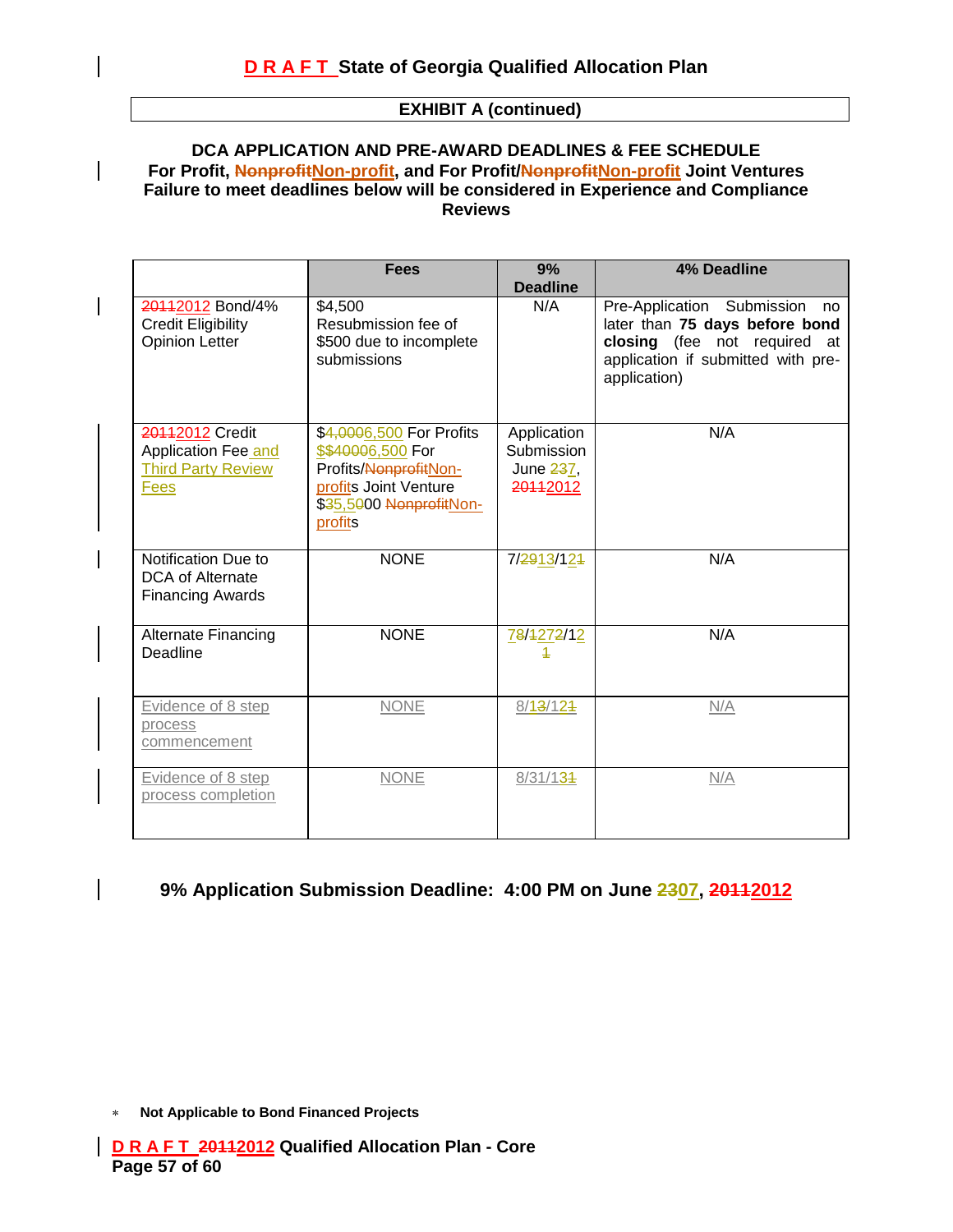#### **EXHIBIT A (continued)**

## **DCA POST AWARD DEADLINES AND FEE SCHEDULE**

For Profit, NonprofitNon-profit, and For Profit/NonprofitNon-profit Joint Ventures **Failure to meet deadlines below will be considered in Experience and Compliance Review**

|                                                                                                                             | <b>Fees</b>                                                                                                                                                                               | 9% Deadline                                                                                                                                                                     | 4% Deadline                                                                                                                      |
|-----------------------------------------------------------------------------------------------------------------------------|-------------------------------------------------------------------------------------------------------------------------------------------------------------------------------------------|---------------------------------------------------------------------------------------------------------------------------------------------------------------------------------|----------------------------------------------------------------------------------------------------------------------------------|
| Appraisal Fee (HOME<br>Loans Only)                                                                                          | Based on DCA cost                                                                                                                                                                         | Upon invoicing by DCA during<br>underwriting                                                                                                                                    | N/A                                                                                                                              |
| Bond/4% Credit<br>Processing Fee                                                                                            | 78% of annual<br><b>Federal Credit</b><br>amount                                                                                                                                          | N/A                                                                                                                                                                             | Due within 30 calendar days of<br>issuance of Letter of<br>Determination                                                         |
| Certificates of Occupancy                                                                                                   | <b>NONE</b>                                                                                                                                                                               | Issued by local jurisdiction before<br>end of business December 31,<br>20132014                                                                                                 | Issued by local jurisdiction<br>before end of business<br>December 31, 20132014                                                  |
| Commencement of<br>Construction/Rehabilitation<br>(Projects w/Tax Credit and<br>HOME)                                       | <b>NONE</b>                                                                                                                                                                               | Must satisfy all conditions<br>necessary to commence<br>construction within one year of<br>date of the initial HOME<br>commitment.                                              | N/A                                                                                                                              |
| Commencement of<br>Construction/Rehabilitation<br>(Tax Credit Only Projects)                                                | <b>NONE</b>                                                                                                                                                                               | No later than September 30,<br>20122013                                                                                                                                         | No later than September 30,<br>20122013                                                                                          |
| <b>Completion of Work Scope</b>                                                                                             | <b>NONE</b>                                                                                                                                                                               | No later than December 31,<br>20132014                                                                                                                                          | No later than December 31,<br>20132014                                                                                           |
| <b>Construction Loan Closing</b><br>(Tax Credit only Projects)                                                              | <b>NONE</b>                                                                                                                                                                               | No later than August 31,<br>20122013                                                                                                                                            | No later than August 31,<br>20122013                                                                                             |
| <b>Cost Certification</b><br>Amendments                                                                                     | \$1,500 per request                                                                                                                                                                       | At time of request                                                                                                                                                              | At time of request                                                                                                               |
| <b>Credit Allocation Fee</b>                                                                                                | 78% of annual<br><b>Federal Credit</b><br>amount                                                                                                                                          | At time of carryover allocation sent<br>in except for Non ProfitNon-profit<br>sole general partners who can<br>submit at or before construction<br>commencement deadline.       | N/A                                                                                                                              |
| <b>Credit Compliance</b><br>Monitoring Fee (calculated<br>on a per unit basis for all<br>project units)                     | \$450-400 - USDA 515<br>Projects \$450-400 -<br><b>URFA Bond Projects</b><br>\$700-800 - Bond/4%<br><b>Credit Projects</b><br>\$700-800 - Others<br>\$1,500 per Single<br>family dwelling | Within 18 months of Issuance of<br>carryover allocation, but no later<br>than the project placed in service<br>date or applicant will be assessed<br>a late fee of \$25 per day | Due within 18 months of<br>issuance of Letter of<br>Determination or applicant will<br>be assessed a late fee of \$25<br>per day |
| <b>DCA Placed In Service</b><br>Form                                                                                        | <b>NONE</b>                                                                                                                                                                               | Within 30 days of the 1st building<br>placed in service                                                                                                                         | Within 30 days of the 1st<br>building placed in service                                                                          |
| Boundary survey,<br>topographic survey, and<br>geotechnical report                                                          | <b>NONE</b>                                                                                                                                                                               | No later than 60 days after<br>announcement of awards                                                                                                                           | At the time of application                                                                                                       |
| <b>Construction Design</b><br><b>DecumentsConstruction</b><br>Documents as_fully<br>outlined in the<br>Architectural Manual | <b>NONE</b>                                                                                                                                                                               | Must be submitted to DCA for<br>review and approvalN-no later<br>than February-May 1, 20122013<br>(HOME projects may have more<br>stringent deadlines)                          | <b>Step II Design Development</b><br>documents must be submitted<br>Aat the time of application.                                 |

**Not Applicable to Bond Financed Projects**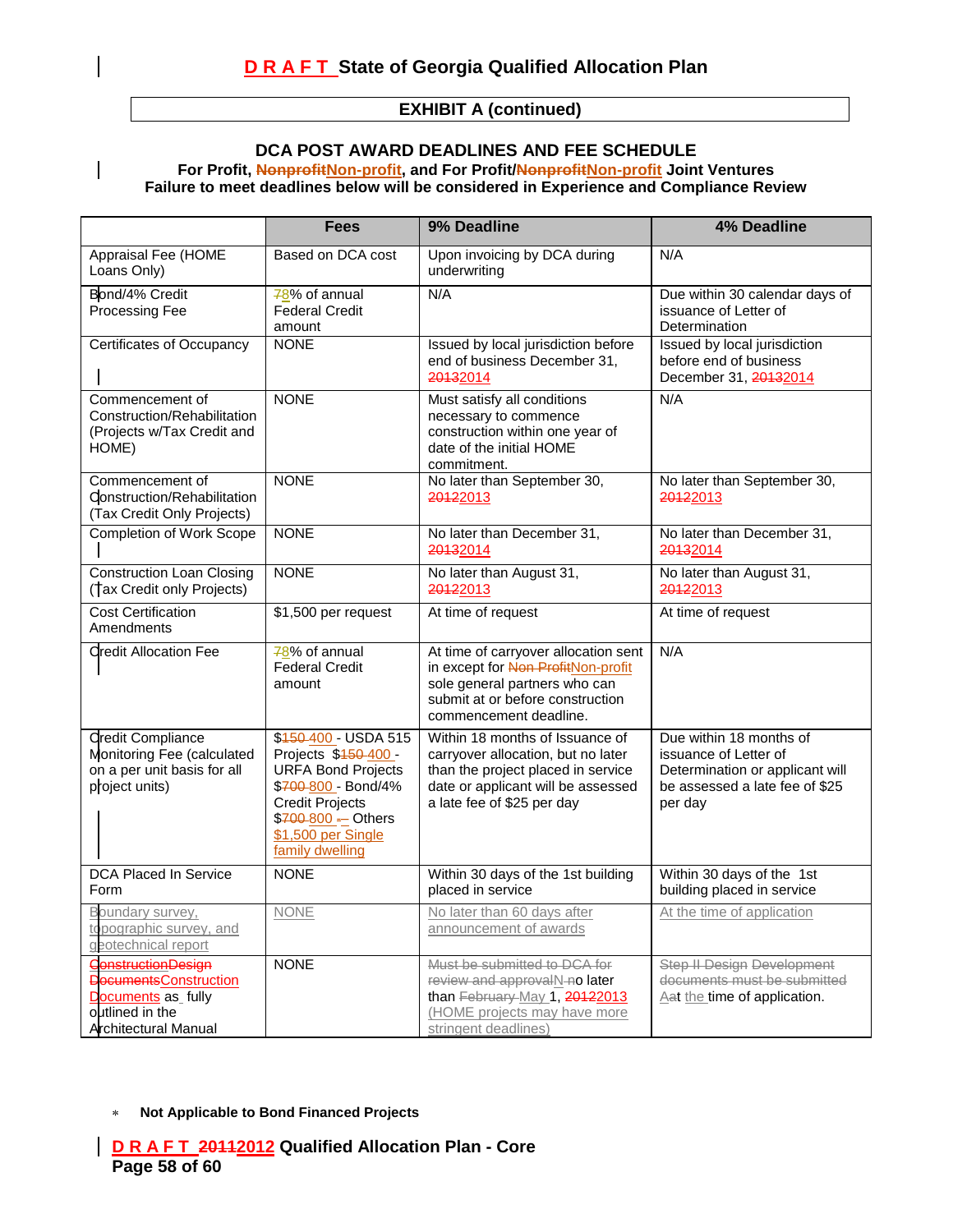#### **EXHIBIT A (continued)**

#### **DCA POST AWARD DEADLINES AND FEE SCHEDULE** For Profit, NonprofitNon-profit, and For Profit/NonprofitNon-profit Joint Ventures **Failure to meet deadlines below will be considered in Experience and Compliance Review**

|                                                                                                                                           | <b>Fees</b>                                                          | 9% Deadline                                                                                                                                                                                             | 4% Deadline                                                                                                                                                                                                     |
|-------------------------------------------------------------------------------------------------------------------------------------------|----------------------------------------------------------------------|---------------------------------------------------------------------------------------------------------------------------------------------------------------------------------------------------------|-----------------------------------------------------------------------------------------------------------------------------------------------------------------------------------------------------------------|
| <b>Environmental Review Costs</b>                                                                                                         | Based on Actual<br>Costs incurred<br>by DCA to retain<br>consultants | Upon invoicing by DCA during<br>underwriting                                                                                                                                                            | Upon invoicing by DCA during<br>underwriting                                                                                                                                                                    |
| <b>Final Allocation Deadline</b>                                                                                                          | <b>NONE</b>                                                          | February 15, 20142015                                                                                                                                                                                   | September 15, 20142015                                                                                                                                                                                          |
| Final Inspection Fee (for all<br>LIHTC properties, both 4%<br>and 9%, excluding those<br>projects involving HOME<br>funds)                | \$3,000 per<br>project                                               | Due within 30 days of final draw but<br>no later than 30 days prior to the<br>placed in service date or a late fee<br>of \$25 per day will be assessed                                                  | Due within 30 days of final draw but<br>no later than 30 days prior to the<br>placed in service date or a late fee<br>of \$25 per day will be assessed                                                          |
| Formal Firm Commitments for<br>equity and non-DCA debt<br>(HOME)                                                                          | <b>NONE</b>                                                          | Must be submitted to DCA within 75<br>days of the carryover allocations                                                                                                                                 | N/A                                                                                                                                                                                                             |
| Front End Analysis (applicable<br>when an Identity of Interest<br>exists between the Developer<br>or Owner and the general<br>contractor) | \$2,700 per<br>project                                               | Due within 15 days of invoicing by<br>DCA during underwriting (HOME<br>Loans Only)                                                                                                                      | N/A                                                                                                                                                                                                             |
| Georgia Housing Search                                                                                                                    | <b>NONE</b>                                                          | Applicant agrees that if Application<br>is selected for funding, then the<br>Applicant will list all of its existing<br>developments in the Georgia<br>Housing Search within six months<br>of selection | Applicant agrees that Application<br>receives a Letter of Determination,<br>then the applicant will list all of its<br>existing developments in the<br>Georgia Housing Search within six<br>months of selection |
| <b>HOME Loan Closing</b>                                                                                                                  | <b>NONE</b>                                                          | On or before September 1August 1,<br>20122013                                                                                                                                                           | N/A                                                                                                                                                                                                             |
| <b>HOME Loan Conversion</b>                                                                                                               | <b>NONE</b>                                                          | Within 24 months of the HOME<br>construction loan closing                                                                                                                                               | N/A                                                                                                                                                                                                             |
| <b>LURC Execution</b>                                                                                                                     | <b>NONE</b>                                                          | Prior to submission of cost<br>certification                                                                                                                                                            | At or prior to bond closing                                                                                                                                                                                     |
| Non-Compliant Re-inspection<br>Fee                                                                                                        | Minimum of \$50<br>per unit or file<br>plus travel<br>expenses       | Due within 15 days of invoicing by<br><b>DCA</b>                                                                                                                                                        | Due within 15 days of invoicing by<br><b>DCA</b>                                                                                                                                                                |
| Placement-In-Service                                                                                                                      | <b>NONE</b>                                                          | All buildings in the project must be<br>placed in service by December 31,<br>20132014                                                                                                                   | All buildings in the project must be<br>placed in service by December 31,<br>20132014                                                                                                                           |
| <b>Project Application</b><br>Amendments, Post Award<br><b>Project Concept</b><br>Amendments, Post Letter of<br>Determination             | \$1,500 per<br>request                                               | At time of submission of request for<br>amendment                                                                                                                                                       | At time of submission of request for<br>amendment                                                                                                                                                               |

**Note: All outstanding fees due to DCA must be paid in full prior to issuance of 8609's for all projects receiving an allocation of tax credits per this Plan.**

**Note: All outstanding fees due to DCA must be paid in full prior to issuance of 8609's for all**

 $\star$ **Not Applicable to Bond Financed Projects**

#### **D R A F T 20112012 Qualified Allocation Plan - Core Page 59 of 60**